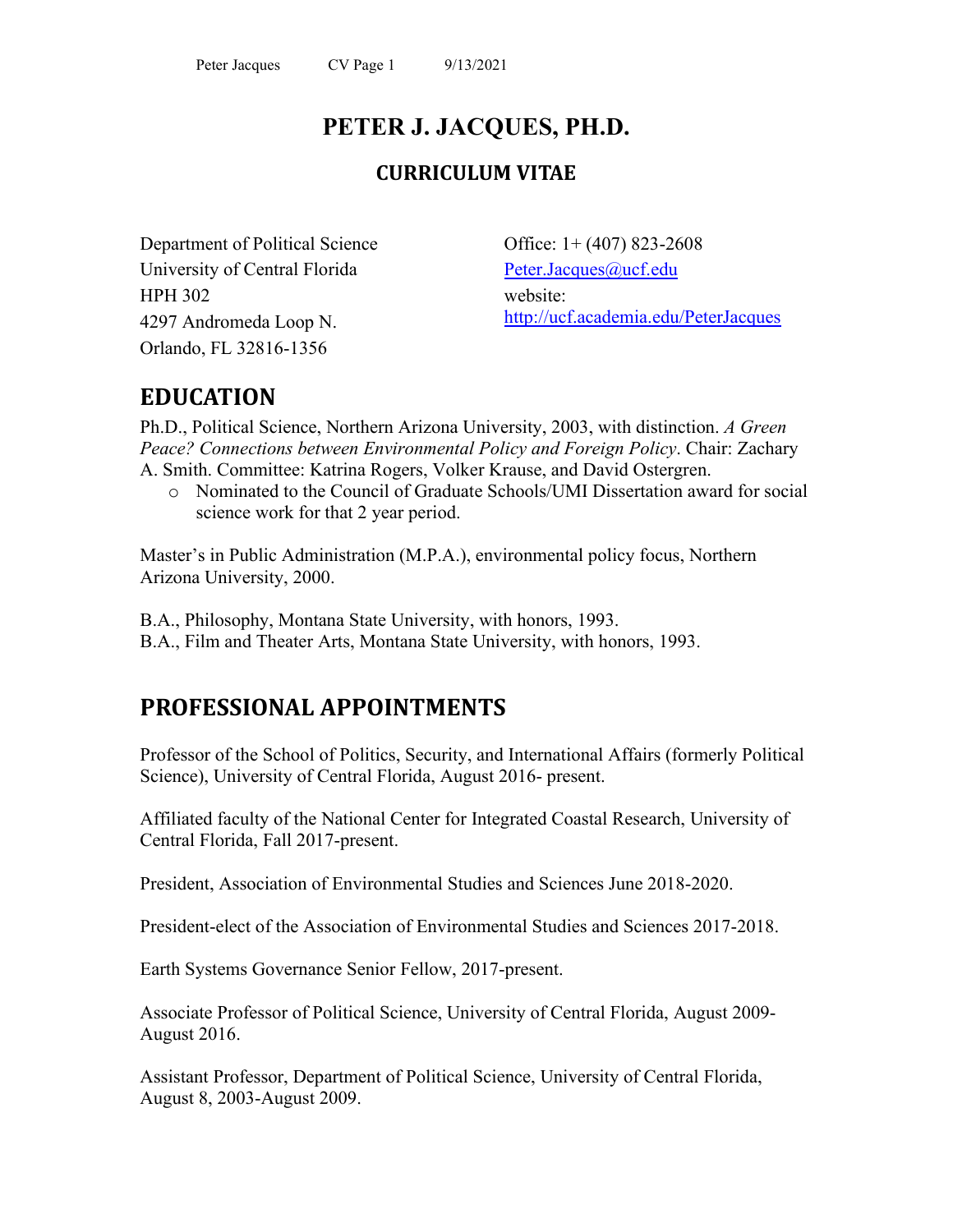Core Faculty, Sustainable Coastal Systems Cluster, University of Central Florida, 2015 present.

Co-Director, UCF Florida Climate Institute, and Executive Board of the FCI June 2015- September, 2018.

Instructor, Interdisciplinary Studies Program, University of Central Florida, Fall 2010- Summer 2015.

2001-2002, Research Fellow, The Merriam-Powell Center for Environmental Research, Center for Sustainable Environments at Northern Arizona University.

Adjunct Instructor, Political Science, Spring 2001- Fall 2002, Coconino Community College, Flagstaff, Arizona.

# **AWARDS**

2017-2018 Research Incentive Award (RIA)

2015-2016 Writing Across the Curriculum Scholarship of Teaching and Learning Fellowship.

2015 College of Sciences Teaching Incentive Program (TIP) Award

2015 University Award for Excellence in Undergraduate Faculty Academic Advising.

2014 College Nominee for University Award for Excellence in Undergraduate Faculty Academic Advising.

2013 College of Sciences Excellence in Undergraduate Teaching Award

2012 Writing Across the Curriculum Grant, UCF

2012 Writing Across the Curriculum Fellow, UCF

2010 University of Central Florida Service Learning Award

2009-2010 Sustainability Faculty Fellow, Faculty Center for Teaching and Learning

# **GRANTS (9)**

External

• (External and Internal) \$28,000. Co-PIs, **Peter J. Jacques** (100%) and Yossef Ben-Meir. "Sustainable Development Connections to Food and Water Security: The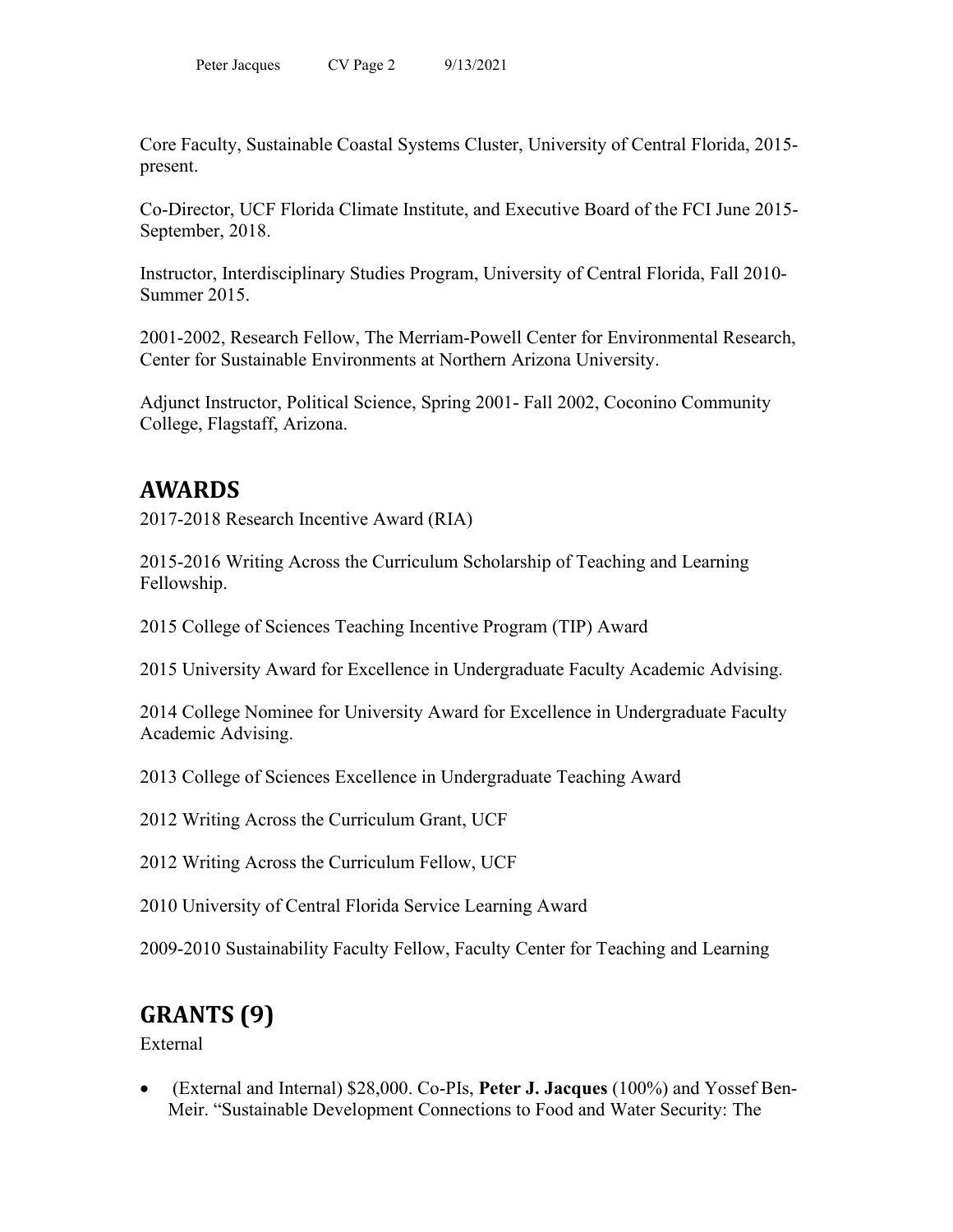Moroccan Example," Hollings Center and the Prince Mohammed bin Fahd Program in Strategic Research and Studies at the University of Central Florida, 09/01/2018 to 06/30/2019.

- \$10,000. Co-PIs: Arafat, Hassan and **Peter J. Jacques** (50% split). "Water Security in the Middle East," Hollings Center, Washington D.C./Istanbul, November 2014- June 2015.
- \$114,091 (0% to UCF). PI: Kathleen Miller; Co-PIs: **Peter J. Jacques**, Robert Mckelvey, Gail Osherenko. 9/1/05- 8/31/07. National Science Foundation (NSF), Human and Social Dynamics for Decision Making, Risk, and Uncertainty. "Workshop on Climate, Uncertainty, and Governance Institutions for Oceanic Top Predators; with NCAR co-sponsor-- \$130,000. <http://www.nsf.gov/awardsearch/showAward.do?AwardNumber=0524073>

Internal

- Sarah B. Barber, Joseph Donoghue, Peter Jacques, Kelly Kibler, Kristy Lewis. 2020. "Modeling Lagoon Ecosystem Health over Deep Time: Developing New Methods through Convergent Research in Tropical Mexico." UCF Seed Grant. Funded at \$50,000.
- Peter Jacques, Quantitative Analysis Software, LIFE@UCF, funded. \$1200.
- Peter Jacques, Kerstin Hamman, Joseph Vasquez, QEP Program Innovation Grant: "Improving Practical Political Science and Civic Engagement," funded. \$5,000. Curricular and Scholarship of Teaching and Learning grant.
- \$1000. **Jacques, Peter J.** 2013-2014 Associate Professor Research Grant, Department of Political Sciences, funded.
- \$2,500. **Jacques, Peter J.** 2012-2013 Associate Professor Research Grant, Department of Political Science AND College of Sciences, UCF and College of Sciences award, funded.
- \$7,500. **Jacques, Peter J**. 2007. UCF In-House Grant for "Human Dimensions of Top Ocean Predator Conservation in a Changing Climate: The Case of Atlantic Tuna." Funded.

# **PUBLICATIONS**

**Academic Publications: 52** (books, peer-reviewed articles, chapters, a science plan, proceedings, and law reviews are included in this count)

# **Books: 6**

*1.* **Jacques, Peter J.** *Sustainability: The Basics*, 2nd Edition. (2021). Abingdon, UK, Routledge.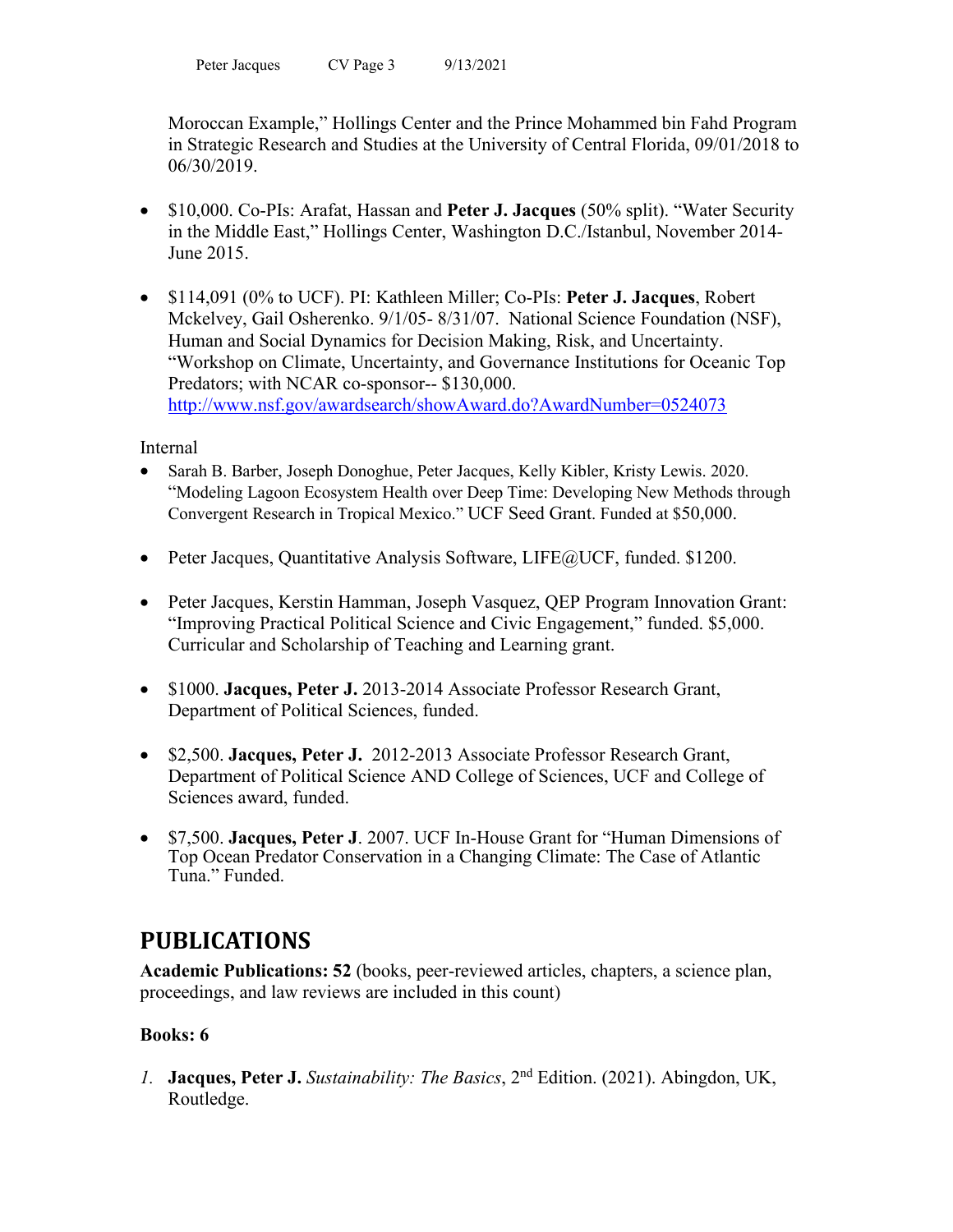- (April 2021) Portions of this book are to be reprinted in Sustainable Development Goals Online (SDGO), which is a substantial online research, teaching and learning collection that Taylor and Francis have built to support the delivery of the United Nations' Sustainable Development Goals (SDGs) [https://www.taylorfrancis.com/sdgo/?context=sdgo.](https://www.taylorfrancis.com/sdgo/?context=sdgo)
- *2.* **Jacques, Peter J.** *Sustainability: The Basics*. 2015 Abingdon, UK, Routledge. >Spanish translation in process. A second edition is contracted to the publisher July 31, 2020, (now overdue).
- *3.* Ridgeway, Sharon and **Peter J. Jacques**. *The Power of the Talking Stick: Indigenous Politics and the World Ecological Crisis.* Boulder, CO: Paradigm, 2014.
- *4.* **Jacques, Peter J**. *Environmental Skepticism: Ecology, Power and Public Life.* Global Environmental Governance series, Burlington, VT/Surrey UK: Ashgate, 2009.
- 5. **Jacques, Peter J**. *Globalization and the World Ocean*, Lanham, MD: Altamira/Rowman and Littlefield, 2006.
- 6. **Jacques, Peter** and Zachary A. Smith. *Ocean Politics and Policy: a Reference Handbook*, Santa Barbara: ABC/Clio, 2003.
	- Identified by the *Journal of International Affairs* (Dec. 2005) as "required reading" for ocean politics.

Note that I am under contract take over a textbook in US domestic environmental politics:

Smith, Zachary and Peter J. Jacques. *Environmental Policy Paradox*, 8<sup>th</sup> edition. Taylor and Francis.

# **Articles in Peer-reviewed Journals: 27**

- 7. Bennett, A., X. Basurto, J. Virdin, X. Lin, S. J. Betances, M. D. Smith, E. H. Allison, B. A. Best, K. D. Brownell, L. M. Campbell, C. D. Golden, E. Havice, C. C. Hicks, **P. J. Jacques**, K. Kleisner, N. Lindquist, R. Lobo, G. D. Murray, M. Nowlin, P. G. Patil, D. N. Rader, S. E. Roady, S. H. Thilsted and S. Zoubek (2021). "Recognize fish as food in policy discourse and development funding." *Ambio*. Five year impact factor: 5.285
- 8. **Peter J. Jacques** and Rafaella Lobo. 2018. "The Shifting Context of Sustainability: Growth and the World Ocean," *Global Environmental Politics,* 18:4, 85-106. <https://muse.jhu.edu/article/706786>
- 9. **Peter J. Jacques**.(2017). The Origins of Coastal Ecological Decline and the Great Atlantic Oyster Collapse. *Political Geography*, 60, 154-164. <https://doi.org/10.1016/j.polgeo.2017.07.010>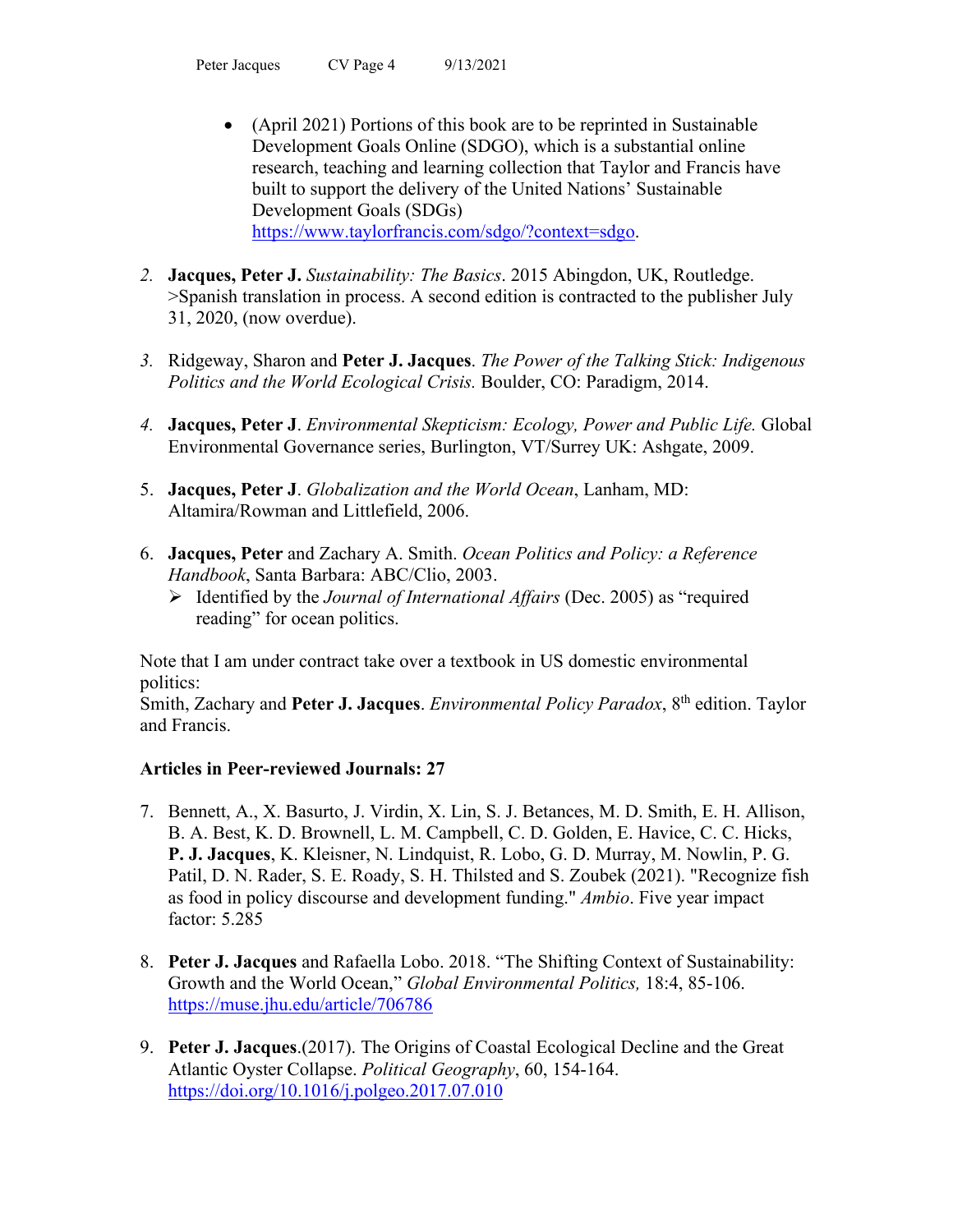- 10. Lobo, Rafaella, and **Peter J. Jacques**. 2017. "SOFIA'S Choices: Discourses, Values, and Norms of the World Ocean Regime," *Marine Policy*, pp. 26-33. <http://dx.doi.org/10.1016/j.marpol.2016.12.023>
- 11. **Jacques, Peter J**. 2016. "Dialectics and the Megamachine: A Critique of Ersatz Education," *Journal of Political Science Education*. Online edition: <http://www.tandfonline.com/doi/abs/10.1080/15512169.2016.1206828>
- 12. **Jacques, Peter J.** and Claire Connolly Knox. 2016. "Hurricanes and Hegemony: A Qualitative Analysis of Micro-level Climate Denial Discourses," *Environmental Politics, [http://dx.doi.org/10.1080/09644016.2016.1189233.](http://dx.doi.org/10.1080/09644016.2016.1189233)*
- 13. **Jacques, Peter J.** 2015. "Civil Society, Corporate Power, and Food Security: Counter-Revolutionary Efforts that Limit Social Change," *Journal of Environmental Studies and Sciences,* 5:3. [http://link.springer.com/article/10.1007/s13412-015-0294-](http://link.springer.com/article/10.1007/s13412-015-0294-0) [0.](http://link.springer.com/article/10.1007/s13412-015-0294-0)
- 14. **Jacques, Peter J.** 2015. "Are World Fisheries a Global Panarchy?" *Marine Policy*, 53, 165-170. [http://www.sciencedirect.com/science/article/pii/S0308597X1400325X#](http://www.sciencedirect.com/science/article/pii/S0308597X1400325X)
- 15. Gürsoy S and **Jacques Peter J.**, 2014. "Water security in the Middle East and North African region," *Journal of Environmental Studies and Sciences*, 4:4, pp 310-314: doi:10.1007/s13412-014-0180-1. [http://link.springer.com/article/10.1007/s13412-](http://link.springer.com/article/10.1007/s13412-014-0180-1) [014-0180-1](http://link.springer.com/article/10.1007/s13412-014-0180-1)
- 16. Riley E. Dunlap and **Peter J. Jacques**, 2013. "Climate Change Denial Books and Conservative Think Tanks: Exploring the Connection," *American Behavioral Scientist*, 699–731. <http://abs.sagepub.com/content/57/6/699>
- 17. Peter J. Jacques and Jessica Racine Jacques, 2012 "Monocropping Cultures into Ruin: The Loss of Food Varieties and Cultural Diversity," *Sustainability*, Special Issue: Endangered Human Diversity: Languages, Cultures, Epistemologies, 4:10, 2970-2997. <http://www.mdpi.com/2071-1050/4/11/2970>
- 18. Jacques, Peter. 2012, "A General Theory of Climate Denial," *Global Environmental Politics*, May, 12:2, 9-17. Selected for International Political Science Abstracts. [http://www.mitpressjournals.org/doi/abs/10.1162/GLEP\\_a\\_00105](http://www.mitpressjournals.org/doi/abs/10.1162/GLEP_a_00105)
- 19.Jacques, Peter. 2010, "The Social Oceanography of Top Oceanic Predators and the Decline of Sharks: A Preliminary Assessment and a Call for a New Field," *Progress in Oceanography*, 86, 192-203. <http://www.sciencedirect.com/science/article/pii/S0079661110000352>
- 20. Jacques, Peter. 2008. "Ecology, Distribution and Identity in the World Politics of Environmental Skepticism," *Capitalism, Nature, Socialism*, 19:3, 8-28. <http://www.tandfonline.com/doi/abs/10.1080/10455750802348762#.UrG-MvRDtpo>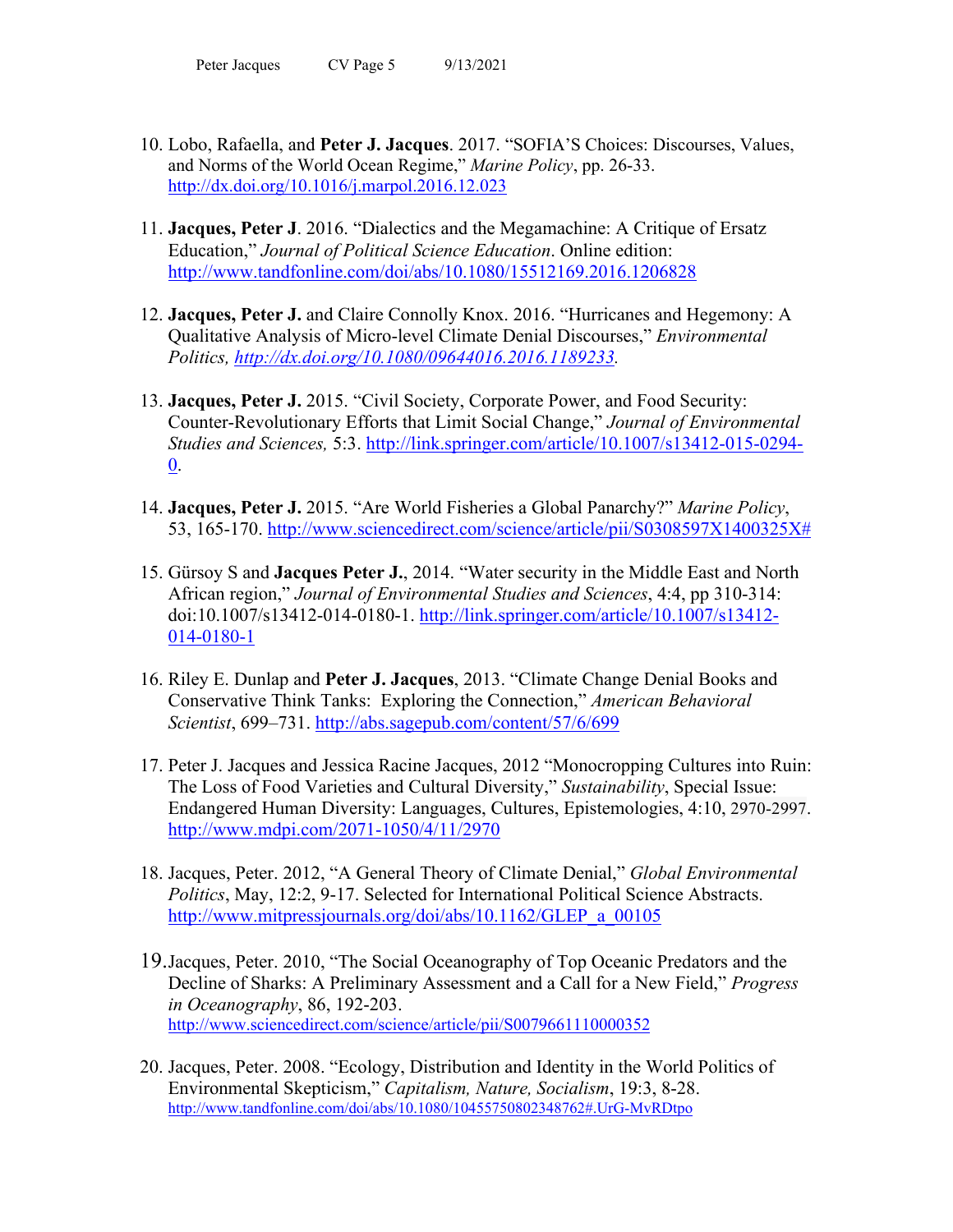21. Jacques, Peter J., Riley E. Dunlap, and Mark Freeman (former student). 2008. "The Organization of Denial: The Link between Conservative Think Tanks and Environmental Skepticism," 18:3, *Environmental Politics*, 349-385. Selected for International Political Science Abstracts**.** 

**Top 5 Most Read, and Top 10 Most Cited Article in** *EP* [http://www.tandfonline.com/doi/abs/10.1080/09644010802055576#.UrG-A\\_RDtpo](http://www.tandfonline.com/doi/abs/10.1080/09644010802055576#.UrG-A_RDtpo)

- 22. Jacques, Peter. 2007. *"Si Vis Pacem*: How Sustainability Curbs International Violence, Part 1: Conceptual Framework," *Journal of Environmental Peace*, 6:1.
- 23. Jacques, Peter. 2007. "*Si Vis Pacem* : How Sustainability Curbs International Violence, Part II: Empirical Test," *Journal of Environmental Peace,* 6:1.
- 24. Jacques, Peter and David Ostergren. 2006. "The End of Wilderness: Conflict and Defeat in the Grand Canyon," *Review of Policy Research*, 23:2, 573-587. [https://www.academia.edu/164404/The\\_End\\_of\\_Wilderness\\_Conflict\\_and\\_Defeat\\_in\\_the\\_Grand\\_Can](https://www.academia.edu/164404/The_End_of_Wilderness_Conflict_and_Defeat_in_the_Grand_Canyon) [yon](https://www.academia.edu/164404/The_End_of_Wilderness_Conflict_and_Defeat_in_the_Grand_Canyon)
- 25. Jacques, Peter. 2006. "Downscaling Climate Models: From Global to Regional Politics" *Journal of Environmental Planning and Management*, 49:2, 301-307*.* [http://www.tandfonline.com/doi/abs/10.1080/09640560500508205#.UrG-z\\_RDtpo](http://www.tandfonline.com/doi/abs/10.1080/09640560500508205#.UrG-z_RDtpo)
- 26. Jacques, Peter. 2006. "The Rearguard of Modernity: Environmental Skepticism as a Struggle of Citizenship" in *Global Environmental Politics*, 6:1, 76-101. Selected for International Political Science Abstracts <http://muse.jhu.edu/journals/gep/summary/v006/6.1jacques.html>
- 27. Jacques, Peter. 2005. "Ecology as Resistance" in *Peace Review*, 17, 435-441. [http://www.tandfonline.com/doi/abs/10.1080/10402650500374728?journalCode=cper20#.UrG-](http://www.tandfonline.com/doi/abs/10.1080/10402650500374728?journalCode=cper20#.UrG-9_RDtpo)[9\\_RDtpo](http://www.tandfonline.com/doi/abs/10.1080/10402650500374728?journalCode=cper20#.UrG-9_RDtpo)
- 28. Jacques, Peter. 2005. **"**How Should Corporations Deal with Environmental Skepticism?" *Corporate Social Responsibility and Environmental Management,* 13:1, 25-36*.*
- 29. Jacques, Peter, Rebecca Thomas, Justin Ervin, Kurt Fenske, Daniel Foster, Jennifer Gogo, and Matthew Tunno. 2003. "Wal-Mart or World-Mart? A Teaching Case Study" for *Radical Review of Political Economics,* 35:4, 2003. <http://rrp.sagepub.com/content/35/4/513.short>
- 30. Ostergren, David, and Peter Jacques. 2002. "A Political Economy of Russian Nature Conservation Policy: Why Scientists have taken a Back Seat." *Global Environmental Politics,* 2:4, 102-24[.http://www.mitpressjournals.org/doi/abs/10.1162/152638002320980641](http://www.mitpressjournals.org/doi/abs/10.1162/152638002320980641)
- 31. Ridgeway, Sharon, and Peter Jacques. 2002. "Population-Conflict Models: Blaming the Poor for Poverty," *Social Science Journal*, 39:4, 599-612.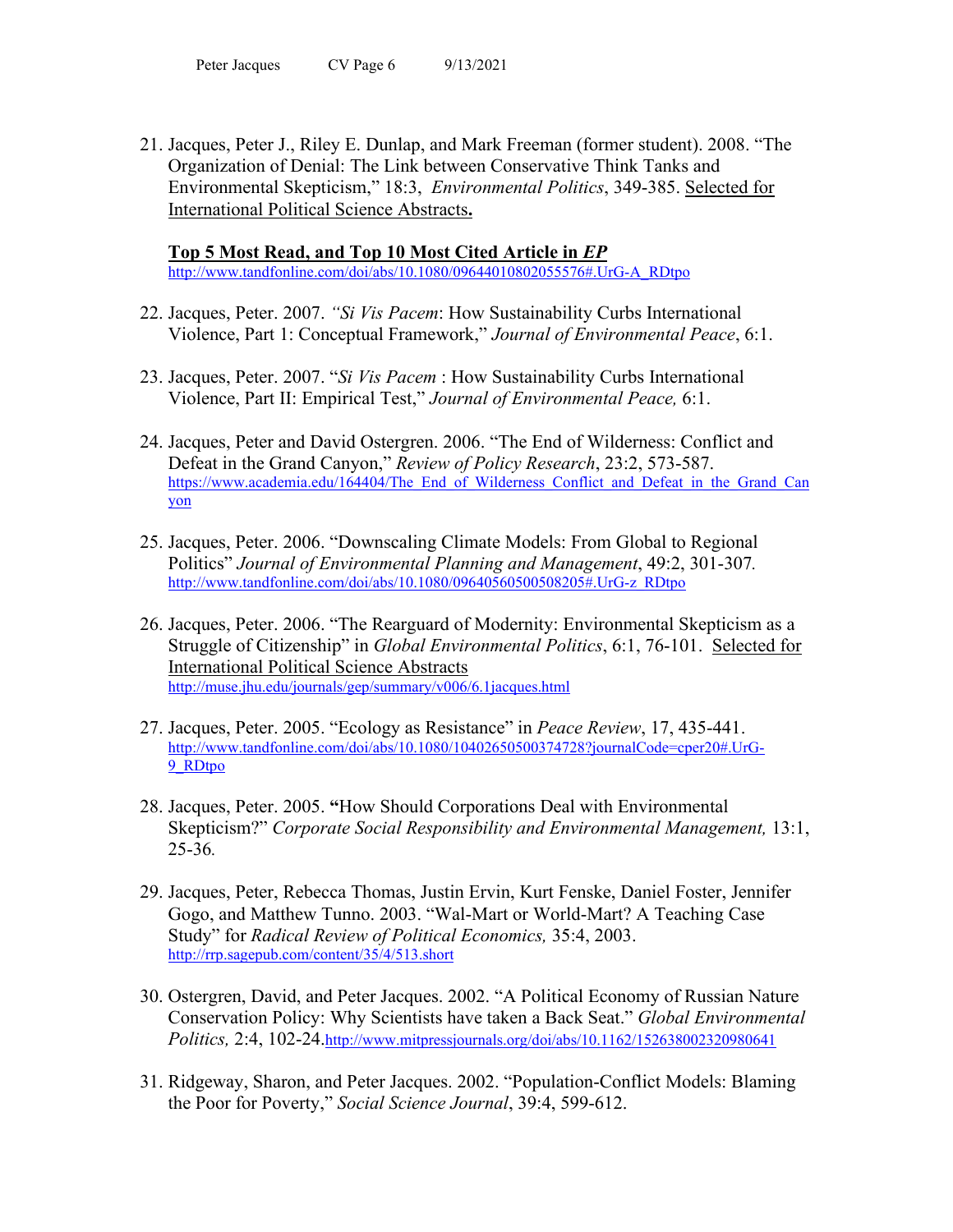Peter Jacques CV Page 7 9/13/2021

<http://www.sciencedirect.com/science/article/pii/S0362331902002331>

- 32. Jacques, Peter. 2002. "Ocean Security, Sustainable Development and Peace." *International Journal of Humanities and Peace*, 18:1, 86-9.
- 33. Jacques, Peter. 2001. "Teaching Peacefully: The Ocean Policy as a Case." for *The International Journal of Humanities and Peace*, 17:1, 36-9. This is a teaching essay on the role of identity and literature, exemplified by the voices found in ocean policy.

#### **Science Plans: 1**

34. Maury, O. and P. Lehodey (Eds.). 2005. Climate Impacts on Oceanic TOp Predators (CLIOTOP). Science Plan and Implementation Strategy. GLOBEC Report No.18, ii, 42pp.

## **Book Chapters (12)**

- 35. **Jacques, Peter J.** forthcoming. "Anglo Fears: Rejection of Climate Change and Anglo Anxiety" in J. Sowers, S. Vandeveer, and E. Wienthal (eds.), *Oxford Handbook on Comparative Environmental Politics*. Oxford University Press, UK.
- 36. **Jacques, Peter J.** forthcoming. "Pollution and management of oceans and seas" In P. Harris (Ed.), *Handbook Of Global Environmental Politics*, Second Edition. Abingdon, UK: Routledge.
- 37. **Jacques, Peter J.** 2020. New Edition. "International Regulation of Ocean Pollution and Ocean Fisheries." In the *Oxford Research Encyclopedia of International Studies*. Oxford University Press.

>Note this is the International Studies Association's compendium project, and I was elected to write this chapter in 2010 by the Environmental Studies Section of ISA, and then I was asked to write this second edition (a total rewrite).

- 38. **Jacques, Peter J.** (Lead Author) with Kenneth Broad, William Butler, Christopher Emrich, Sebastian Galindo, Claire Knox, Keith W. Rizzardi, and Kathryn Ziewitz. 2017. "Human Dimensions and Communication of Florida's Climate" in Eric Chassignet, James Jones, Vasubandhu Misra, and Jayantha Obeysekera (eds) *Florida's Climate: Changes, Variations, and Impacts*. Florida Climate Institute, Gainesville, Florida.
- 39. **Jacques, Peter J.** 2016. "Autonomy and Activism in Civil Society," in Sikina Jinnah and Simon Nicholson, ed., *New Earth Politics*. MIT Press, Cambridge MA, pp. 221- 246. Earth Systems Governance Series.
- 40. **Jacques, Peter J**. 2014. "Emerging Issues: Civil Society in an Environmental Context." In *The Guide to US Environmental Policy*, edited by Sally Fairfax and Ed Russell. Washington, D.C.: CQ Press, pp. 409-420.
- 41. **Jacques, Peter J**. 2013. "Pollution and Management of the Oceans and Seas." In *Handbook of Global Environmental Politics*, edited by Paul Harris, 453-467.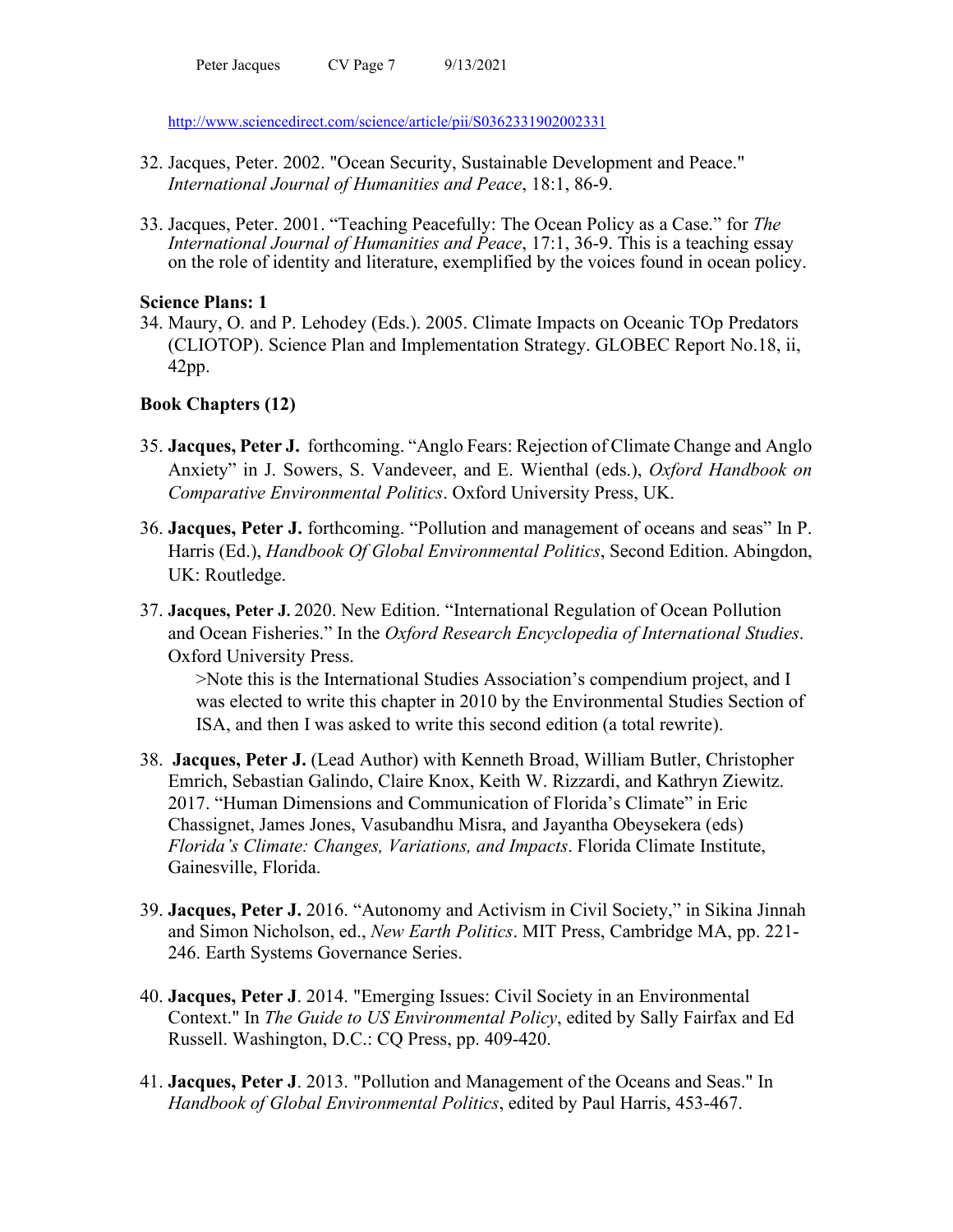Abingdon, UK: Routledge.

- 42. **Jacques, Peter J.** 2010. "International Regulation of Ocean Pollution and Ocean Fisheries" for *International Studies Encyclopedia*," in Bob Denemark (ed.), Volume VII, pp. 4437-4456. Elected by International Studies Association to write this chapter. [http://www.blackwellreference.com/public/tocnode?id=g9781444336597\\_yr2012\\_chunk\\_g978144433](http://www.blackwellreference.com/public/tocnode?id=g9781444336597_yr2012_chunk_g978144433659711_ss1-46) [659711\\_ss1-46](http://www.blackwellreference.com/public/tocnode?id=g9781444336597_yr2012_chunk_g978144433659711_ss1-46)
- 43. **Jacques, Peter J.** 2010. "Marine Pollution." In *Global Environmental Politics: Concepts, Theories, and Cases*, edited by Gabriella Küttting, 119-134. Abingdon, UK: Routledge.
- 44. **Jacques, Peter J.** 2009. "The Power and Death of the Sea." In *Environmental Governance: Power and knowledge in a local-global world*, edited by Gabriela Kütting and Ronnie D. Lipschutz, 60-77. Abingdon, UK: Routledge.
- 45. **Jacques, Peter J.** 2004. Introductions for each region covered in Mary Brentwood and Stephen Robar (eds). *Managing Common Pool Groundwater Resources: An International Perspective*, Greenwood/Preager Publishers: North America 3-6, Western Europe 63-66, Eastern Europe 139-142, Middle East 197-200, Australia and China 245-248, and Africa 285-288.
- 46. **Jacques, Peter J.** 2004. "Making Waves and Keeping Global Fisheries Afloat." In Robert Watson, Dwight Kiel and Steve Robar (eds.) *Managing Environmental Policies: A Casebook.* Melbourne, Florida: Krieger Publishing, pp 72-78.

# **Reviewed Proceedings: 3**

- 47. **Jacques, Peter J.** 2013. "Fish and Food Security: Potential for Global Fishery Collapse." In *Proceedings of the 3rd World Sustain. Forum*, 1-30 November; Sciforum Electronic Conference Series, Vol. 3, 2013 , i004; doi:10.3390/wsf3-i004, <http://www.sciforum.net/conference/wsf3/paper/2286/download/pdf>
- 48. **Jacques, Peter J.** and Jacques, Jessica Racine. 2013. "A Political Economy of Food Security: Analysis of the "US Model" of Agriculture." In *Proceedings of the 3rd World Sustain. Forum*, 1-30 November 2013; Sciforum Electronic Conference Series, Vol. 3, i005; doi:10.3390/wsf3-i005. <http://www.sciforum.net/conference/wsf3/paper/2287/download/pdf>
- 49. Ostergren, David and **Peter J. Jacques**. 2004. "The Essence of Indecision: The Hayduke Principle and Wilderness Policy Paralysis on National Park Service Lands," Principle and Wilderness Policy Paralysis on National Park Service Lands" in Harmon, David, Bruce M. Kilgore, and Gay E. Vietzke, eds. *Protecting Our Diverse Heritage: The Role of Parks, Protected Areas, and Cultural Sites.* Proceedings of the 2003 George Wright Society / National Park Service Joint Conference. Hancock, Michigan: The George Wright Society, 294-298, available online at [http://www.georgewright.org/0363ostergren.pdf.](http://www.georgewright.org/0363ostergren.pdf)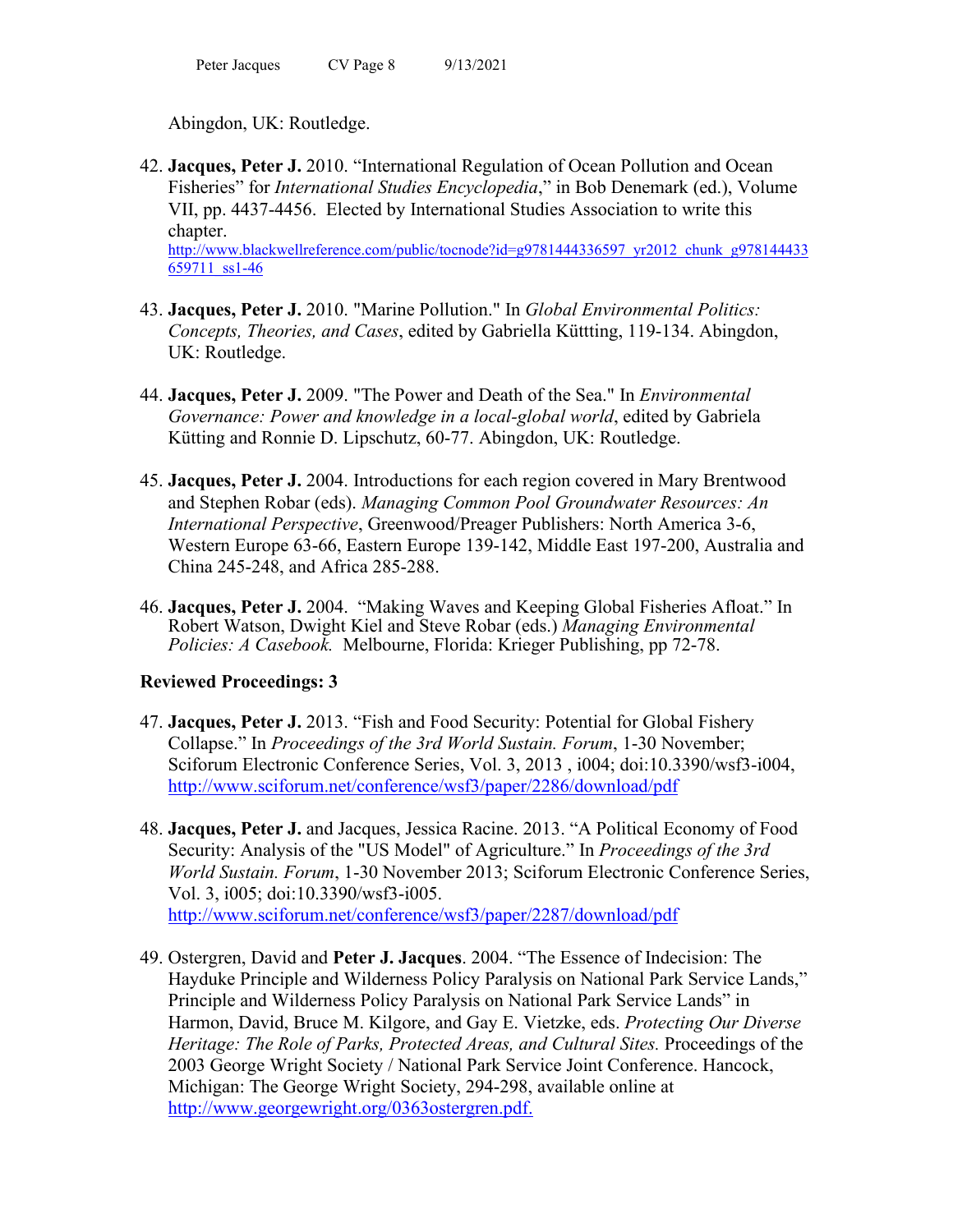# **Law Reviews: 3**

- 50. Michael Jones and **Peter J. Jacques**. 2014. "Responding to Environmental Injustice: The Civil Rights Act and American Federal Institutional and Systemic Barriers to Private Redress of Disparate Environmental Harm." *Florida A&M University Law Review*, Spring 2014.
- 51. Grieser, Adam, Richard Witmer, and Peter Jacques. 2008. "Reconsidering Religion Policy as Violence: *Lying v. Northwest Indian Cemetery Protective Association*" in *The Scholar: St. Mary's Law Review on Minority Issues*, 10:3.
- 52. Jacques, Peter, Sharon Ridgeway, and Rick Witmer. 2003. "Federal Indian Law and Environmental Policy: A Social Continuity of Violence" *Journal of Environmental Law and Litigation*, 18:2, 2003. Establishes the basis for federal environmental Indian Law and how this facilitates exploitation of tribes and natural resources in Indian Country.

## **In Progress:**

**Jacques, Peter J.** and Rafaella Lobo (former graduate student). Inequality in the World Ocean Regime.

Political economic theory of environmental change across deep time. Large coastal team.

**Jacques, Peter J.** "Sustainable Humanism: a Proposition"

**Jacques, Peter J.** and Riley E. Dunlap. "Defenders of Freedom and Western Progress: Reasons Climate Denial Authors Reject Climate Science"

**Peter J. Jacques**, Charles Dzubian, Patsy Moskal, and John Raibel. "Political Intelligence in College Student Peer-Reviews,"

## *A Green International Relations* book project

## **Gray Literature (53)**

- 1. **Jacques, Peter J**. 2020. "Sustainable Humanism Needed. COVID-19 has become a central election issue, but to overcome this urgent health crisis America needs to tune out the echo chambers that repeat medical misinformation and conspiracies." *The Cairo Review of Global Affairs*, <https://www.thecairoreview.com/essays/sustainable-humanism-needed/>
- 2. **Jacques, Peter J**. 2020. "To Survive Crises, We Need to Be Good to Each Other." Blog post, Global Crisis Project (AGC), which is run by the University of Central Florida's Office of Global Perspectives & International Initiatives (GPII). Blog. [https://ucfglobalperspectives.org/to-survive-crises-we-need-to-be-good-to](https://ucfglobalperspectives.org/to-survive-crises-we-need-to-be-good-to-each-other/?fbclid=IwAR0dtvRNVXEs6D2--L22Jbhj6unrhuVCpOcRm8o1grpl8_4phjoOjBd1BFE)[each-other/?fbclid=IwAR0dtvRNVXEs6D2--](https://ucfglobalperspectives.org/to-survive-crises-we-need-to-be-good-to-each-other/?fbclid=IwAR0dtvRNVXEs6D2--L22Jbhj6unrhuVCpOcRm8o1grpl8_4phjoOjBd1BFE) [L22Jbhj6unrhuVCpOcRm8o1grpl8\\_4phjoOjBd1BFE](https://ucfglobalperspectives.org/to-survive-crises-we-need-to-be-good-to-each-other/?fbclid=IwAR0dtvRNVXEs6D2--L22Jbhj6unrhuVCpOcRm8o1grpl8_4phjoOjBd1BFE)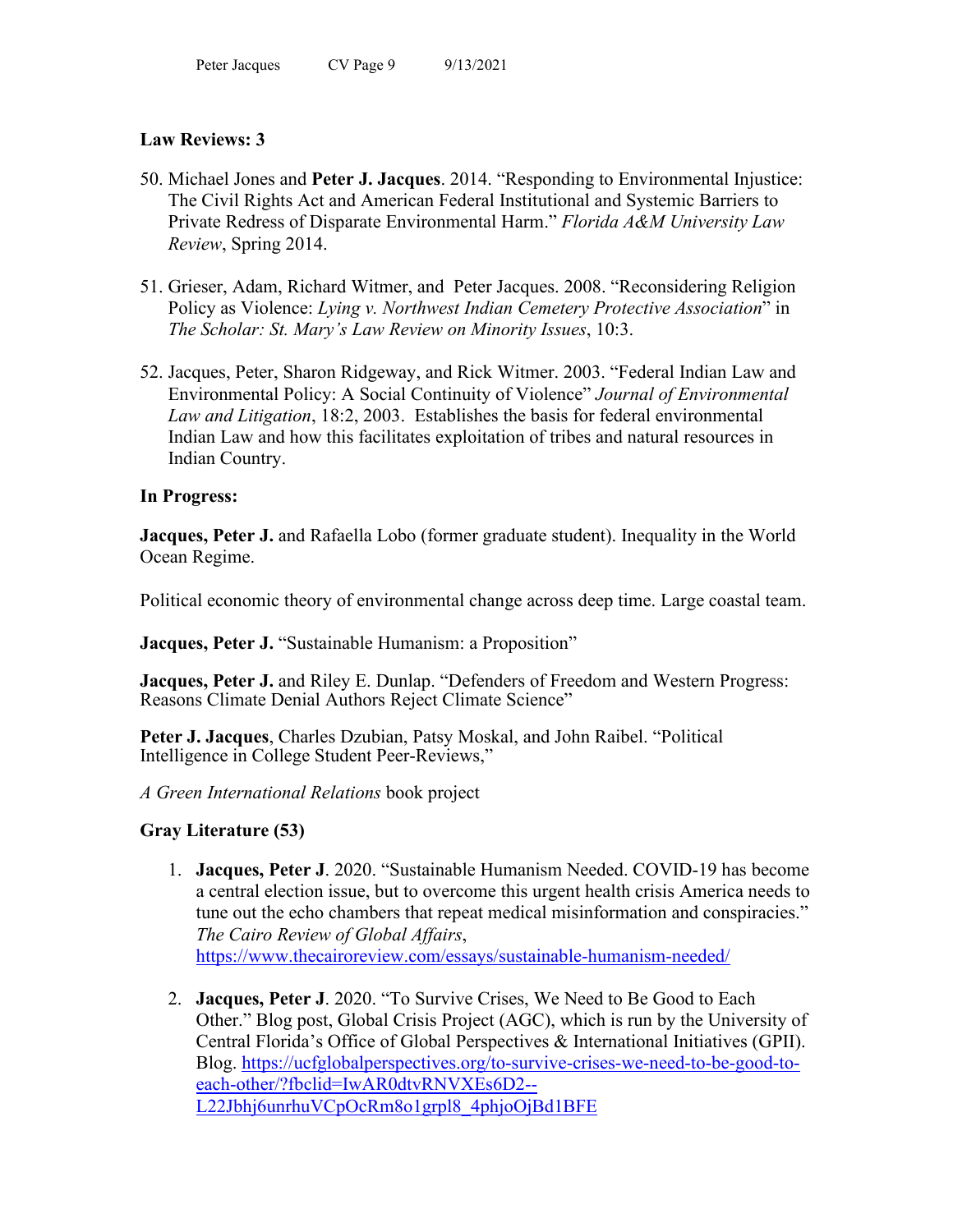3. **Jacques, Peter J.** (2020). "Edge of Survival," in *Cairo Review of Global Affairs* (this is like *Foreign Affairs* and not peer-reviewed). Published by the American University Cairo.<https://www.thecairoreview.com/essays/edge-of-survival/>

Peter J. Jacques, 2019. "Op-ed, "Civil Society Matters to the Sustainable Development Goals/The future of the High Atlas Mountains Hinges on Water" picked up internationally in English, Arabic, and French:

English Language Outlets

- 4. Published as an article in the Spring 2019 issue of *Nonviolent Change* [\(www.nonviolentchangejournal.org\)](https://na01.safelinks.protection.outlook.com/?url=http%3A%2F%2Fwww.nonviolentchangejournal.org&data=02%7C01%7CPeter.Jacques%40ucf.edu%7Cef24bc5929eb4226691a08d68d2f4288%7Cbb932f15ef3842ba91fcf3c59d5dd1f1%7C0%7C1%7C636851631459599240&sdata=DpaufqOiVvW1XnH%2BiDUo8%2BD2rjkdr42VNQmfCYX705s%3D&reserved=0) and as a research note in the Summer 2019 issue of *Indigenous Policy* [\(www.indigenouspolicy.org\)](https://na01.safelinks.protection.outlook.com/?url=http%3A%2F%2Fwww.indigenouspolicy.org&data=02%7C01%7CPeter.Jacques%40ucf.edu%7Cef24bc5929eb4226691a08d68d2f4288%7Cbb932f15ef3842ba91fcf3c59d5dd1f1%7C0%7C1%7C636851631459599240&sdata=8Nf70uHhNvbL54sR3lvU%2Fx3RtMZxuLmDKoOYtfJ%2FWps%3D&reserved=0).
- 5. *Climate Home News* (London)*: [https://www.climatechangenews.com/2019/02/11/high-atlas-mountains](https://www.climatechangenews.com/2019/02/11/high-atlas-mountains-future-hinges-water/)[future-hinges-water/](https://www.climatechangenews.com/2019/02/11/high-atlas-mountains-future-hinges-water/)*
- 6. *Countercurrents* (human rights related news) [https://countercurrents.org/2019/02/08/civil-society-matters-to-the-sustainable](https://countercurrents.org/2019/02/08/civil-society-matters-to-the-sustainable-development-goals/)[development-goals/](https://countercurrents.org/2019/02/08/civil-society-matters-to-the-sustainable-development-goals/)
- 7. *Somaliland Sun*: [http://www.somalilandsun.com/somaliland-civil-society-matters](http://www.somalilandsun.com/somaliland-civil-society-matters-to-the-sustainable-development-goals/)[to-the-sustainable-development-goals/](http://www.somalilandsun.com/somaliland-civil-society-matters-to-the-sustainable-development-goals/)
- 8. *MENA*FN: [https://menafn.com/1098093952/Somaliland-Civil-Society-Matters-to](https://menafn.com/1098093952/Somaliland-Civil-Society-Matters-to-the-Sustainable-Development-Goals)[the-Sustainable-Development-Goals](https://menafn.com/1098093952/Somaliland-Civil-Society-Matters-to-the-Sustainable-Development-Goals)
- 9. *Business Ghana*: [https://www.businessghana.com/site/news/general/181847/Civil-Society-Matters](https://www.businessghana.com/site/news/general/181847/Civil-Society-Matters-to-the-Sustainable-Development-Goals)[to-the-Sustainable-Development-Goals](https://www.businessghana.com/site/news/general/181847/Civil-Society-Matters-to-the-Sustainable-Development-Goals)
- 10. *Global Research/Centre for Globalization Research* (Montreal): [https://www.globalresearch.ca/the-people-of-moroccos-high-atlas-civil-societys-role-in-achieving](https://www.globalresearch.ca/the-people-of-moroccos-high-atlas-civil-societys-role-in-achieving-the-sustainable-development-goals-sdg/5667928)[the-sustainable-development-goals-sdg/5667928](https://www.globalresearch.ca/the-people-of-moroccos-high-atlas-civil-societys-role-in-achieving-the-sustainable-development-goals-sdg/5667928)
- 11. *Scoop Independent News* (New Zealand) [http://www.scoop.co.nz/stories/HL1902/S00031/civil-society-matters-to-the](http://www.scoop.co.nz/stories/HL1902/S00031/civil-society-matters-to-the-sustainable-development-goals.htm)[sustainable-development-goals.htm](http://www.scoop.co.nz/stories/HL1902/S00031/civil-society-matters-to-the-sustainable-development-goals.htm)
- 12. *ValueWalk* business news[: https://www.valuewalk.com/2019/02/indigenous-amazigh](https://www.valuewalk.com/2019/02/indigenous-amazigh-people-development-goals/)[people-development-goals/](https://www.valuewalk.com/2019/02/indigenous-amazigh-people-development-goals/)
- 13. *Inter Press Service: News and Views from the Global South* (Published in Rome): <http://www.ipsnews.net/2019/02/sustainable-development-goals-reaching-indigenous-peoples/>
- 14. [https://www.njus.me/int/news/politics/0/3345282/are-sustainable-development](https://www.njus.me/int/news/politics/0/3345282/are-sustainable-development-goals-reaching-indigenous-peoples)[goals-reaching-indigenous-peoples](https://www.njus.me/int/news/politics/0/3345282/are-sustainable-development-goals-reaching-indigenous-peoples)
- 15. *In Depth News:*  [https://www.indepthnews.net/index.php/sustainability/poverty/2482-morocco-s](https://www.indepthnews.net/index.php/sustainability/poverty/2482-morocco-s-indigenous-people-cry-for-sustainable-development)[indigenous-people-cry-for-sustainable-development](https://www.indepthnews.net/index.php/sustainability/poverty/2482-morocco-s-indigenous-people-cry-for-sustainable-development)

Arabic Outlets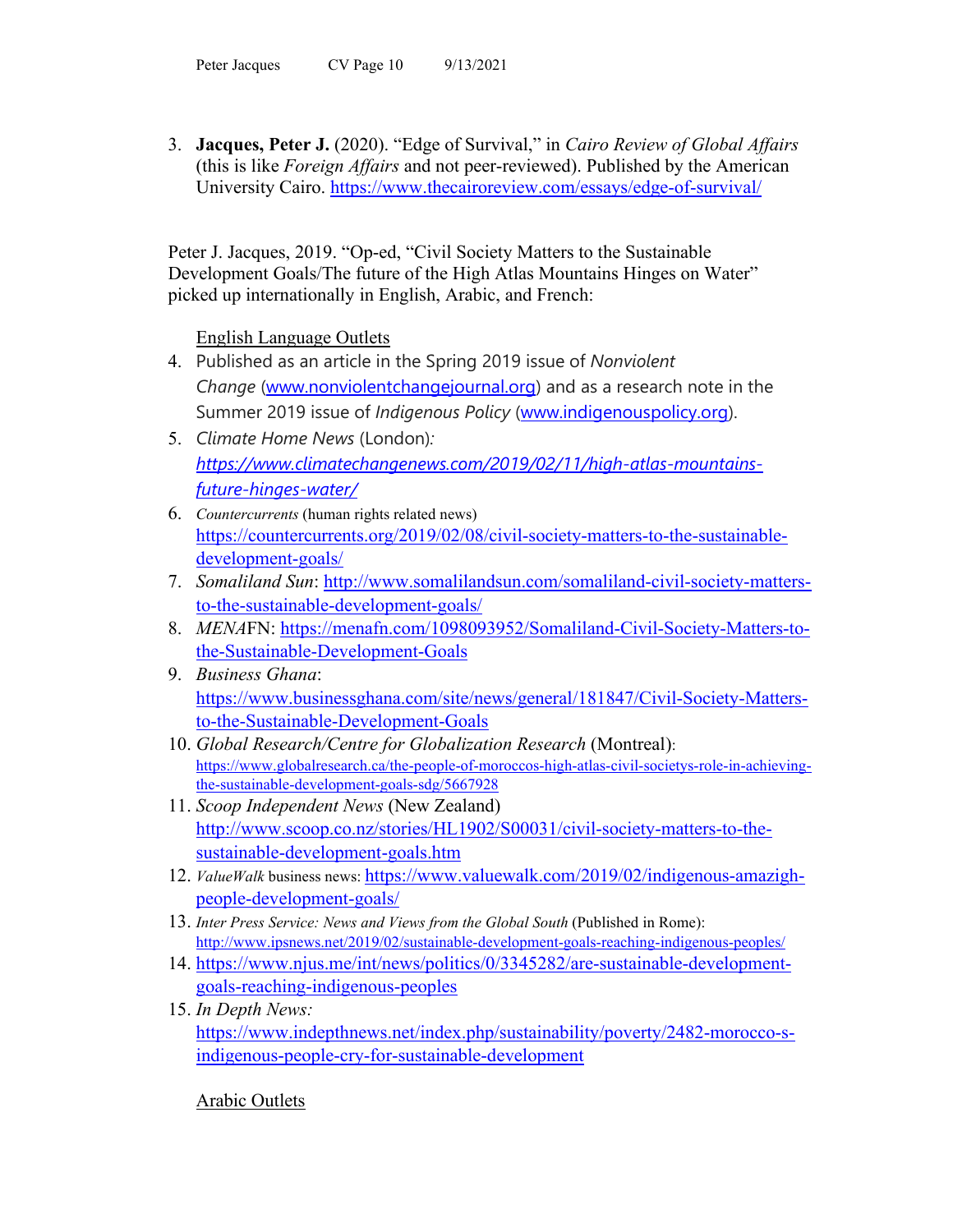# **أھمیة قضایا المجتمع المدني لأھداف التنمیة المستدامة**

Translated: "The Importance of Civil Society Issues for Sustainable Development Goals" (roughly)

- 16. *The Voice of Iraq: [https://www.sotaliraq.com/2019/02/14/%D8%A3%D9%87%D9%85%D9%8A%](https://www.sotaliraq.com/2019/02/14/%D8%A3%D9%87%D9%85%D9%8A%D8%A9-%D9%82%D8%B6%D8%A7%D9%8A%D8%A7-%D8%A7%D9%84%D9%85%D8%AC%D8%AA%D9%85%D8%B9-%D8%A7%D9%84%D9%85%D8%AF%D9%86%D9%8A-%D9%84%D8%A3%D9%87%D8%AF%D8%A7%D9%81-%D8%A7%D9%84%D8%AA/) [D8%A9-%D9%82%D8%B6%D8%A7%D9%8A%D8%A7-](https://www.sotaliraq.com/2019/02/14/%D8%A3%D9%87%D9%85%D9%8A%D8%A9-%D9%82%D8%B6%D8%A7%D9%8A%D8%A7-%D8%A7%D9%84%D9%85%D8%AC%D8%AA%D9%85%D8%B9-%D8%A7%D9%84%D9%85%D8%AF%D9%86%D9%8A-%D9%84%D8%A3%D9%87%D8%AF%D8%A7%D9%81-%D8%A7%D9%84%D8%AA/) [%D8%A7%D9%84%D9%85%D8%AC%D8%AA%D9%85%D8%B9-](https://www.sotaliraq.com/2019/02/14/%D8%A3%D9%87%D9%85%D9%8A%D8%A9-%D9%82%D8%B6%D8%A7%D9%8A%D8%A7-%D8%A7%D9%84%D9%85%D8%AC%D8%AA%D9%85%D8%B9-%D8%A7%D9%84%D9%85%D8%AF%D9%86%D9%8A-%D9%84%D8%A3%D9%87%D8%AF%D8%A7%D9%81-%D8%A7%D9%84%D8%AA/) [%D8%A7%D9%84%D9%85%D8%AF%D9%86%D9%8A-](https://www.sotaliraq.com/2019/02/14/%D8%A3%D9%87%D9%85%D9%8A%D8%A9-%D9%82%D8%B6%D8%A7%D9%8A%D8%A7-%D8%A7%D9%84%D9%85%D8%AC%D8%AA%D9%85%D8%B9-%D8%A7%D9%84%D9%85%D8%AF%D9%86%D9%8A-%D9%84%D8%A3%D9%87%D8%AF%D8%A7%D9%81-%D8%A7%D9%84%D8%AA/) [%D9%84%D8%A3%D9%87%D8%AF%D8%A7%D9%81-](https://www.sotaliraq.com/2019/02/14/%D8%A3%D9%87%D9%85%D9%8A%D8%A9-%D9%82%D8%B6%D8%A7%D9%8A%D8%A7-%D8%A7%D9%84%D9%85%D8%AC%D8%AA%D9%85%D8%B9-%D8%A7%D9%84%D9%85%D8%AF%D9%86%D9%8A-%D9%84%D8%A3%D9%87%D8%AF%D8%A7%D9%81-%D8%A7%D9%84%D8%AA/) [%D8%A7%D9%84%D8%AA/](https://www.sotaliraq.com/2019/02/14/%D8%A3%D9%87%D9%85%D9%8A%D8%A9-%D9%82%D8%B6%D8%A7%D9%8A%D8%A7-%D8%A7%D9%84%D9%85%D8%AC%D8%AA%D9%85%D8%B9-%D8%A7%D9%84%D9%85%D8%AF%D9%86%D9%8A-%D9%84%D8%A3%D9%87%D8%AF%D8%A7%D9%81-%D8%A7%D9%84%D8%AA/)*
	- a. Reprinted in *Iraq News:<https://iq.shafaqna.com/AR/AL/3145771>*
- 17. Nononline (?): [https://nononline.net/%D8%A8%D9%8A%D8%AA%D8%B1-](https://nononline.net/%D8%A8%D9%8A%D8%AA%D8%B1-%D8%AC%D8%A7%D9%8A-%D8%AC%D8%A7%D9%83-D9%8A%D9%83%D8%AA%D8%A8-%D8%A3%D9%87%D9%85%D9%8A%D8%A9-%D9%82%D8%B6%D8%A7%D9%8A%D8%A7-%D8%A7%D9%84%D9%85%D8%AC%D8%AA%D9%85%D8%B9-%D8%A7/) [%D8%AC%D8%A7%D9%8A-%D8%AC%D8%A7%D9%83-](https://nononline.net/%D8%A8%D9%8A%D8%AA%D8%B1-%D8%AC%D8%A7%D9%8A-%D8%AC%D8%A7%D9%83-D9%8A%D9%83%D8%AA%D8%A8-%D8%A3%D9%87%D9%85%D9%8A%D8%A9-%D9%82%D8%B6%D8%A7%D9%8A%D8%A7-%D8%A7%D9%84%D9%85%D8%AC%D8%AA%D9%85%D8%B9-%D8%A7/) [D9%8A%D9%83%D8%AA%D8%A8-](https://nononline.net/%D8%A8%D9%8A%D8%AA%D8%B1-%D8%AC%D8%A7%D9%8A-%D8%AC%D8%A7%D9%83-D9%8A%D9%83%D8%AA%D8%A8-%D8%A3%D9%87%D9%85%D9%8A%D8%A9-%D9%82%D8%B6%D8%A7%D9%8A%D8%A7-%D8%A7%D9%84%D9%85%D8%AC%D8%AA%D9%85%D8%B9-%D8%A7/) [%D8%A3%D9%87%D9%85%D9%8A%D8%A9-](https://nononline.net/%D8%A8%D9%8A%D8%AA%D8%B1-%D8%AC%D8%A7%D9%8A-%D8%AC%D8%A7%D9%83-D9%8A%D9%83%D8%AA%D8%A8-%D8%A3%D9%87%D9%85%D9%8A%D8%A9-%D9%82%D8%B6%D8%A7%D9%8A%D8%A7-%D8%A7%D9%84%D9%85%D8%AC%D8%AA%D9%85%D8%B9-%D8%A7/) [%D9%82%D8%B6%D8%A7%D9%8A%D8%A7-](https://nononline.net/%D8%A8%D9%8A%D8%AA%D8%B1-%D8%AC%D8%A7%D9%8A-%D8%AC%D8%A7%D9%83-D9%8A%D9%83%D8%AA%D8%A8-%D8%A3%D9%87%D9%85%D9%8A%D8%A9-%D9%82%D8%B6%D8%A7%D9%8A%D8%A7-%D8%A7%D9%84%D9%85%D8%AC%D8%AA%D9%85%D8%B9-%D8%A7/) [%D8%A7%D9%84%D9%85%D8%AC%D8%AA%D9%85%D8%B9-](https://nononline.net/%D8%A8%D9%8A%D8%AA%D8%B1-%D8%AC%D8%A7%D9%8A-%D8%AC%D8%A7%D9%83-D9%8A%D9%83%D8%AA%D8%A8-%D8%A3%D9%87%D9%85%D9%8A%D8%A9-%D9%82%D8%B6%D8%A7%D9%8A%D8%A7-%D8%A7%D9%84%D9%85%D8%AC%D8%AA%D9%85%D8%B9-%D8%A7/) [%D8%A7/](https://nononline.net/%D8%A8%D9%8A%D8%AA%D8%B1-%D8%AC%D8%A7%D9%8A-%D8%AC%D8%A7%D9%83-D9%8A%D9%83%D8%AA%D8%A8-%D8%A3%D9%87%D9%85%D9%8A%D8%A9-%D9%82%D8%B6%D8%A7%D9%8A%D8%A7-%D8%A7%D9%84%D9%85%D8%AC%D8%AA%D9%85%D8%B9-%D8%A7/)
- 18. Donia Alwaton (Palestine) <https://pulpit.alwatanvoice.com/articles/2019/02/16/485292.html>
- 19. Again at Voice of Iraq under a different title: [https://www.sotaliraq.com/2019/02/14/%D8%A3%D9%87%D9%85%D9%8A%](https://www.sotaliraq.com/2019/02/14/%D8%A3%D9%87%D9%85%D9%8A%D8%A9-%D9%82%D8%B6%D8%A7%D9%8A%D8%A7-%D8%A7%D9%84%D9%85%D8%AC%D8%AA%D9%85%D8%B9-%D8%A7%D9%84%D9%85%D8%AF%D9%86%D9%8A-%D9%84%D8%A3%D9%87%D8%AF%D8%A7%D9%81-%D8%A7%D9%84%D8%AA/) [D8%A9-%D9%82%D8%B6%D8%A7%D9%8A%D8%A7-](https://www.sotaliraq.com/2019/02/14/%D8%A3%D9%87%D9%85%D9%8A%D8%A9-%D9%82%D8%B6%D8%A7%D9%8A%D8%A7-%D8%A7%D9%84%D9%85%D8%AC%D8%AA%D9%85%D8%B9-%D8%A7%D9%84%D9%85%D8%AF%D9%86%D9%8A-%D9%84%D8%A3%D9%87%D8%AF%D8%A7%D9%81-%D8%A7%D9%84%D8%AA/) [%D8%A7%D9%84%D9%85%D8%AC%D8%AA%D9%85%D8%B9-](https://www.sotaliraq.com/2019/02/14/%D8%A3%D9%87%D9%85%D9%8A%D8%A9-%D9%82%D8%B6%D8%A7%D9%8A%D8%A7-%D8%A7%D9%84%D9%85%D8%AC%D8%AA%D9%85%D8%B9-%D8%A7%D9%84%D9%85%D8%AF%D9%86%D9%8A-%D9%84%D8%A3%D9%87%D8%AF%D8%A7%D9%81-%D8%A7%D9%84%D8%AA/) [%D8%A7%D9%84%D9%85%D8%AF%D9%86%D9%8A-](https://www.sotaliraq.com/2019/02/14/%D8%A3%D9%87%D9%85%D9%8A%D8%A9-%D9%82%D8%B6%D8%A7%D9%8A%D8%A7-%D8%A7%D9%84%D9%85%D8%AC%D8%AA%D9%85%D8%B9-%D8%A7%D9%84%D9%85%D8%AF%D9%86%D9%8A-%D9%84%D8%A3%D9%87%D8%AF%D8%A7%D9%81-%D8%A7%D9%84%D8%AA/) [%D9%84%D8%A3%D9%87%D8%AF%D8%A7%D9%81-](https://www.sotaliraq.com/2019/02/14/%D8%A3%D9%87%D9%85%D9%8A%D8%A9-%D9%82%D8%B6%D8%A7%D9%8A%D8%A7-%D8%A7%D9%84%D9%85%D8%AC%D8%AA%D9%85%D8%B9-%D8%A7%D9%84%D9%85%D8%AF%D9%86%D9%8A-%D9%84%D8%A3%D9%87%D8%AF%D8%A7%D9%81-%D8%A7%D9%84%D8%AA/) [%D8%A7%D9%84%D8%AA/](https://www.sotaliraq.com/2019/02/14/%D8%A3%D9%87%D9%85%D9%8A%D8%A9-%D9%82%D8%B6%D8%A7%D9%8A%D8%A7-%D8%A7%D9%84%D9%85%D8%AC%D8%AA%D9%85%D8%B9-%D8%A7%D9%84%D9%85%D8%AF%D9%86%D9%8A-%D9%84%D8%A3%D9%87%D8%AF%D8%A7%D9%81-%D8%A7%D9%84%D8%AA/)
- 20. Blog essay: Peter Jacques. 2017. "Understanding World Politics through a Systematic Understanding of its Language: Using quantitative content analysis to see beyond the veil." [https://provalisresearch.com/blog/understanding-world](https://provalisresearch.com/blog/understanding-world-politics/)[politics/](https://provalisresearch.com/blog/understanding-world-politics/)
- 21. Jacques, Peter J. 2016. Water Security in the Middle East: A Call for Humanitarian Priorities. Cipher Brief. [https://www.thecipherbrief.com/article/middle-east/call-humanitarian-priorities-](https://www.thecipherbrief.com/article/middle-east/call-humanitarian-priorities-1091)[1091](https://www.thecipherbrief.com/article/middle-east/call-humanitarian-priorities-1091)
- 22. Dunlap, Riley. E., & **Peter J. Jacques.** 2013. "Manufacturing Uncertainty: Conservative Think Tanks and Climate Change Denial Books." *Yale Forum on Climate Change and the Media*, 2013: [http://www.yaleclimatemediaforum.org/2013/06/manufacturing-uncertainty](http://www.yaleclimatemediaforum.org/2013/06/manufacturing-uncertainty-conservative-think-tanks-and-climate-change-denial-books/)[conservative-think-tanks-and-climate-change-denial-books/](http://www.yaleclimatemediaforum.org/2013/06/manufacturing-uncertainty-conservative-think-tanks-and-climate-change-denial-books/) . Invited.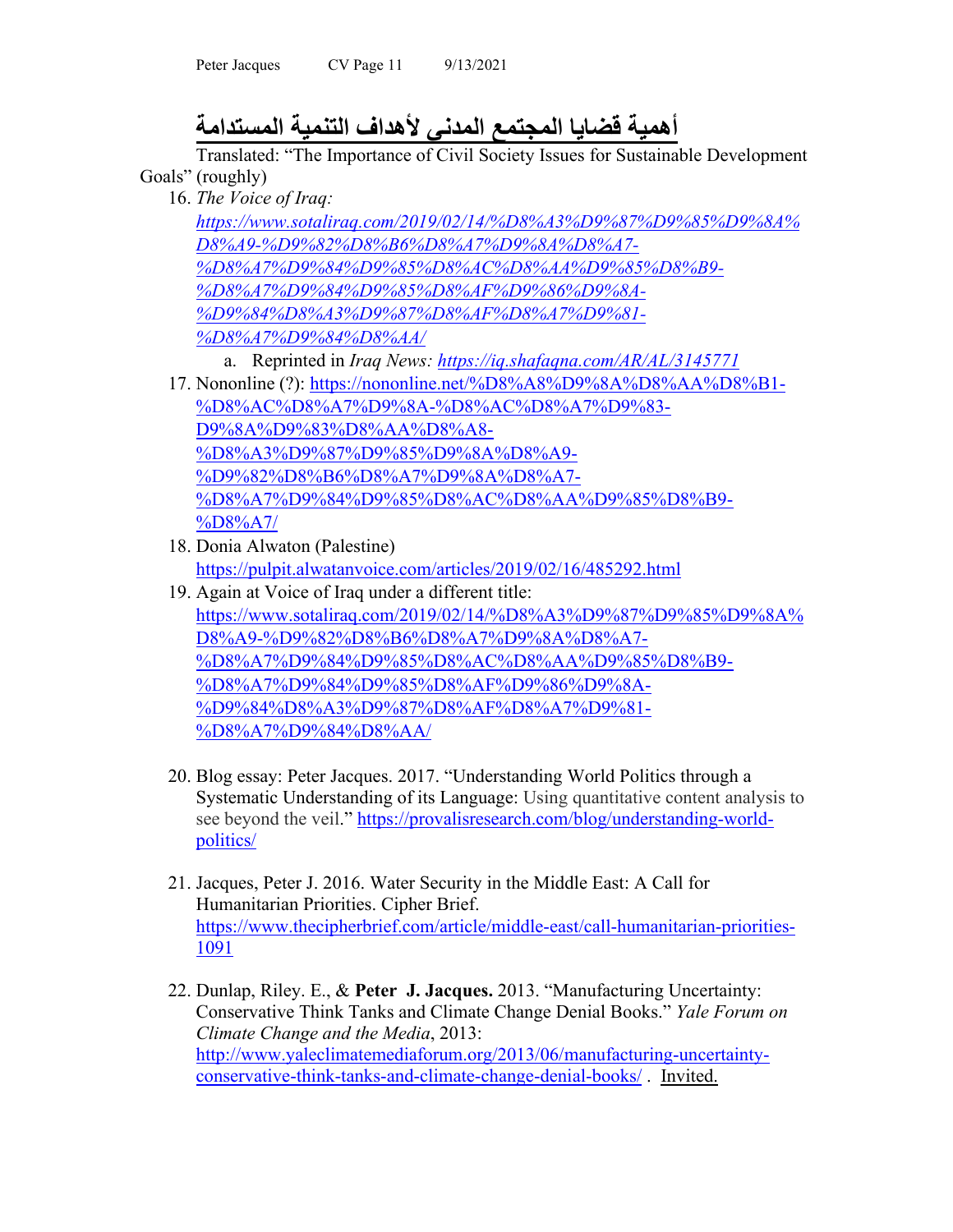**Jacques, Peter J.** 2007. (17) Related Essays on important figures and organizations to ocean politics. *Contemporary Issues Database*, ABC/Clio Publishers, Santa Barbara, California, invited:

- 23. Rachel Carson
- 24. Cousteau Society
- 25. FAO
- 26. Greenpeace
- 27. Jacques Cousteau
- 28. US EPA
- 29. Oceana
- 30. Tommy Koh
- 31. Sea Shepherd Conservation Society
- 32. Fridjtof Nansen
- 33. Elisabeth Mann Borgese
- 34. Sylvia Earle
- 35. International Whaling Commission
- 36. Hugo Grotius
- 37. International Maritime Organization
- 38. Miriam Levering
- 39. UN Food and Agricultural Organization
- 40. **Jacques, Peter J.** 2006. "Ocean Immemorial,". Entry for the *Contemporary Issues Database*, ABC/Clio Publishers, Santa Barbara, California. Invited.
- 41. **Jacques, Peter J.** 2006. "Ocean Horizons." In *Contemporary Issues Database*, ABC/Clio Publishers, Santa Barbara, California, invited.
- 42. **Jacques, Peter J.** 2005. "For Preservation of the Federal Estate" in "Perspectives" in the *Issues: Understanding Controversy and Society*, ABC/Clio, Santa Barbara, California.
- 43. Yin, J., et al. May 2005. "Ecosystem-Climate Interactions: A Research Plan to Address Coupled Processes across Scales" White Paper to the National Science Foundation from the 2005 National Center for Atmospheric Research's Junior Faculty Forum.
- 44. "If We Go To Bed with Wal-Mart, Will We Regret it in the Morning?" In *Flagstaff Tea Party: A Community Forum for the Discussion of Progressive Ideas, 1:2*, September 2000[this paper had nothing to do with and predates the US Tea Party Movement].
- 45. *AIDS in Rural America*. Producer. KUSM Montana Public Television. October1995. Television program.

## *Encyclopedia Entries*

- 46. **Jacques, Peter J.** 2017. "Environmental Skepticism" in Fathali M. Moghaddam ed., *The SAGE Encyclopedia of Political Behavior* (Vol. 2, pp. 254-254). Thousand Oaks, CA: SAGE Publications Ltd. doi: 10.4135/9781483391144.n119
- 47. Piner, Chelsea R. (former student) and **Peter J. Jacques**, 2014, "US and Russia and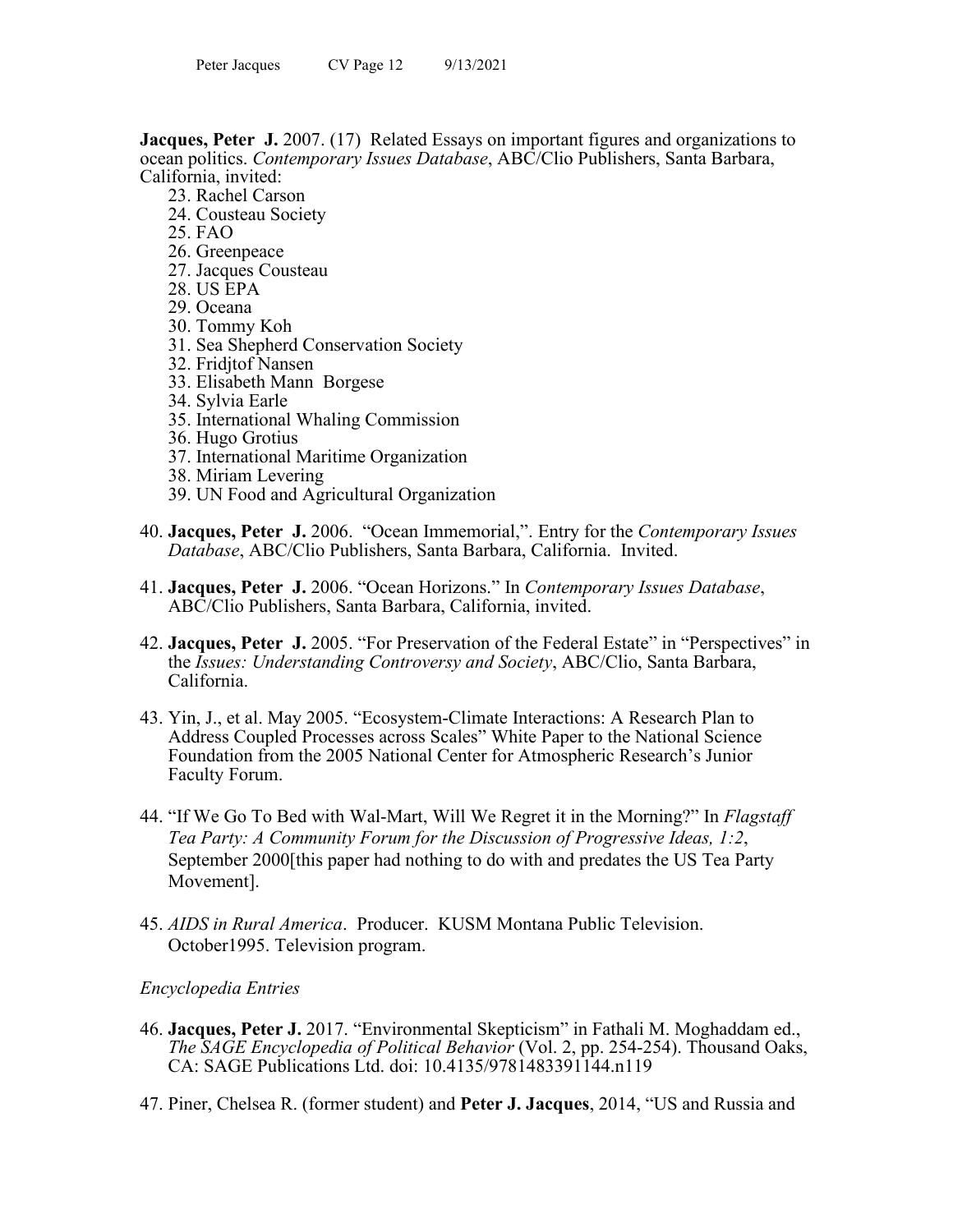the Northwest Passage" in Susan Woodward (ed), *Earth's Landscape: An Encyclopedia of the World's Geographic Features*, ABC/Clio.

- 48. **Jacques, Peter**. 2007. "Ocean Pollution". A.J. Andrea (ed), *ABC-Clio World History Encyclopedia*. Santa Barbara, CA: ABC-Clio, in press.
- 49. **Jacques, Peter J**. 2007. "Growth of Fishing Fleets and Destruction of Fishing Stock". A.J. Andrea (ed), *ABC-Clio World History Encyclopedia*. Santa Barbara, CA: ABC-Clio, in press.
- 50. **Jacques, Peter J.** 2007. "Dying Coral Reefs". A.J. Andrea (ed), *ABC-Clio World History Encyclopedia*. Santa Barbara, CA: ABC-Clio, in press.
- 51. **Jacques, Peter J.** 2007. "Native Americans, Environment and" in Richard Scheafer (ed.), *Encyclopedia of Race, Ethnicity, and Society*. Thousand Oaks, CA: Sage Publications, in press.
- 52. **Jacques, Peter J.** 2001. "United States Energy Department" in *Encyclopedia USA* Donald W. Whisenhunt (ed). Gulf Breeze, Florida: Academic International Press, March.
- 53. **Jacques, Peter J.** 2001. "Endangered Species Preservation Act of 1966" in *Encyclopedia USA,* edited by Donald W. Whisenhunt. Gulf Breeze, Florida: Academic International Press, March 2001.

# **INVITED TALKS (37)**

- 1. Jacques, Peter J. 2021. "Climate Denial." THINK Clima Project. Universitat Pompeu Fabra Campus Del Poblenou, Carrer De Roc Boronat, Barcelona, Spain. May 26.
- 2. Jacques, Peter J. "Fishing the World Ocean" to the Cleo Institute, Miami Florida. July 16, 2020.
- 3. "The Shifting Context of Sustainability: Growth and the World Ocean Regime." Northwestern University, April 28, 2020.
- 4. "The Shifting Context of Sustainability: Growth and the World Ocean Regime" MARIPOLDATA Seminar Series, University of Vienna, Austria, March 11, 2020.
- 5. "Climate science." Seminole Chamber of Commerce discussion on Climate Change, October 3, 2019.
- 6. "The Origin of Coastal Decline" School of Marine Science and Policy, University of Delaware, March 13, 2019.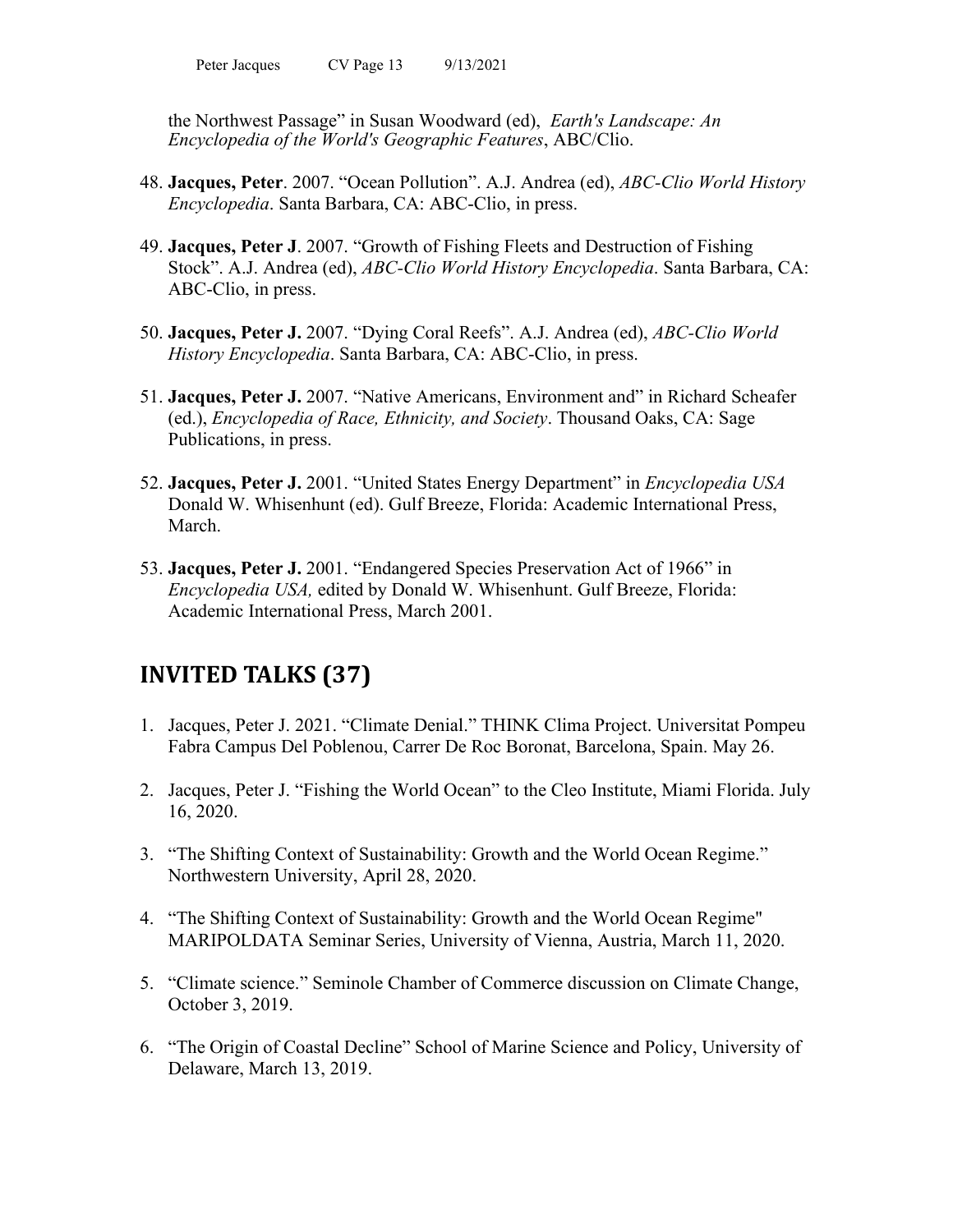- 7. "The World Ocean Regime: A Triumph of Economism" Biden School of Public Policy, University of Delaware, March 12, 2019.
- 8. "The Science of Climate Change" to the First Presbyterian Church Men's Breakfast Club, Mt Dora Country Club, January 12, 2019.
- 9. (2018) "Les racines de l'anti-environnementalisme aux Etats-Unis" [The Roots of Anti-Environmentalism in the US] French Institute of International Relations, Paris. November 8<sup>th</sup>, 2018.
- 10. "Sustainable Development in Morocco" at the High Atlas Foundation's conference on sustainable development, food, and water security in Marrakech, Morocco. November 17, 2018. [I coordinated this conference with Dr. Yossef Ben-Meir]
- 11. "The Triumph of Ideology: Climate Denial in the US" Association of Environmental Studies and Sciences, Washington, D.C., June 23, 2018. Closing Keynote panelist.
- 12. "MENA Sustainability and Food Security" for Perspectives on Food Security in the Middle East and North Africa," at the Carnegie Institute for Peace, Washington D.C., organized by the Hollings Center and the Prince Mohammad bin Fahd Program for Strategic Research and Studies, April 24, 2018.
- 13. "Climate Change Science and Politics," [billed as "The Science Behind Climate Change"] Friday Night Naturalist Series, Trout Lake Nature Center, Eustis Florida, September 15, 2017.
- 14. "Climate Change Science and Politics" The Dinner Party Project, Orlando F, August 3l, 2017.
- 15. "Investigating the Politics of Climate Change" University of South Florida, November 9, 2016.
- 16. "The Breakdown of Bipartisanship on Science and the Environment" University of South Florida, November 9, 2016.
- 17. 2016. "Responsible Climate Citizenship: Science, Voting, and Public Life" Universal Unitarian Church, Orlando. October 23, 2016.
- 18. "Lessons from the High and Dry Dialogue," at The Water Energy Food Nexus: An Integrated Approach to the Middle East Water Challenge hosted by the Hollings Center, the Prince Mohammad Bin Fahd Program for Strategic Research and Studies, and the Arab Gulf States Institute in Washington. Abu Dhabi, United Arab Emirates, May 18-22, 2016.
- 19. "Making the World Work for 100% of Humanity: Reflections on Sustainability" School of Public Administration Symposium Series at UCF, April 28, 2016.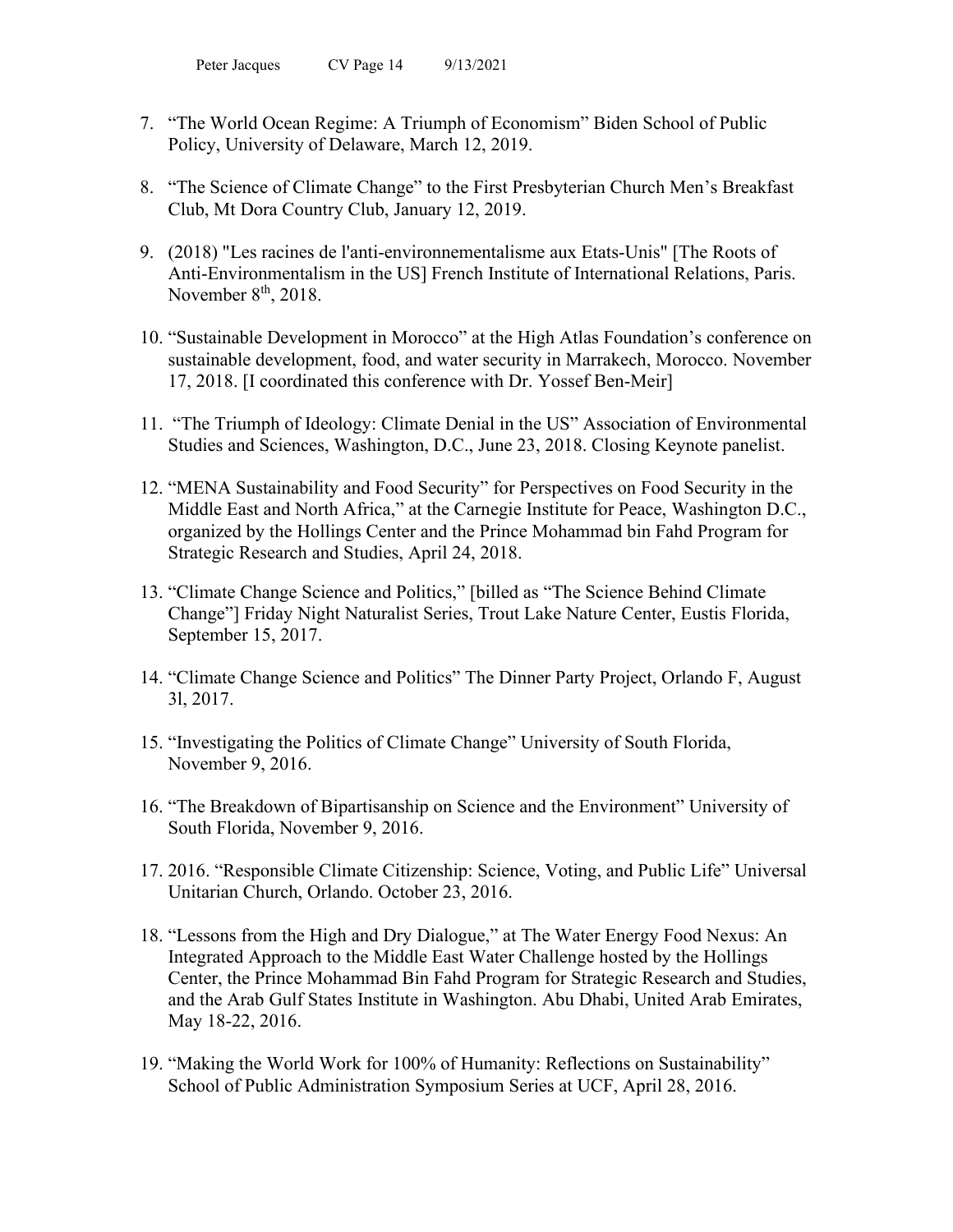- 20. "A Path of Thorns: Social Change and Water Security" Masdar Institute, Abu Dhabi, United Arab Emirates, March  $11<sup>th</sup>$ , 2015.
- 21. "Making the World work for 100% of Humanity: The Politics of True Sustainability," Masdar Institute, Abu Dhabi, United Arab Emirates, March 10, 2015.
- 22. "Waking up Thirsty in the Anthropocene," Masdar Institute, Abu Dhabi, United Arab Emirates, March 8<sup>th</sup>, 2015.
- 23. Framework for Climate (In)Security and Vulnerability. Orlando, Florida, the American Institute of Aeronautics and Astronautics Science and Technology Forum, January 5<sup>th</sup>, 2015. <http://new.livestream.com/AIAAvideo/scitech2015>
- 24. Introductory Remarks, High and Dry Addressing the Middle East Water Challenge, Istanbul, Turkey, The Hollings Center for International Dialogue and the Prince Mohammed Bin Fahd Program for Strategic Research and Studies, May 14-18, 2014.
- 25. "The American Rejection of Climate Science" Presented to the George Washington University Sustainability Program, January 30, 2014.
- 26. "Talking Climate Science in a Skeptical World" Presented to the Woodrow Wilson Center for International Scholars and the National Communication Association 99th Annual Meeting, November 22, 2013. http://www.academia.edu/5192397/Talking Climate Science in a Skeptical World
- 27. "A World Indigenous Movement," Presented to the *Fourth Annual* Florida Agricultural and Mechanical University (FAMU) Environmental Law and Justice Symposium, November 8th, 2013. [http://www.academia.edu/5194489/A\\_World\\_Indigenous\\_Movement](http://www.academia.edu/5194489/A_World_Indigenous_Movement)
- 28. "An Assessment of Climate Change Politics: Discourse and Division" Presented to Nova Southeastern University Climate-Sustainability Lecture Series, Fort Lauderdale, FL, September 20th, 2013. [http://nsunews.nova.edu/lecture-to-examine-americas-heated-debate-on-climate](http://nsunews.nova.edu/lecture-to-examine-americas-heated-debate-on-climate-change/)[change/](http://nsunews.nova.edu/lecture-to-examine-americas-heated-debate-on-climate-change/)
- 29. "Marine Pollutants of the 21<sup>st</sup> Century" at Ocean Law and Policy Challenges in Florida and the Caribbean, Florida Agricultural and Mechanical University (FAMU) Center for International Law and Justice and the Environment, Development, and Justice Project, January 10, 2013. [http://www.ecsc.famu.edu/newspress](http://www.ecsc.famu.edu/newspress-releases/ocean_law_and_policy_panel.pdf)[releases/ocean\\_law\\_and\\_policy\\_panel.pdf](http://www.ecsc.famu.edu/newspress-releases/ocean_law_and_policy_panel.pdf)
- 30. "Is 'Civilization' Sustainable? A Response to Derrick Jenson". Presented to the Ecocriticism: A Transpacific Dialogue, International Cooperative event organized by University of Central Florida English Department and Beijing Language and Culture University, Radisson Hotel Orlando, February 17-18, 2013.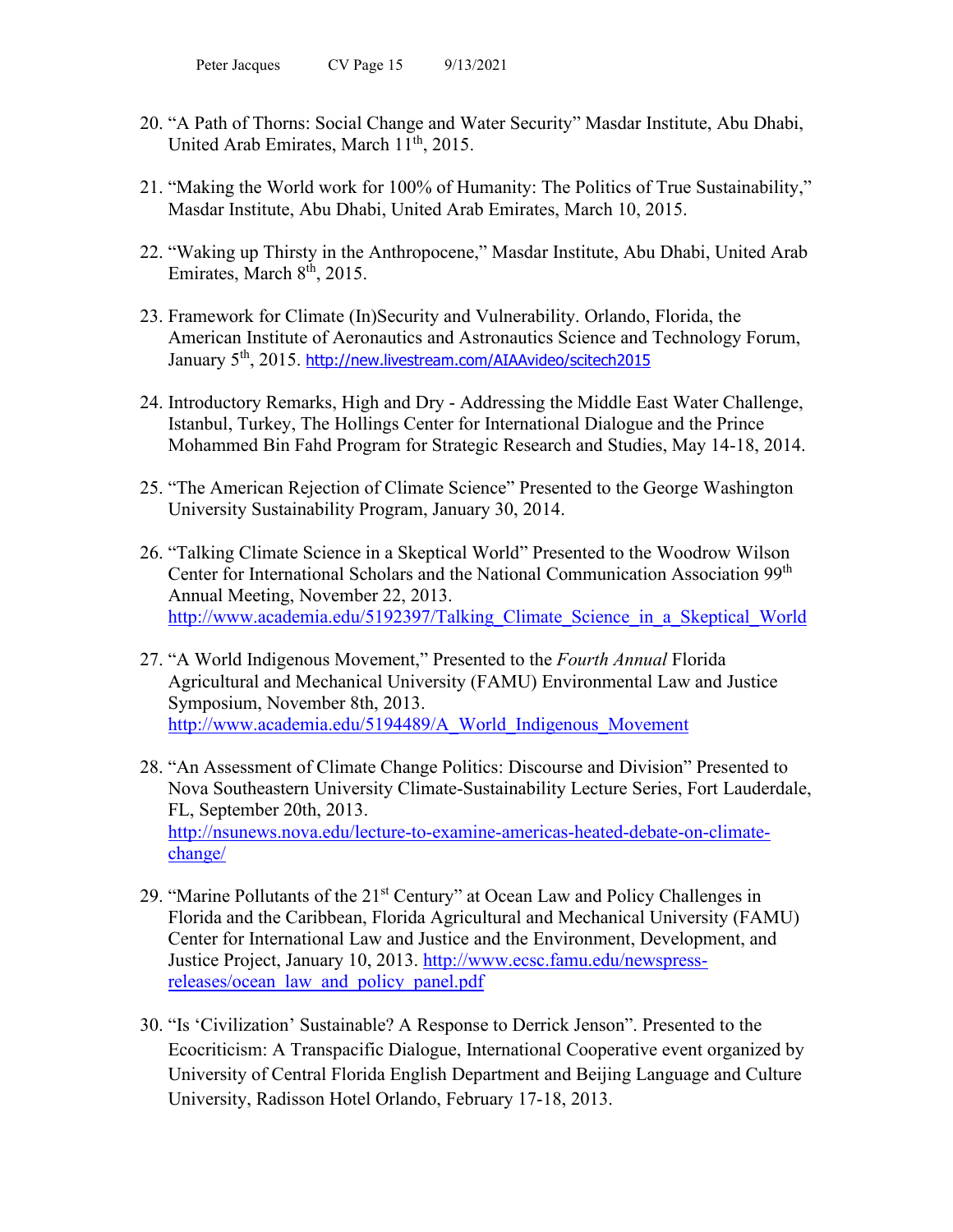- 31. "Shifting Demands: Trends in Land and Living" panelist. Metropolitan Center for Regional Studies, Leu Gardens, Orlando, Florida, September 7, 2007.**.**
- 32. "Environmental Skepticism." Presented to at Dissertation Initiative for the Advancement of Climate Change Research (DISCCRS II) Symposium, Asilomar, CA, March 26-April 2 2006.
- 33. 2004. "Basic Environmental Policy Principles," Slovak Republic Air Force Academy, Košice, Slovakia, April 28.
- 34. 2004 "Building Sustainability," Slovak Republic Air Force Academy, Košice, Slovakia, April 28, 2004.
- 35. "International relations and Environmental Problems," The Technical University of Košice. April 29, 2004.
- 36. "Understanding military impact on the environment,". Slovak Republic Air Force Academy, Košice, Slovakia, April 30, 2004
- 37. "Concepts of environmental security and peacemaking" to the Slovak Republic Air Force Academy, Košice, Slovakia, April 30, 2004.

# **CONFERENCE RESEARCH PAPERS AND POSTERS (65):**

**Note: Discussant and Panel Chair roles are not listed.**

- 1. **Jacques, Peter J.** "Civil Society and Survival: Sustainable Development in North Africa," 2021. ISA Research Committee on Environment and Society (RC24) Symposium, "Weathering extremes: African environmental politics in a destabilized world" (scheduled) May 26-27.
- 2. **Jacques, Peter J**. and Rafaella Lobo. 2021. "Macro Obstacles to Participatory Governance and Knowledge," International Studies Association, April 6-9.
- 3. Roundtable, "Innovative Teaching of Global Environmental Governance," International Studies Association, April 6-9.
- 4. Jacklyn D. Rumberger1, Sarah B. Barber2, Joseph Donoghue2, **Peter Jacques2**, Seabird McKeon2, Kristy Lewis2, Melinda Donnelly2, Kelly Kibler2, Neil Duncan2, Kitty F. Emory3, Nicole Cannarozzi3, "Multi-Disciplinary Research During the Pandemic: Reconstructing Human-Environment Interactions and Ecosystem Conditions of the Indian River Lagoon Over Deep-Time" Indian River Lagoon Symposium.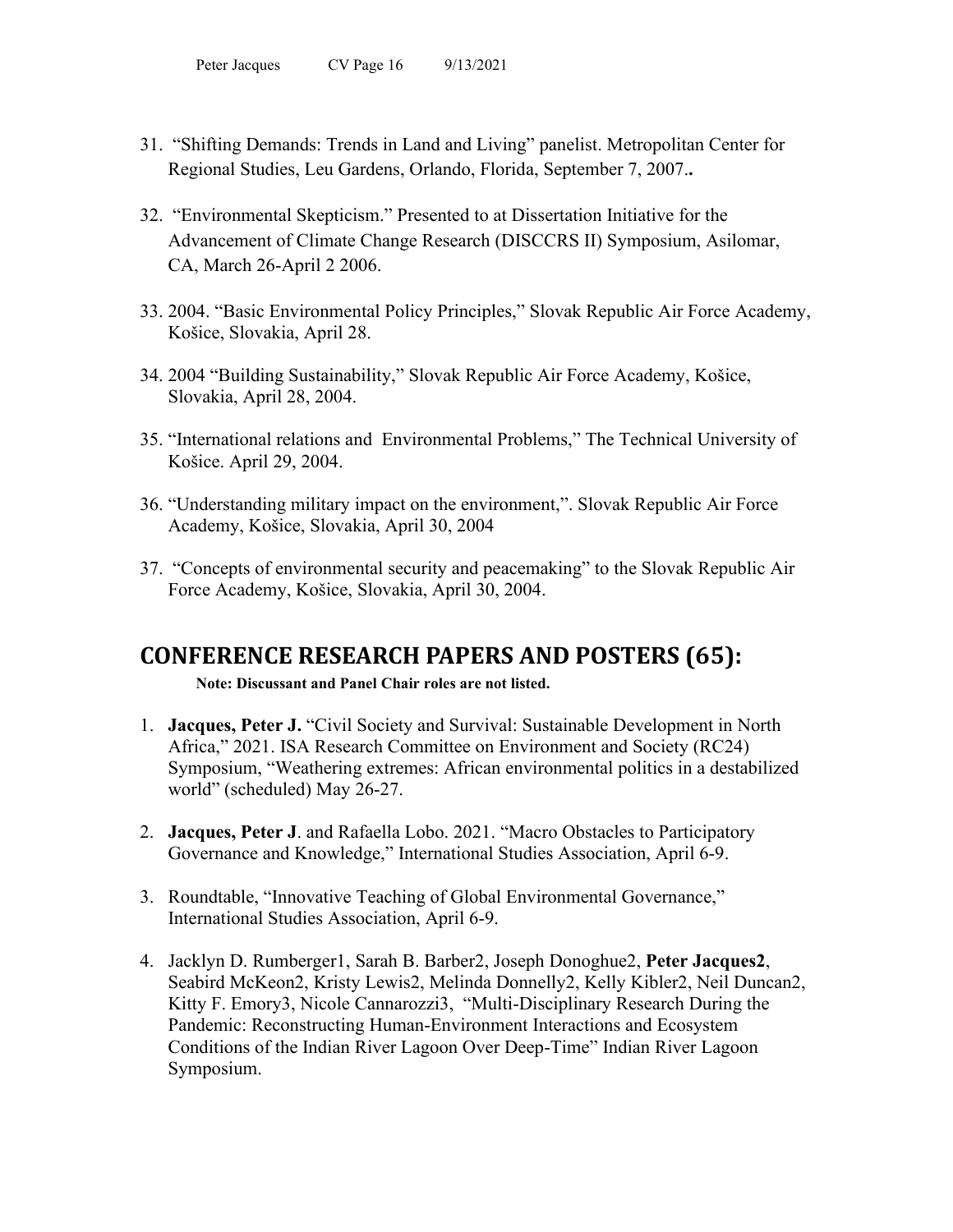- 5. **Jacques, Peter J.**1, Sarah B. Barber1, Melinda Donnelly,1Joseph Donoghue1, Neil Duncan,1 Kelly Kibler1, Kristy Lewis1,, Jacklyn D. Rumberger2, Michelle Shaffer,1 Kitty F. Emory3, Nicole Cannarozzi3. 2021. "Estimations of Colonial Impact on a Critical Estuary: A Historical Political Economy of the Indian River Lagoon" International Association for the Study of Commons: Fisheries and Aquaculture Commons, March 9-11.
- 6. **Jacques, Peter J.** 2021. "Crises and Sustainable Humanism: A Proposal and an Ethic" UCF Public Administration Research Colloquium. March 19.
- **7. Jacques, Peter J.** 2020, "The World Ocean Regime: Polluted Waters and Exhausted Fisheries" 20th International Wildlife Law Conference, Stetson University, April 1.
- **8. Jacques, Peter J.** 2019. "The Struggle for a Sustainable Future in Morocco" Association of Environmental Studies and Sciences, Orlando Fl, June 27, 2019.
- **9. Jacques, Peter J.** 2019. "The Origins of European Coastal Change" Association of Environmental Studies and Sciences, Orlando Fl, June 27, 2019.
- **10. Jacques, Peter J.** 2018. "A Political Sociology of Climate Denial" Association of Environmental Studies and Sciences, Washington, D.C. June 20-23.
- **11. Jacques, Peter J.**. 2018. "Food Security and Political Stability in the MENA Region" Association of Environmental Studies and Sciences, Washington, D.C. June 20-23.
- 12. **Jacques, Peter J.** and Rafaella Lobo (former MA student). 2017. "Understanding the World Ocean Regime and Allocation and Access to Coastal and Marine Resources through Quantitative Content Analysis" Earth Systems Governance/Future Earth, Lund, Sweden. October 9-11.
- **13.** Invited participant, "The Food Security Factor: Stability, Governance, and Development Choices" Casablanca, Morocco, September 27-October 1, sponsored by the Hollings Center, the Prince Mohammad bin Fahd Program for Strategic Research and Studies, and Al Akhawayn University
- **14. Jacques, Peter J.** and Rafaella Lobo (former MA student), 2017. "The Shifting Context of Sustainability: Marine Politics and the World Ocean Regime," Association of Environmental Studies and Sciences, Tucson. June 22-24.
- 15. **Jacques, Peter J.** 2017. "The Origins of the Global Marine Crisis: European Coastal and Political-Economic Changes" International Studies Association, Baltimore. February 23.
- 16. Iba, Sezin and **Peter J. Jacques**. 2016. "Climate Change Policy and Security Priorities for the Turkish Government" Association of Environmental Studies and Sciences. Washington, D.C., June 10th.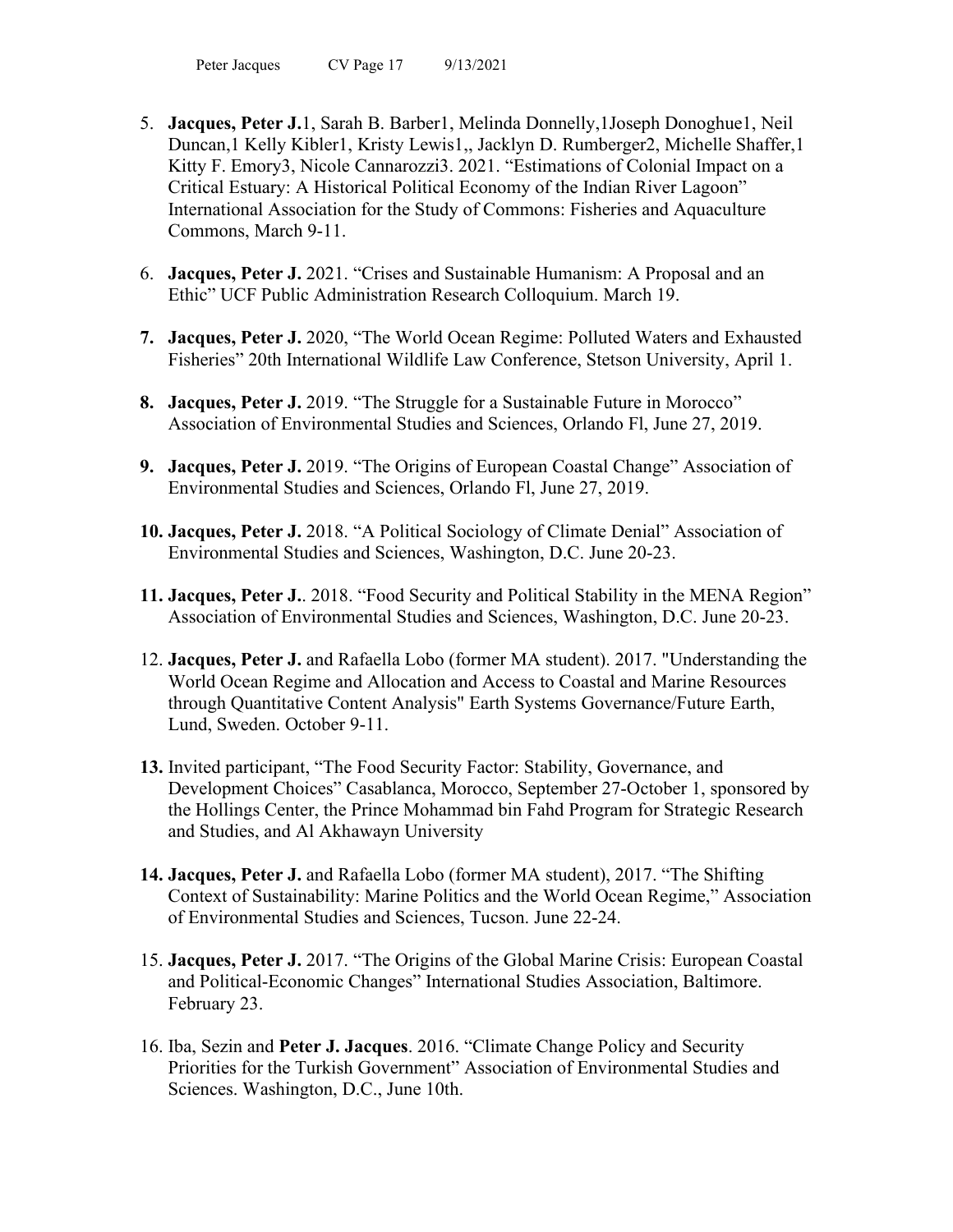- **17. Jacques, Peter J.** 2016. "Hidden Insecurities of Climate Change for Political Intelligence and Leadership," Association of Environmental Studies and Sciences. Washington, D.C., June 10th.
- 18. **Jacques, Peter J.** 2015. "The Political Economy of Fishery Collapse." Association of Environmental Studies and Sciences, San Diego, CA, June 24-27, 2015.
- 19. **Jacques, Peter J.** 2015. "The Social Causes of Fishery Collapse: The Atlantic Catastrophe". International Studies Association, New Orleans, February 21.
- 20. **Jacques, Peter J.** 2014. "Scaling Up Crises: The Critical Problems for Food Security and Sustainability." Association of Environmental Studies and Sciences, New York City, June 11-14.
- 21. **Jacques, Peter J**. 2014. "Fish and Food Security: The Potential for Global Fishery Collapse." Association of Environmental Studies and Sciences, Pittsburgh, PA, June 19-23, 2013.
- 22. **Jacques, Peter J.** 2014. "Social Movements and Civil Society on a New Earth." International Studies Association, Toronto, March 27-29, 2014.
- 23. **Jacques, Peter J.** 2013. "The Limits to Social Opportunity: Precedence, Legacy Power, and the Example of Environmental Regulation." The International Studies Association, San Francisco, April 3-6.
- 24. **Jacques, Peter J**, Claire Knox, and Gita Sukthankar. 2013. "From Rio to Resistance: Direct Observation of the Climate Denial Counter-movement in Social Media." The International Studies Association, San Francisco, April 3-6.
- 25. Knox, Claire Connolly, **Peter J. Jacques**, Gita Sukthankar. 2013. "Climate Change Narratives in Social Networks: Case Study Using Narrative Policy Framework and Social Amplification of Risk Framework." The Midwest Political Science Association, Chicago, April 11-14.
- 26. Knox, Claire Connolly, **Peter J. Jacques**, Gita Sukthankar. 2013. "Climate Change Narratives in Social Networks: Case Study Using Narrative Policy Framework and Social Amplification of Risk Framework." The American Society for Public Administration, New Orleans, March 15-19, 2013.
- 27. **Jacques, Peter J**., Gita Sukthankar, and Claire Knox. 2013. "Tweeting Disaster: Observed Climate Risk Amplification Before, During, and After Hurricane Sandy." Poster presented to the Disasters and the Environment: Science, Preparedness, and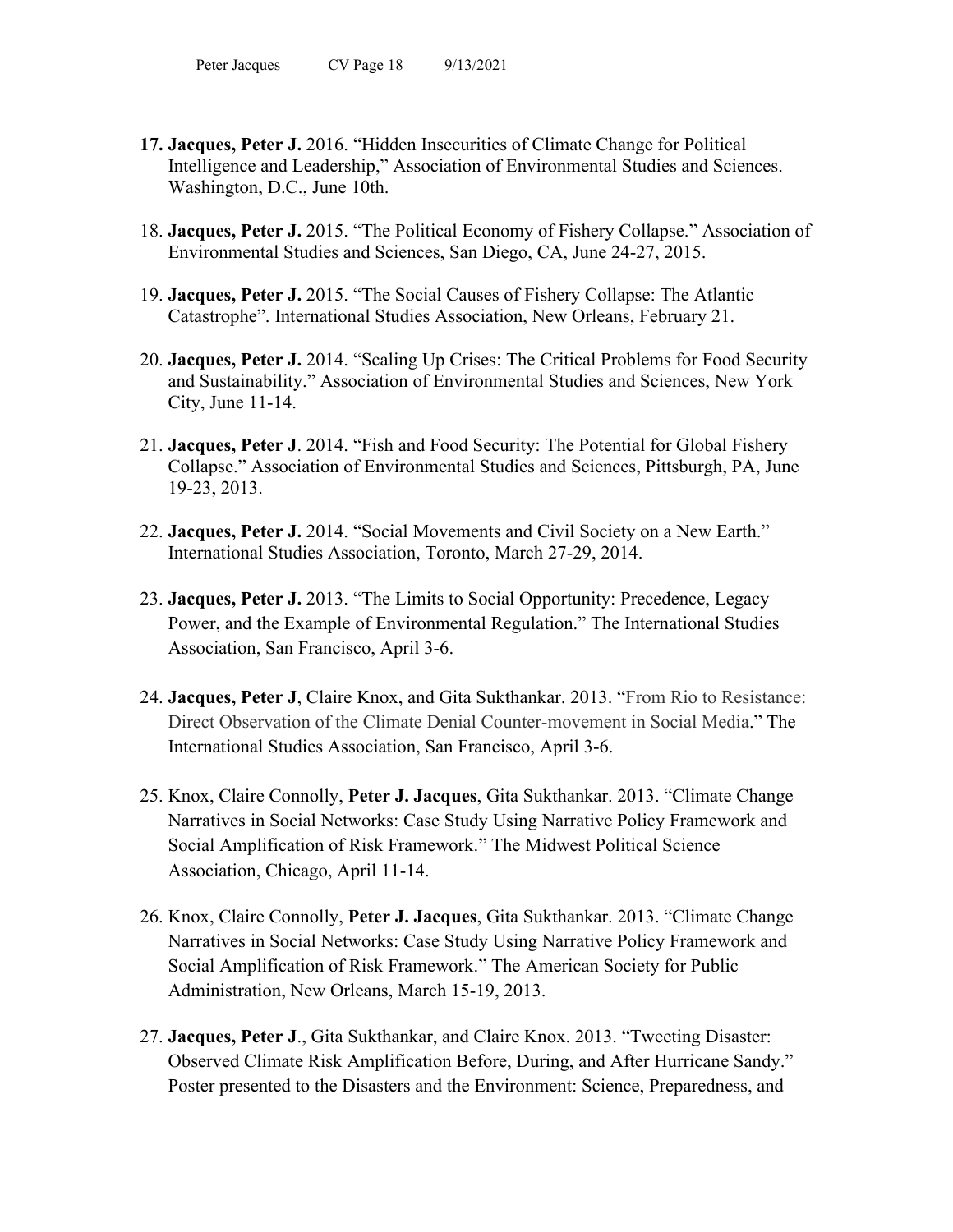Resilience, National Council on Science and the Environment Annual Conference, January 15-17, Washington, D.C..

- 28. **Jacques, Peter J**. 2012. "A Social Oceanography of Pollution." The Association of Environmental Studies and Science, Santa Clara, CA. June 22.
- 29. **Jacques, Peter J**. and Jessica Racine Jacques. 2012. "The Shifting Fruit of Civilization: Changing Climate, Changing Food." The Association of Environmental Studies and Science, Santa Clara, CA. June 24.
- 30. Dellert, Christine and **Peter Jacques**. 2009. "'Deep Anthropocentrism': Living Without Regard for Nature." The Florida Political Science Association, Orlando, Fl, April 18.
- 31. **Jacques, Peter J**. 2009. "Desolation and Pedagogy." The Western Social Science Association, Albuquerque, NM April.
- 32. **Jacques, Peter J**. 2009. "Sustainability and the World Indigenous Movement: An Ontological Politics." The Western Social Science Association, Albuquerque, NM April.
- 33. **Jacques, Peter J**. 2009. "The Science Trap: Confronting Skepticism without Positivism, a Proposition for the Ecological Demos." The International Studies Association, New York, New York. February.
- 34. **Jacques, Peter J**. 2008. "Social Oceanography: A New Field for Human-marine Interactions." The Western Social Science Association, Denver, CO, April 23-26.
- 35. **Jacques, Peter J**. 2008. "The Power and Death of the Sea." The International Studies Association, San Francisco, CA, March 26-29.
- 36. **Jacques, Peter J.** 2008. "Carbon on Campus" roundtable at the International Studies Association, San Francisco, CA, March 26-29.
- 37. **Jacques, Peter J.** and D.G.. "The Fitness of Institutions: Conceptualizing Evolutionary Adaptation to Vulnerabilities." Poster presented to the Climate Impacts on Oceanic Top Predators (CLIOTOP) Symposium, La Paz, Mexico, December 2007.
- 38. **Jacques, Peter J**. 2007. "Holes in Shark Conservation: A Call for a New field in Social Oceanography." The Climate Impacts on Oceanic Top Predators (CLIOTOP) Symposium, La Paz, Mexico, December.
- 39. **Jacques, Peter J**. 2007. "A Green Theory of the State." The International Studies Association, Chicago, February 28-March 3.
- 40. **Jacques, Peter J.** and Katie Carrus. 2007. "Ecology of Peace: Mending World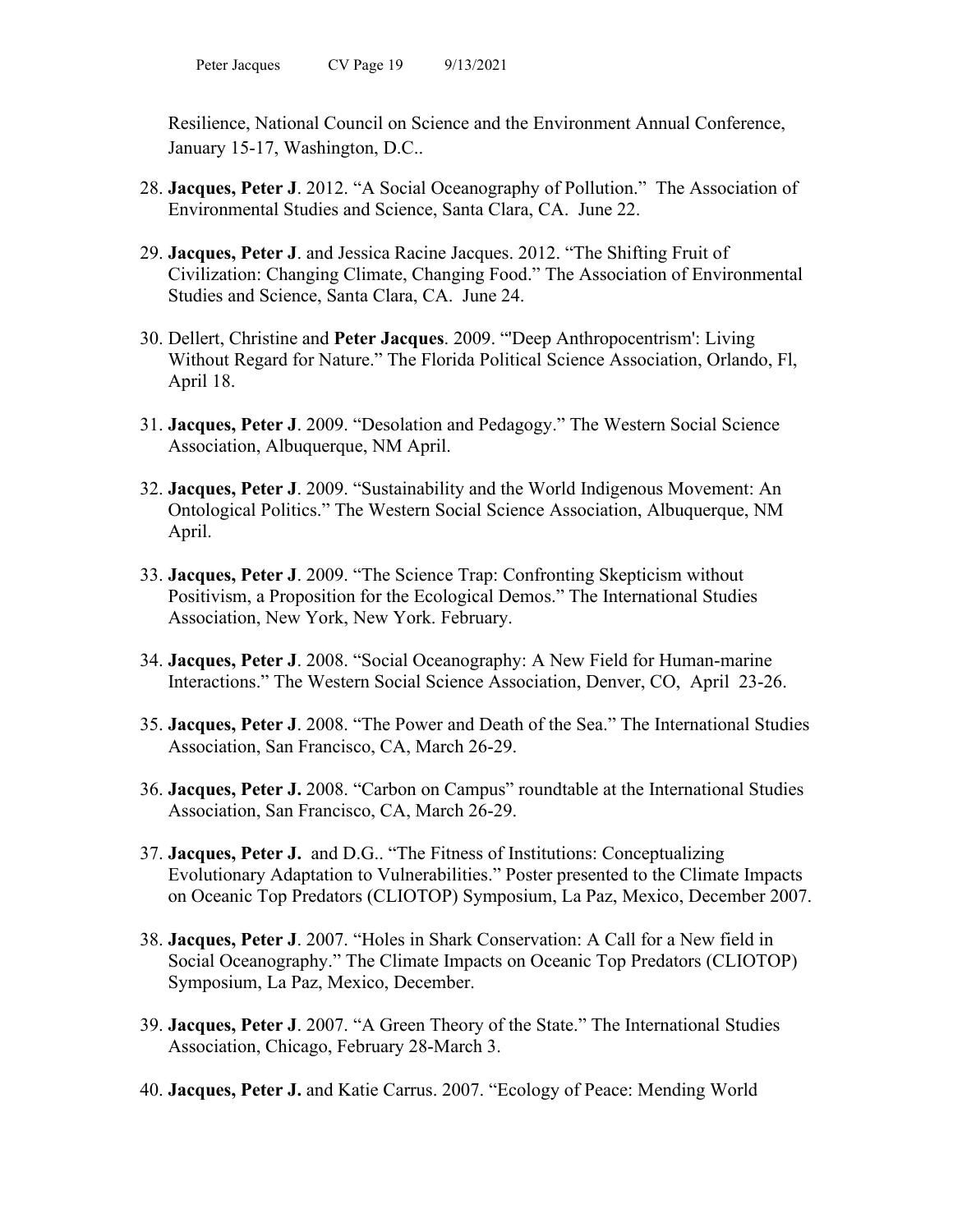Political Ecology through a Green International Relations Theory." Paper presented to Florida Political Science Association, Orlando, FL, March 31.

- 41. **Jacques, Peter J**. 2007. "Climate Change, Fisheries, and Human Institutional Resilience: Towards a Theory of an Institutional Fitness Landscape." Poster presented to the Challenge of Change: Managing for Sustainability of Oceanic Top Predator Species, April 12-14, University of California, Santa Barbara.
- 42. Riley E Dunlap, **Peter J. Jacques**, and Mark Freeman (former student). 2006. "The Organization Of Denial: Support For Environmental Skepticism By Conservative Think Tanks." The International Symposium on Society & Resource Management (ISSRM), Vancouver, B.C., Canada, June 3-8.
- 43. **Jacques, Peter J**. 2006. "Environmental Skepticism as a Rear Guard for Northern Unequal Ecological Exchange." The International Studies Association, March 22-25, San Diego.
- 44. **Jacques, Peter J**. 2006. "States in a World System: Institutional Threats to the Fourth World." The Western Social Science Association April 19-23, Phoenix.
- 45. **Jacques, Peter J**. 2005. "The Ideological Bias of Environmental Skepticism." Poster presented to the National Center for Atmospheric Research's Junior Faculty Forum, July.
- 46. **Jacques, Peter J**. 2005. "How Ideological Conflict is Changing Environmental Policy: An Analysis of Environmental Skepticism." The Western Social Science Association, Albuquerque, NM, April.
- 47. **Jacques, Peter J**. 2005. "Environmental Skepticism and its Threat to Indigenous Peoples." The Western Social Science Association, Albuquerque, NM, April.
- 48. **Jacques, Peter J**. 2004. "Ideology of Environmental Skepticism." Paper presented at the American Political Science Association meeting, Chicago, Sept.
- 49. **Jacques, Peter J**. 2004. "Environmental Skepticism." The Association for Politics and Life Sciences, Chicago, Sept.
- 50. **Jacques, Peter J**. 2004. "Globalization and the World Ocean." Paper presented to First Meeting of Climate Impacts on Top Ocean Predators (CLIOTOP) Socioeconomic Aspects and Management Strategies December 1-3, East-West Center, University of Hawaii.
- 51. **Jacques, Peter J**. and Kathy Ford (former student). 2004. "The Tribal Vanguard of Sustainability: Where and How American Indian Tribes can Lead Environmental Policy." The Western Social Science Association, Salt Lake City, April.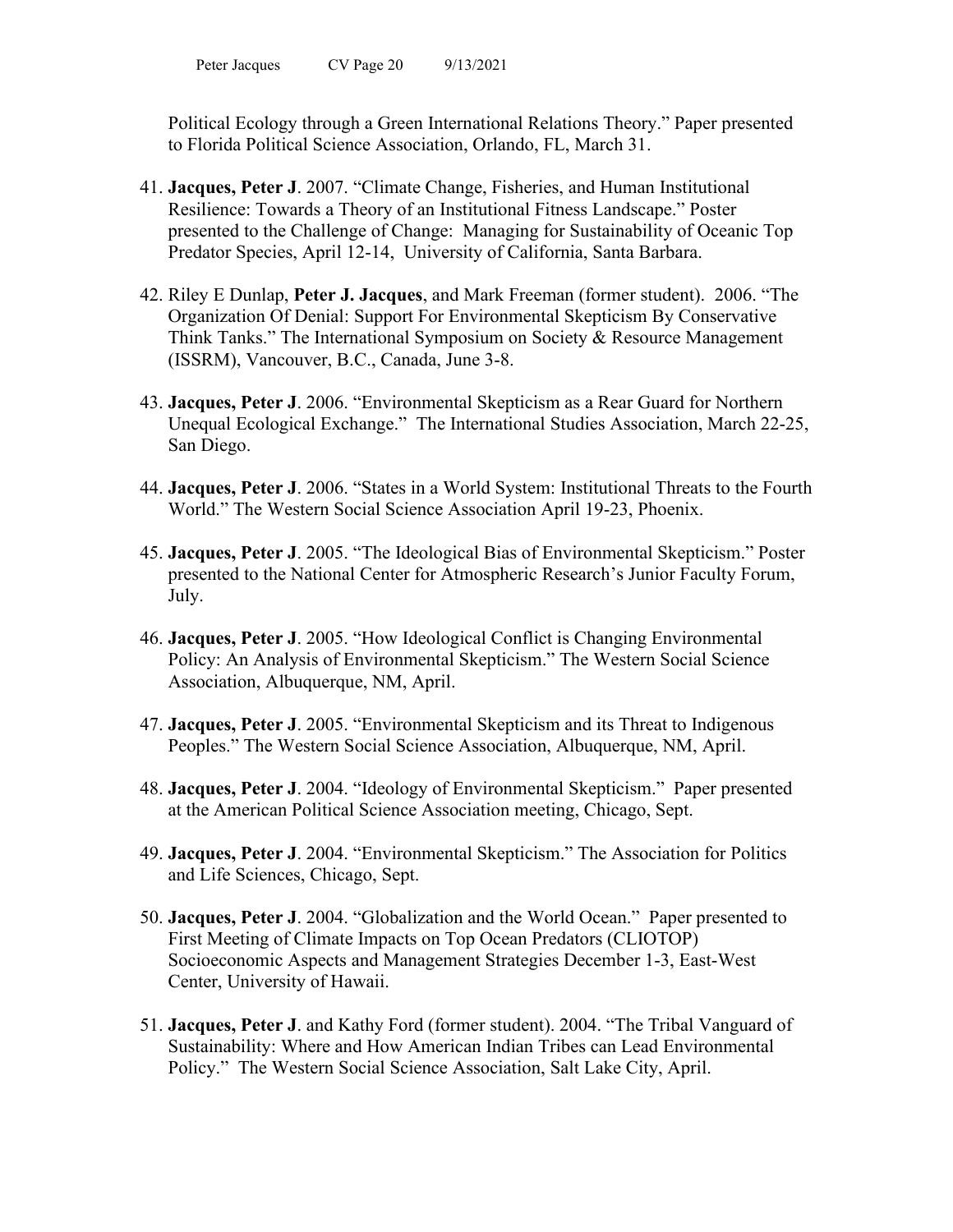- 52. **Jacques, Peter J**. and Ronnie Hawkins. 2004. "Cross-National Military Environmental Impact Assessment: A Methodological Proposal." The Western Social Science Association, Salt Lake City, April.
- 53. **Jacques, Peter J. 2004**. "Constructing Global Epistemologies for the World Ocean." Paper presented to International Studies Association, Montreal, Quebec, Canada, April.
- 54. Ostergren, David M. and **Peter J. Jacques**. 2003. "The Essence Of Indecision: The Heyduke Principle And Wilderness Policy Paralysis On National Park Service Lands." The George Wright Society Biennial Conference "Protecting Our Diverse Heritage: The Role of Parks, Protected Areas, and Cultural Sites" April 14-18, San Diego, CA.
- 55. **Jacques, Peter J.** 2003. "A Green Peace? The Pacifying Effects of Sustainability." The Western Social Science Association, Las Vegas, Nevada, April.
- 56. **Jacques, Peter J.** 2003. "Foundations of Violence in Federal-Tribal Relationships." The Western Social Science Association, Las Vegas, Nevada, April.
- 57. Ostergren, David M. and **Jacques, Peter J.** 2002. "Transforming Russian Environmental Policy: The Liberal Project." The American Political Science Association, Boston, Massachusetts, August.
- 58. Ostergren David M. and **Peter J. Jacques**. 2002. "Wilderness in the context of institutional inertia, interest group politics and political realities: or Does the National Park Service really need more wilderness with a capital W?. "The 9th International Symposium on Society and Resource Management (ISSRM).. Indiana University, Bloomington Indiana, June 2-5.
- 59. **Jacques, Peter J.** 2002. "Oceans and Environmental Security: A Review of the Literature." The Western Social Science Association, Albuquerque, New Mexico, April.
- 60. **Jacques, Peter J.** and David M. Ostergren. 2001. "Liberalism's Consequence: Post-Soviet Environmental Policy." The International Studies Association- West, Davis, California, October.
- 61. Ridgeway, Sharon and **Jacques, Peter J.** 2001. "Ecological Destruction as Violence: An Ecofeminist Perspective." The Western Social Science Association, Reno, Nevada, April.
- 62. **Jacques, Peter J.** 2000. "A Theory of Environmental Violence." The Western Social Science Association, San Diego, April.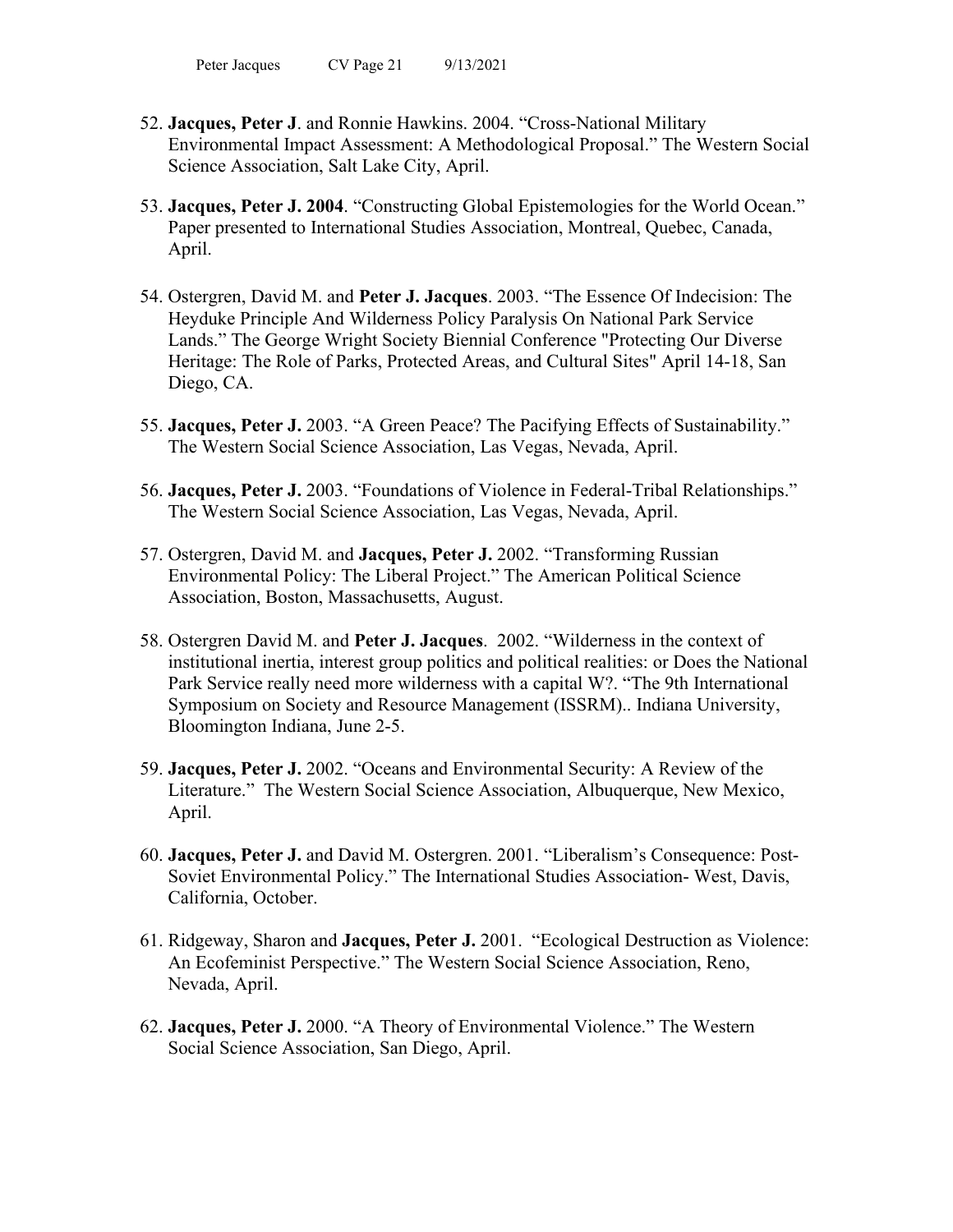- 63. **Jacques, Peter J.** 2000. "A theory of environmental violence." The Department of Political Science Colloquium, Northern Arizona University.
- 64. **Jacques, Peter J.** 1999. "The Role of Cultural Capital in Global Environmental Policy." Paper presented to Western Social Science Association, Fort Worth, Texas, April.
- 65. **Jacques, Peter J.** 1998. "Mutiny on the Mountain: the Navajo-Hopi Land Dispute." The Western Social Science Association, Denver, Colorado, April.

# **OTHER CONFERENCE PARTICIPATION**

Discussant, "Smart & Sustainable Cities: Understanding How to Build the Modern City" Marrakech, Morocco, hosted by The Hollings Center for International Dialogue and the UCF Office of Global Perspectives and International Initiatives, October 23-27, 2019.

2015 Faculty Center for Teaching and Learning, Summer Conference, Writing Across the Curriculum group, "studying peer-review assignments."

2014 Faculty Center for Teaching and Learning, Winter Conference, Presentation on Mentoring.

**Jacques, Peter J.** 2010. "What is Sustainability?" Service Learning Day, Engaging STEM and Creating Sustainable Partnerships, October 8, University of Central Florida Teaching Academy.

National Science Foundation US-Tanzania Workshop. 2009. "Advancing the Structural Use of Earth-based Bricks," (a sustainable buildings workshop) Dar es Salaam, Tanzania.

**Jacques, Peter J.** 2009. "Teaching Sustainability across the University" to Winter Faculty Development Conference, University of Central Florida.

Alaina Bernard-Kitchings, Amy Zeh, **Peter J. Jacques**. 2009. "Service-Learning and Sustainability" Summer Faculty Development Conference, University of Central Florida.

**Jacques, Peter J.** 2008. "Broader Challenges of Sustainability to the University" the 3rd Annual Campus and Community Sustainability Conference:"The 3 C's of Sustainability: Communication, Community Involvement, & Campus Environment", at the University of Central Florida.

2007 Summer Faculty Development Conference, University of Central Florida.

2006 Summer Faculty Development Summer Conference: Diversity Track, May 1 – 4. University of Central Florida.

2004. "Dynamics of Regional Politics" panel chair for the undergraduate panel at the Center for Iranian Research and Analysis, Orlando, Florida.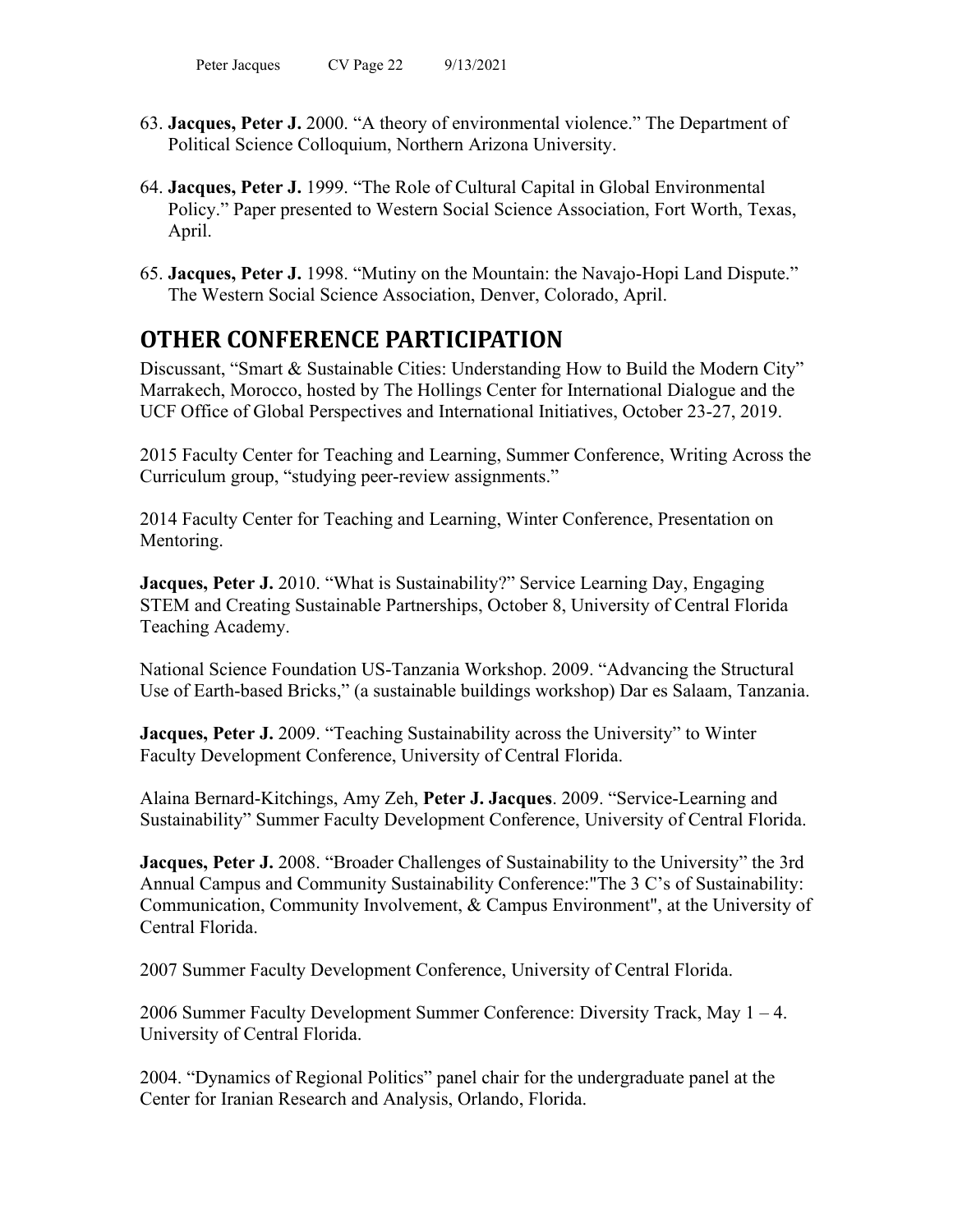# **Declined Grants**

PI: Sarah Barber. Co-PIs: Joseph Donohue, Kristy Lewis. Senior Personnel: David Hoffman, **Peter Jacques (15%),** Kelly Kibler, Jose Montoya Marquez. "CNH2-L: Provisioning Ecosystem Services and Governance: Deep-Time Political Ecology in a Tropical Coastal Socio-Environmental System. National Science Foundation. Submitted February 2019. \$1,446,564.

**PI:** Tezcur, Gunes. **Co-PIs:** Konstantine Ash, and **Peter Jacques**. "Human Security in the Middle East: Synthesizing American and Japanese Perspectives." United States-Japan Foundation and The Japan Foundation Center for Global Partnership.

**PI:** Galbreath, Marcy. **Co-Pis: Peter Jacques**, Amy Giroux, and Scot French. HAN+DS across History: Collaborative Tools for Digitized Newspaper Access and Exploration. National Historical Publications and Records Commission \$106,097.00.

**PIs:** Tiller, Rachel and **Peter Jacques** (credit 50/50), "The Law of the Sea: A Critical Review of the Constitution of the Ocean," to the International Studies Association. \$17,316.

**PI: Peter Jacques** and Joshua Hill. 2017. "Presidential Communication Using Social Media: A Quantitative Content Analysis" National Science Foundation, Political Science. \$471, 835.

**PI: Jacques, Peter**. 2016. "Pre-proposal to Study President-Elect Trump's Social Media Narratives," RAPID program, National Science Foundation.

**PI: Jacques, Peter** and Yossef Ben-Meir. 2016. "Water and Sustainable Development" The Hollings Center, Washington, D.C./Istanbul. \$14, 261.

PI: Reed Noss, **Peter Jacques***,* and Ross Meentemeyer. \$1,578,224.00. CNH-L: Population Growth and Sea-Level Rise on a Collision Course in a Low-Lying Coastal Region: Consequences for Natural and Human Systems and Potential Solutions. National Science Foundation, Coupled Natural and Human Systems Program. Submitted 11/17/2015. Rejected.

PI: **Peter Jacques**, co-PIs: Joseph W Milon, Arvind Singh, M. Omer Tatari, Linda J Walters, and Dingbao Wang. \$1,534,995. "CNH-L Long-Term Coupled Social and Ecological Drivers of Estuarine Health in Coastal Ecosystems," National Science Foundation, Coupled Natural and Human Systems Program. Submitted 11/18/14. Rejected.

PI: **Peter Jacques**, Co-PIs: Claire Knox, Gita Sukthankar, "Leveraging Social Networking Services to Understand Climate Risk Perception," National Science Foundation, \$544,674.8/19/2013, Rejected.

PI: Claire Knox, Co-PIs: Gita Sukthankar, **Peter Jacques**, "Saving Lives with Social Media: Analysis of Risk Perception, Trust, and Behavior During Hurricane Sandy," New York Sea Grant Institute, \$150,000. Submitted 2/2013? Rejected.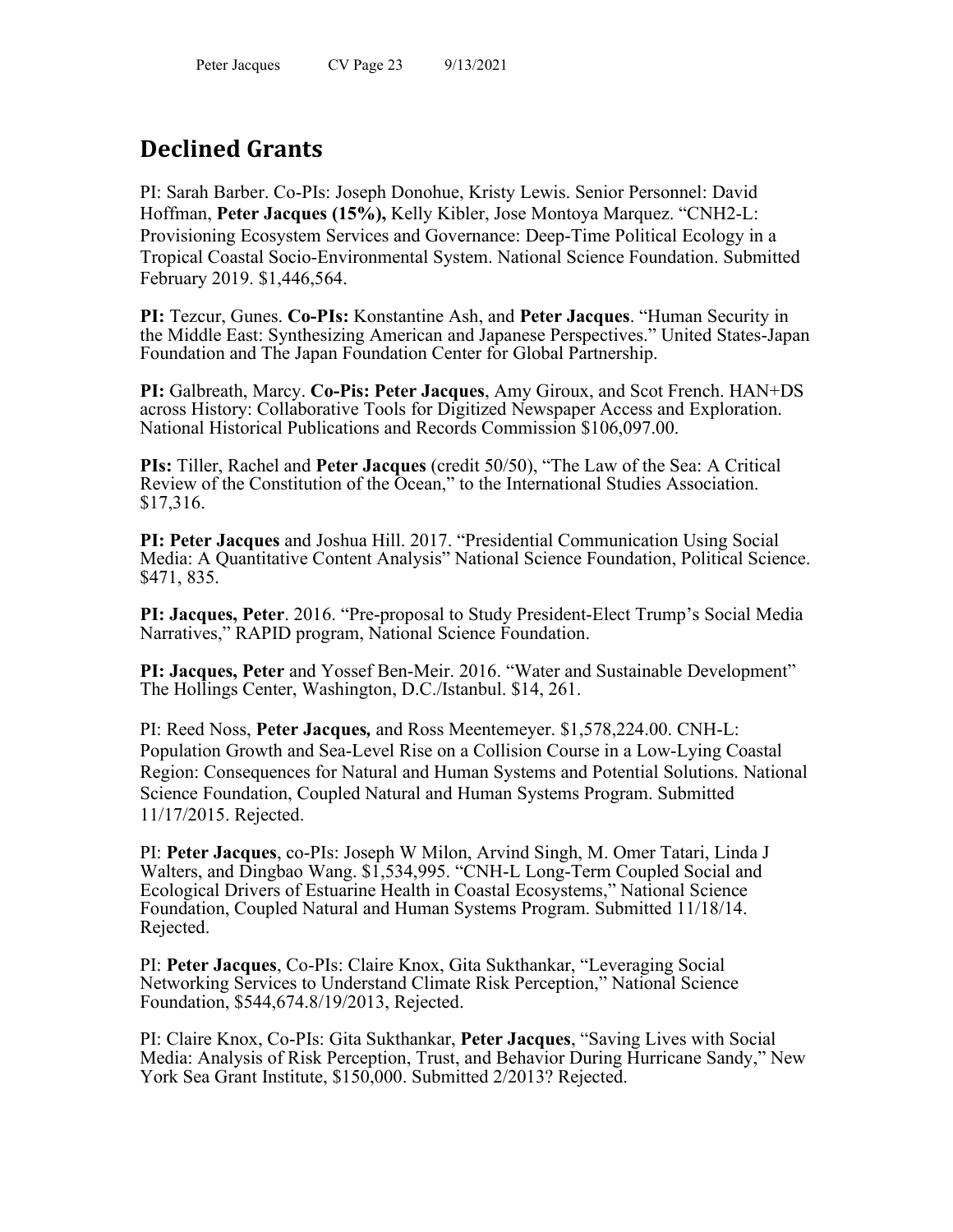Jacques, Peter and Ross Hinkle, 2014, UCF/COS SEED Grant finalist: Headwaters: The Politics of Ecosystem Services in a Contested Landscape. \$30,000. Finalist, Rejected.

PI: Kaveh Madani. Co-PIs: Rachel Schwom, Dima Nazzal, **Peter Jacques. "**RCN-SEES: The Global Food, Water, Energy, and Land (FWEL) Sustainability Network" National Science Foundation, \$749,980.00. 2/03/2012, Rejected.

PI: **Peter Jacques,** Co-PIs: Claire Knox, Gita Sukthankar, Morgan Wang. Direct Observation of Climate-Related Narratives in Social Networks." National Science Foundation. \$714,585.00. Submitted, 1/18/2012, Rejected.

PI: Andres Campiglia, Co-PIs: Daniel Leskovar, Frank Hons, **Peter Jacques**, Kevin Belfield. "BREAD: Improving Plant Nitrogen use Efficiency and Detection" National Science Foundation, \$1,087,152.00. Submitted, 11/22/2011, Rejected.

PI: Lakshmi Reddi, Co-PI: **Peter Jacques**. "Collaborative Research: Synergistic Incorporation of a Tripartite Competency System in Engineering Curricula" National Science Foundation. \$171,991.00. Submitted, 5/18/2009, Rejected.

PI: **Peter Jacques. "**NSF 08-557 CAREER People, Sharks, and Change: How Perceptions of Risk in Regulators, and Artisanal and Industrial Fishers Affect Adaptation and Vulnerability" National Science Foundation. Submitted, 7/22/2008, \$767,204.00

PI: **Peter Jacques. "**CAREER:The Social Oceanography of Shark Fishing: A Study in Changes of Human Dimensions in Marine Biodiversity Loss" National Science Foundation, \$544,737.00. Submitted 7/11/2007. Rejected.

PI: **Peter Jacques**, Co-PIs: Gail Osherenko, Anthony Micheals."HSD: The Evolution of International Regimes: Institutional Fitness and Top Ocean Predator Conservation in a Changing Climate" National Science Foundation, \$732,620.00. Submitted 2/21/2007. Rejected.

PI: **Peter Jacques**. "CAREER: Human Dimensions of Top Ocean Predator Conservation in a Changing Climate" National Science Foundation, \$636,202.00. , submitted 7/20/2006. Rejected.

# **CLASSES TAUGHT (14)**

#### **Undergraduate**

1. PUP 3203 Environmental Politics Designated Service Learning course (this is the only SPSIA Service Learning course)

The online version of PUP 3203 Environmental Politics was awarded "High [Quality Online Course"](https://cdl.ucf.edu/high-quality-course-badge/) after meeting "superior design elements of an effective course" judged across many categories.

- 
- 3. POS3076 American Indian Politics Designed this course
- 4. POS3258 Politics and Film
- 5. POT3302 Modern Political Ideologies
- 6. PUP4209 Urban Environmental Policy

2. PUP3204 Sustainability Designated a UCF Diversity class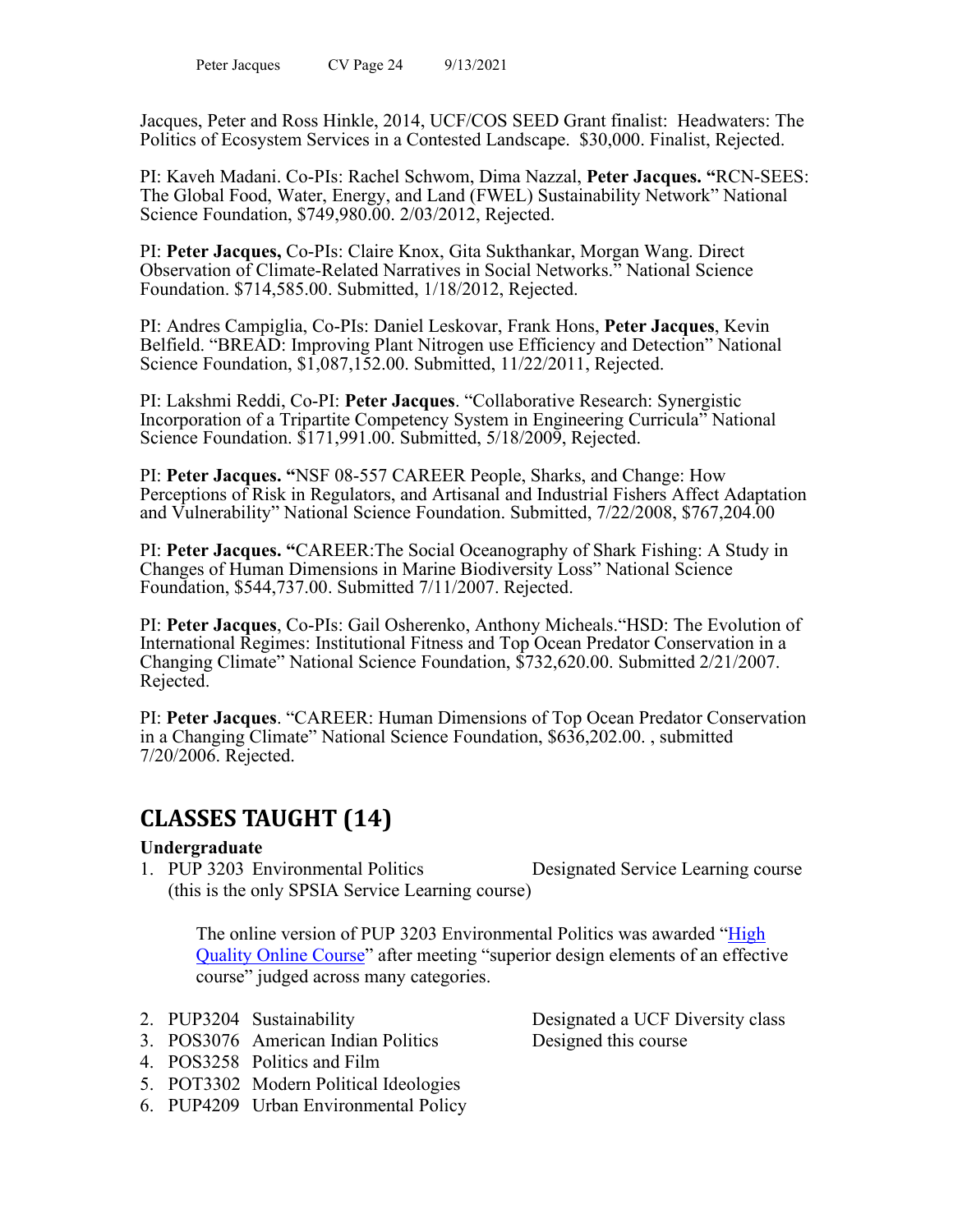- 7. INR4350 Global Environmental Politics Designed this course
- 8. COP4794 Indigenous Politics and the Env. Designed this course
- 9. IDS3150 Foundations in Env. Studies Core course for Interd. Studies

## **Graduate**

- 1. POS6208 Environmental Politics
- 2. INR6352 Global Environmental Politics Designed this course
- 3. INR6356 Environmental Security Designed this course for the Ph.D.
- 4. PUP6201 Urban Environmental Policy
- 5. PUP6207 Politics of Sustainability

# **STUDENT MENTORING**

LEGACY Mentor for Minority Students 2007-2017

# **Director of the Political Ecology Lab at UCF.**

- Independent research group for selected students, who commit no less than 10 hours a week developing their own lines of research for presentation and assisting me with my research, Fall 2012- Present.
- Weekly seminar in professional development
- Past/Present Lab Students.
	- o Zanielle Wells
	- o Jaire McNichols
	- o Nathaniel Miller
	- o Sarah Royer
	- o Sofiya Asedrem
	- o Yamina Sfiat
	- o Sarah Parker
	- o Sarah Swiersz (**Order of Pegasus winner**)
	- o Lauren Reynolds
	- o Jacqueline Meyer
	- o Ryan Hammond
	- o Myj Saintyl
	- o Zachary Good (**Order of Pegasus winner**)
	- o Noa Tann
	- o Sandy Rodgriguez
	- o Amy Garborini
	- o Michelle Hughes
	- o Olivia Quinn
	- o Jose Sanchez
	- o Jennifer Torchalski
	- o Kyle Romano
	- o Michelle Suarez
	- o Greg Norris
	- o Cheyenne Canon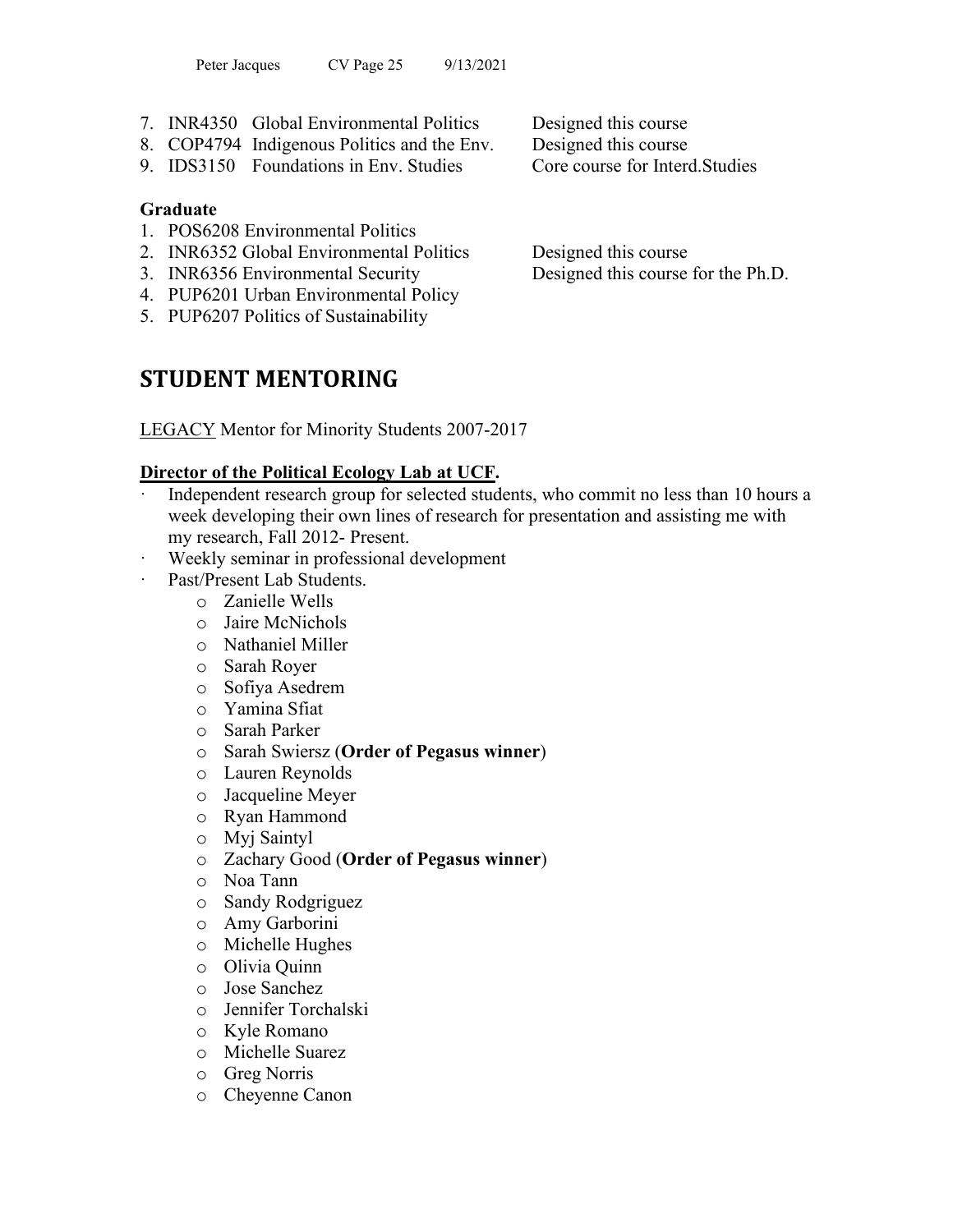- o Erika Saeb
- o Charlene Kormondy (**Order of Pegasus winner**)
- o Chelsea Piner
- o Sebastian Sarria
- o Paul-Henry Blanchet,
- o Quavia Carter,
- o Amy Giroux,
- o Amber Szalanski
- o Dylan Parrish
- o Michelle Pena-Ortiz
- o Clayton Besaw (graduate student)
- o Brett Jones (graduate student)

# **Other Undergraduate Mentoring**

2020 Summer Undergraduate Research Fellowship, Nathaniel Miller

2019 Order of Pegasus [UCF top academic award] mentor to Sarah Swiersz

2019 Office of Undergraduate Research Thesis Funding Award to Sarah Swiersz

2019 July Distinguished Undergraduate Researcher Award, Sarah Swiersz

2019 Office of Undergraduate Research Funding Award to Sarah Swiersz and Yamina Sfiat.

2019 McNair Scholars Program Award, Yamina Sfiat.

2015 Udall Scholarship applicants, Jennifer Torchalski and Rebecca McLean (declined)

2014 Udall Scholarship winner, Steven Carrion

2014 NSF Undergraduate Research Experience, Rebecca Mclean

2014 Showcase for Undergraduate Research, Second Place in Social Sciences Group 4, Amber Szalanski

2014 Order of Pegasus mentor for Charlene Kormondy (Political Ecology Lab member)

2014 LEAD Scholar mentor, Michelle Pena-Ortiz (Political Ecology Lab member)

2013 Internship at Water Center for the Humid Tropics of Latin America and The

Caribbean (CATHALAC), Panama, Greg Norris (Political Ecology Lab member).

# **Ph.D. Dissertation Committee**

- 1. Jennifer Joel, Security Studies, continuing
- 2. Joshua Lambert, Security Studies, UCF, continuing.
- 3. Daniel Banini, Security Studies, UCF, continuing.
- 4. Kent Wissenger, Prescott College, 2014-2015 committee member.
- 5. Wendy Kane, Sociology, UCF, defended 2014.
- 6. Justin Ervin, Political Science, Northern Arizona University defended 2011.

# **MA Chair (7)**

- 1. Francisco Alvaro, defended, Spring 2019
- 2. Christine Dellert, defended, Spring 2015
- 3. Leon McIntyre, expected defense Fall 2015
- 4. Nicole Hornung, defended 2012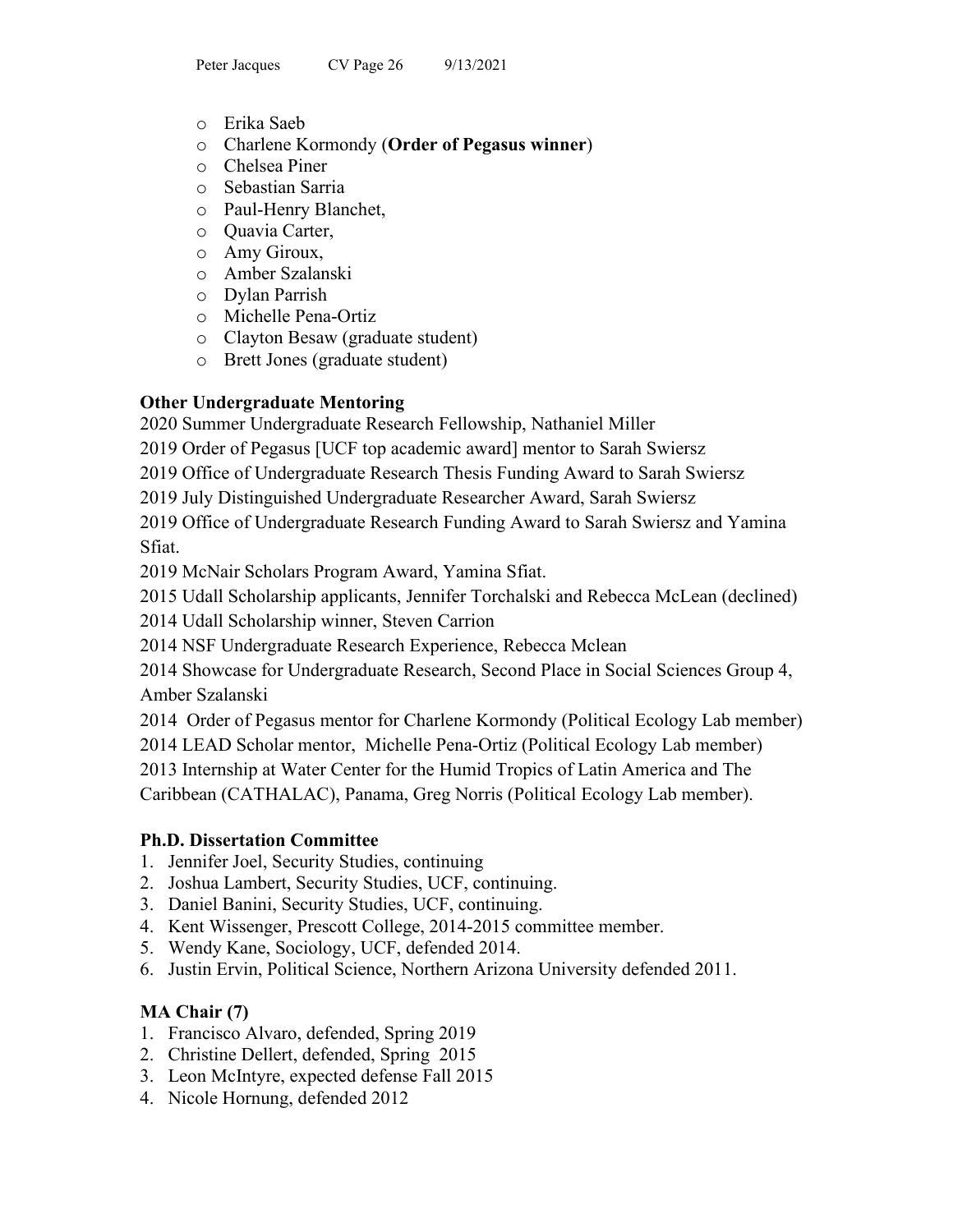- 5. David Glassner, defended 2012
- 6. Kathleen Adams, defendended 2012
- 7. Maria Baltodano, incomplete, 2012
- 8. Jessica Racine Altif, M.A. Thesis, defended, 2010
- 9. Mark Freeman's M.A. Thesis, defended 2007.
- 10. David McBride M.A. Thesis, incomplete.

## **MA Committee Member,**

- 1. William Maddens, defended 2018.
- 2. Clayton Besaw, defended 2014
- 3. Tyler Pierce (Civil Engineering), defended, 2013
- 4. Andrew Greene, defended 2011
- 5. Amaury Murgado, M.A. Thesis defended 2008
- 6. Patrick Kelly,M.A. Thesis defended, 2006.

## **Honors in the Major Chair**

- 1. Sarah Swiersz, defended 2020
- 2. Ashley Hietpas, defended 2010
- 3. Keith Spencor, incomplete.
- 4. Courtney Walmer, defended 2010
- 5. Paul Vine, incomplete.
- 6. Kelci Block, defended 2009
- 7. Mary Andrews, defended 2009
- 8. Alex Berkun, defended 2008

## **Honors in the Major Committee Member,**

- 1. Kelsey Moskovitz, defended 2013
- 2. Samantha Krop (English), defended 2012
- 3. J. Cooper Brinson (Philosophy), defended Spring 2011.
- 4. Kevin Dupree (Philosophy), defended Spring 2011.
- 5. Astrid Breuer, Evy Vourlides, defended 2010
- 6. Modupeolu Adegoke, defended 2010
- 7. Nathan Lawres, defended 2008
- 8. Norma Toussaint, defended 2006
- 9. Lisa Neeld defended 2006

# *Publishing* **and** *Presenting* **with students (some repeated from above):**

- 1. Michael Jones (graduate student) and **Peter J. Jacques**. 2014. "Responding to Environmental Injustice: The Civil Rights Act and American Federal Institutional and Systemic Barriers to Private Redress of Disparate Environmental Harm." *Florida A&M University Law Review*, Spring 2014.
- 2. Piner, Chelsea R. (former undergraduate) and **Peter J. Jacques**, 2014, "US and Russia and the Northwest Passage" in Susan Woodward (ed), *Earth's Landscape: An Encyclopedia of the World's Geographic Features*, ABC/Clio, contracted and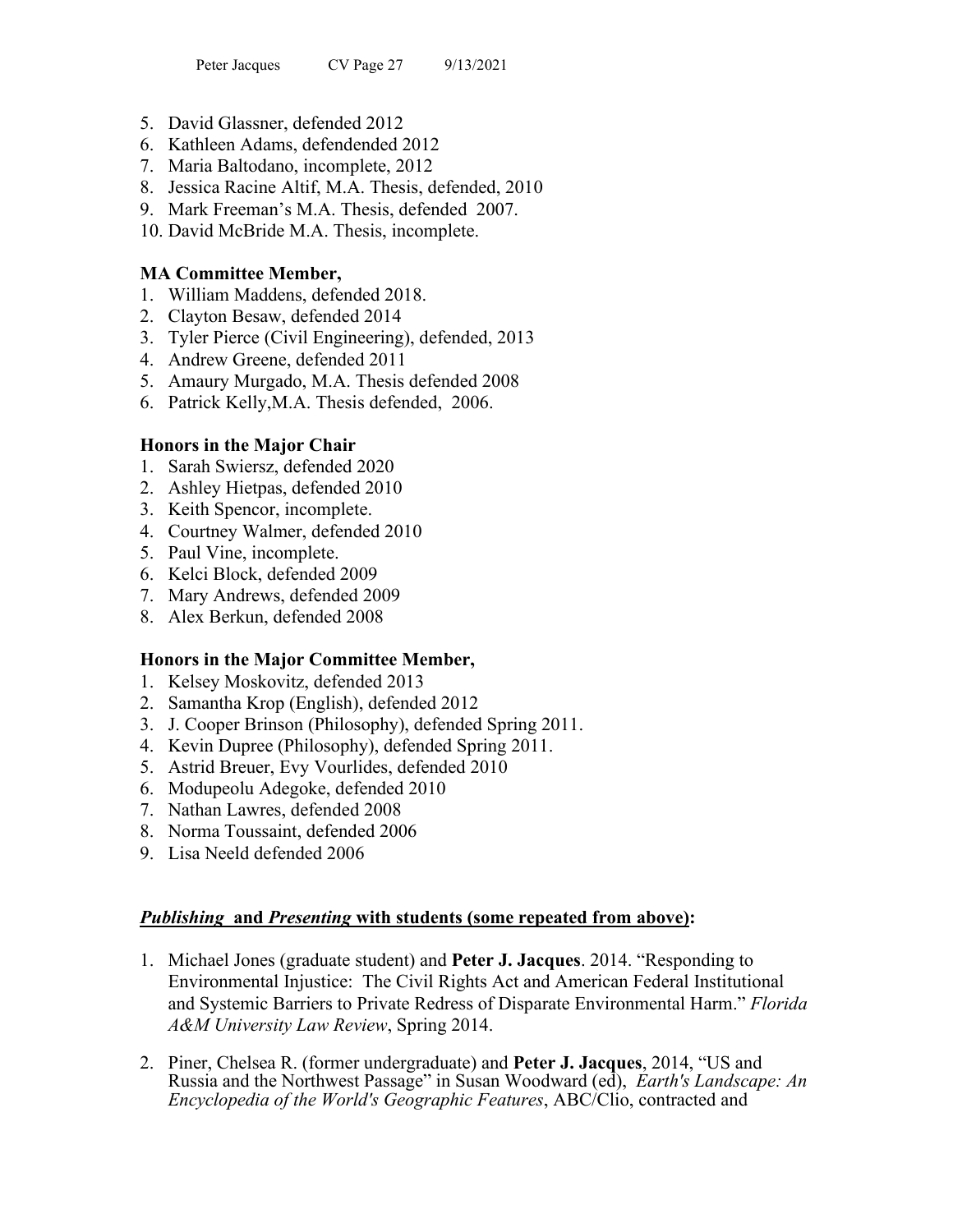## forthcoming.

- 3. **Peter Jacques**, Cheyenne Canon, Erika Saeb, Paul-Henry Blanchet, Quavia Carter, Amy Giroux, Charlene Kormondy, Chelsea Piner, Amber Szalanski (undergraduate students), 2013. *The Political Ecology Lab at UCF: Education at the End of the World.* Poster presented to the 6<sup>th</sup> Annual Florida Statewide Symposium- Engagement in Undergraduate Research, October 11-12, Orlando, FL, University of Central Florida
- 4. Dellert, Christine (graduate student) and **Peter J. Jacques**.2009. *'Deep Anthropocentrism': Living Without Regard for Nature*. The Florida Political Science Association, Orlando, Fl, April 18.
- 5. **Jacques, Peter J**., Riley E. Dunlap, and Mark Freeman (graduate student). 2008. "The Organization of Denial: The Link between Conservative Think Tanks and Environmental Skepticism," 18:3 *Environmental Politics*, 349-385.
- 6. Grieser, Adam (undergraduate at Grinnell College), Richard Witmer, and **Peter J. Jacques**. 2008. "Reconsidering Religion Policy as Violence: *Lying v. Northwest Indian Cemetery Protective Association*" in *The Scholar: St. Mary's Law Review on Minority Issues*, 10.
- 7. Dunlap, Riley E., **Peter J. Jacques**, and Mark Freeman (graduate student). 2006. *The organization of denial: Support for environmental skepticism by conservative think tanks*. The International Symposium on Society & Resource Management (ISSRM), Vancouver, B.C., Canada, June 3-8.
- 8. **Jacques, Peter J**. and Katie Carrus (graduate student). 2007. *Ecology of Peace: Mending World Political Ecology through a Green International Relations Theory.* Paper presented to Florida Political Science Association Saturday, March 31, Orlando, Florida. Regional, non-refereed.
- 9. **Jacques, Peter J**. and Kathy Ford (graduate student). 2004. *The Tribal Vanguard of Sustainability: Where and How American Indian Tribes can Lead Environmental Policy.* The Western Social Science Association, Salt Lake City, April.

## *Mentoring* **Students to Publish and Present:**

- 1. National conference presentations for Sarah Swiersz and Yamina Sfiat cancelled due to CO-VID 19.
- 2. Posters for Nathanial Miller, Sarah Swiersz, and Jaire McNichols at the University of Central Florida Showcase for Undergraduate Research were cancelled due to CO-VID 19.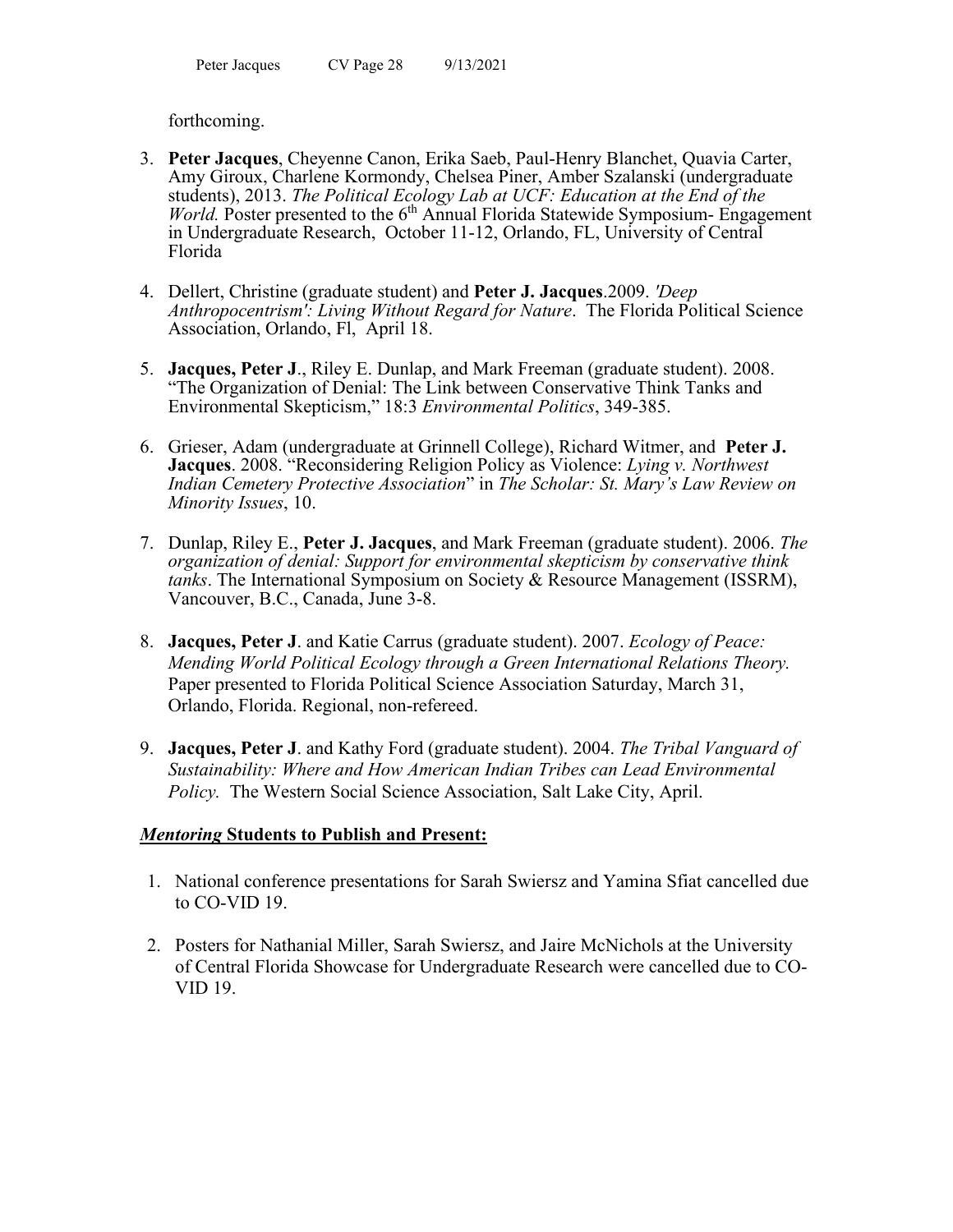- 3. Amy Garbarini. 2019. "Lab-Grown Meat as an Agricultural Revolution and Climate Change Solution: Who Will Be Its Consumers?" Poster presented to the University of Central Florida Showcase for Undergraduate Research.
- 4. Noa Tann. 2019. "Pulling out of Paris: Content Analysis of Predicted Consequences of US Withdrawal from the Paris Agreement." Poster presented to the University of Central Florida Showcase for Undergraduate Research.
- 5. Tyler Mominey. 2019. "Sleeping with the Fishes: The Gaps in International Shark Data." Association of Environmental Studies and Sciences.
- 6. Tyler Mominey. 2019. "Sleeping with the Fishes: The Gaps in International Shark Data." Poster presented to the University of Central Florida Showcase for Undergraduate Research.
- 7. Sarah Swiersz. 2019. "Sea-Level Rise and Climate Justice for Native Americans: An Analysis of the United States' Response and Responsibilities." Association for Environmental Studies and Sciences.
- 8. Yamina Sfiat. 2019. "Morocco and Algeria: A Comparative Case Study on the Treatment of Human Rights for the Amazigh Population." Association for Environmental Studies and Sciences.
- 9. Yamina Sfiat. 2019. "Morocco and Algeria: A Comparative Case Study on the Treatment of Human Rights for the Amazigh Population." Poster presented to the University of Central Florida Showcase for Undergraduate Research.
- 10. Amy Garbarini. 2018. "The Makings of Workplace Exploitation: An Analysis of Tomato Farming in Immokalee, Florida" Poster presented to the University of Central Florida Showcase for Undergraduate Research.
- 11. Jacqueline Meyer. 2018. "Are We Producing Society-Ready Foresters? A Content Analysis of Graduate-level Forestry Curriculum" Poster presented to the University of Central Florida Showcase for Undergraduate Research.
- 12. Jacqueline Meyer. 2018. "Are We Producing Society-Ready Foresters? A Content Analysis of Graduate-level Forestry Curriculum" *The Pegasus Review: UCF Undergraduate Research Journal*.
- 13. Noaa Tan. 2018. "Consequences of US Withdrawal from the Paris Agreement" Poster presented to the University of Central Florida Showcase for Undergraduate Research.
- 14. Myj Saintyl. 2018 "An Analysis of the Media Coverage of Trafficked Persons" Poster presented to the University of Central Florida Showcase for Undergraduate Research.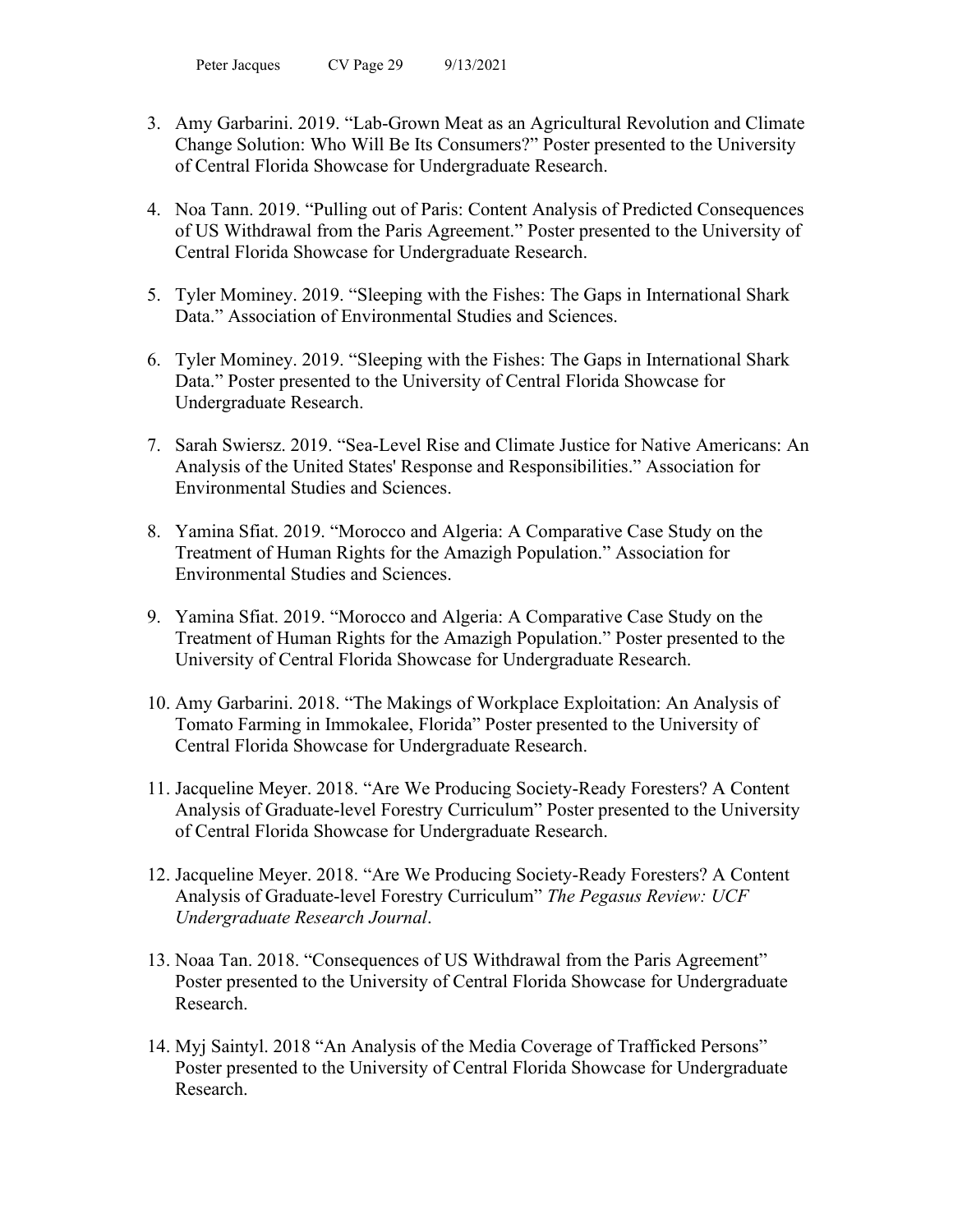- 15. Zachary Good. 2018. "Drill, Baby, Drill" vs. "Protect the Caribou": Analyzing the Values in the Arctic National Wildlife Refuge Oil Drilling Debate Poster presented to the University of Central Florida Showcase for Undergraduate Research.
- 16. Amy Garbarini. 2017. "Student Attitudes about Lab-Grown Meat" Poster presented to the University of Central Florida Showcase for Undergraduate Research
- 17. Ryan Hammond. 2017. "Ecology and the Scarcity of Politics: Legislative Values in the United States (1973 -2014)" Poster presented to the University of Central Florida Showcase for Undergraduate Research
- 18. Myj Saintyl. 2017. "Does Sex Sell?: An Analysis of Media Coverage on Human Trafficking" Poster presented to the University of Central Florida Showcase for Undergraduate Research
- 19. Noa Tann. 2017. "#StopSabalTrail: Environmental Organizing in the 21st Century" Poster presented to the University of Central Florida Showcase for Undergraduate Research
- 20. Jacqueline Meyer. 2017. "Are We Producing Society-Ready Foresters? Evaluating Disparities in Forestry Education" Poster presented to the University of Central Florida Showcase for Undergraduate Research
- 21. Lauren Reynolds. 2017. "The Evolution of the Republican Party Platform Regarding Environmental Policies" Poster presented to the University of Central Florida Showcase for Undergraduate Research
- 22. Sandy Rodriguez. 2017. "World War C: How Climate and Conflict Are Interrelated" Poster presented to the University of Central Florida Showcase for Undergraduate Research
- *23.* Ryan Hammond. 2016. Parks as Places of Solace: The Perceived Value of Public Parks After 9/11" *UCF Undergraduate Research Journal*, 8:2, pp. 17-27.
- 24. Ryan Hammond. 2016. Parks as Places of Solace: The Perceived Value of Public Parks After 9/11" Poster presented to the University of Central Florida Showcase for Undergraduate Research
- 25. William Dean. 2016."Policy Evolution in Costa Rica: The Road to Sustainable Ecotourism" Poster presented to the University of Central Florida Showcase for Undergraduate Research.
- 26. Lauren Reynolds. 2016. "Are Ag-Gag Laws Constitutional?" Poster presented to the University of Central Florida Showcase for Undergraduate Research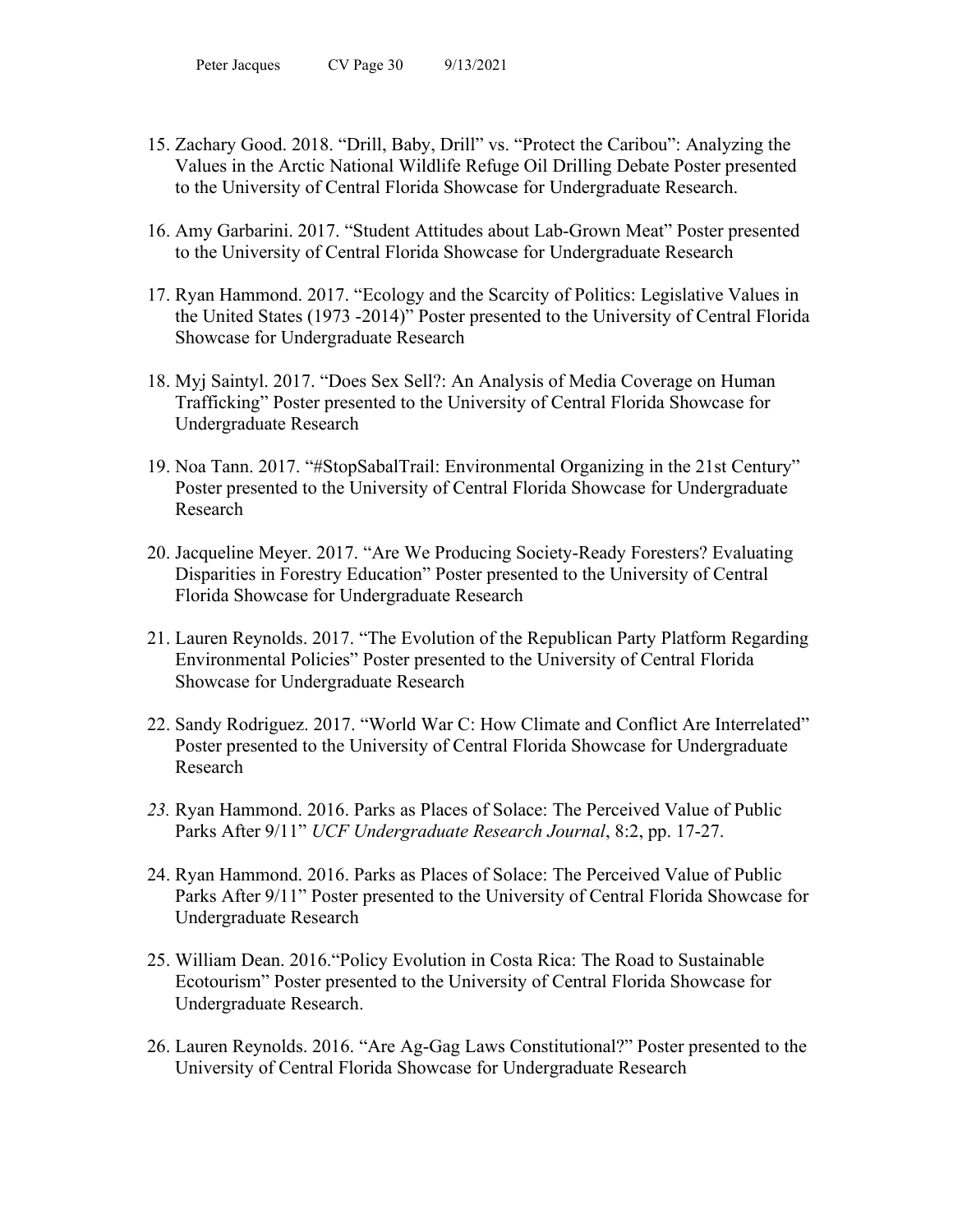- 27. Kyle Romano. 2016. "Public Discourse: Frames in Everglades Restoration." Poster presented to the University of Central Florida Showcase for Undergraduate Research
- 28. Jose Sanchez. 2016. "Hinterland Relations: An Analysis of Values Governing the Salton Sea Restoration" Poster presented to the University of Central Florida Showcase for Undergraduate Research
- 29. Nicolas Sawyer. 2016. "White Dudes Making Films About White Dudes: Using Computational Linguistics to Quantify the Agency of Characters in Contemporary American Films" Poster presented to the University of Central Florida Showcase for Undergraduate Research
- 30. Jose Sanchez. 2015. "A Decline In San Diego County Water Authority Values Regarding Salton Sea Rehabilitation" Poster presented to the University of Central Florida Showcase for Undergraduate Research.
- 31. Michelle Hughes. 2015. "Are Kids Getting Nutritionally Sound Meals in School? Fat Chance. Feeding Orange County's Kids." Poster presented to the University of Central Florida Showcase for Undergraduate Research.
- 32. Jennifer Torchalski. 2015. "Fishy Business: The local and national effects of caged tilapia aquaculture in Nicaragua," Poster presented to the University of Central Florida Showcase for Undergraduate Research.
- 33. Olivia Quinn. 2015. "The Sustainability of Orange County Comprehensive Planning: Growing, Green, (and Equitable?)." Poster presented to the University of Central Florida Showcase for Undergraduate Research.
- 34. Kyle Romano. 2015. "Frames in Environmental Restoration: The Florida Everglades." Poster presented to the University of Central Florida Showcase for Undergraduate Research.
- 35. Michelle Suarez. 2015. "In Search of Wayúu Gold: A Historical Case Study of the Impacts of the Mining Industry on Colombian Indigenous Communities." Poster presented to the University of Central Florida Showcase for Undergraduate Research.
- 36. Piner, Chelsea R. 2014, "Intensive Land Use and Conservation Planning at the University of Central Florida*" University of Central Florida Undergraduate Research Journal*, 7:1, pp. 53-65.
- 37. Erika Saeb. 2014. "Indian Policies and Tiger Populations" Florida Political Science Association.
- 38. Erika Saeb, "The Correlation between the Policies of Project Tiger and Population Decline" Poster presented to the University of Central Florida Showcase for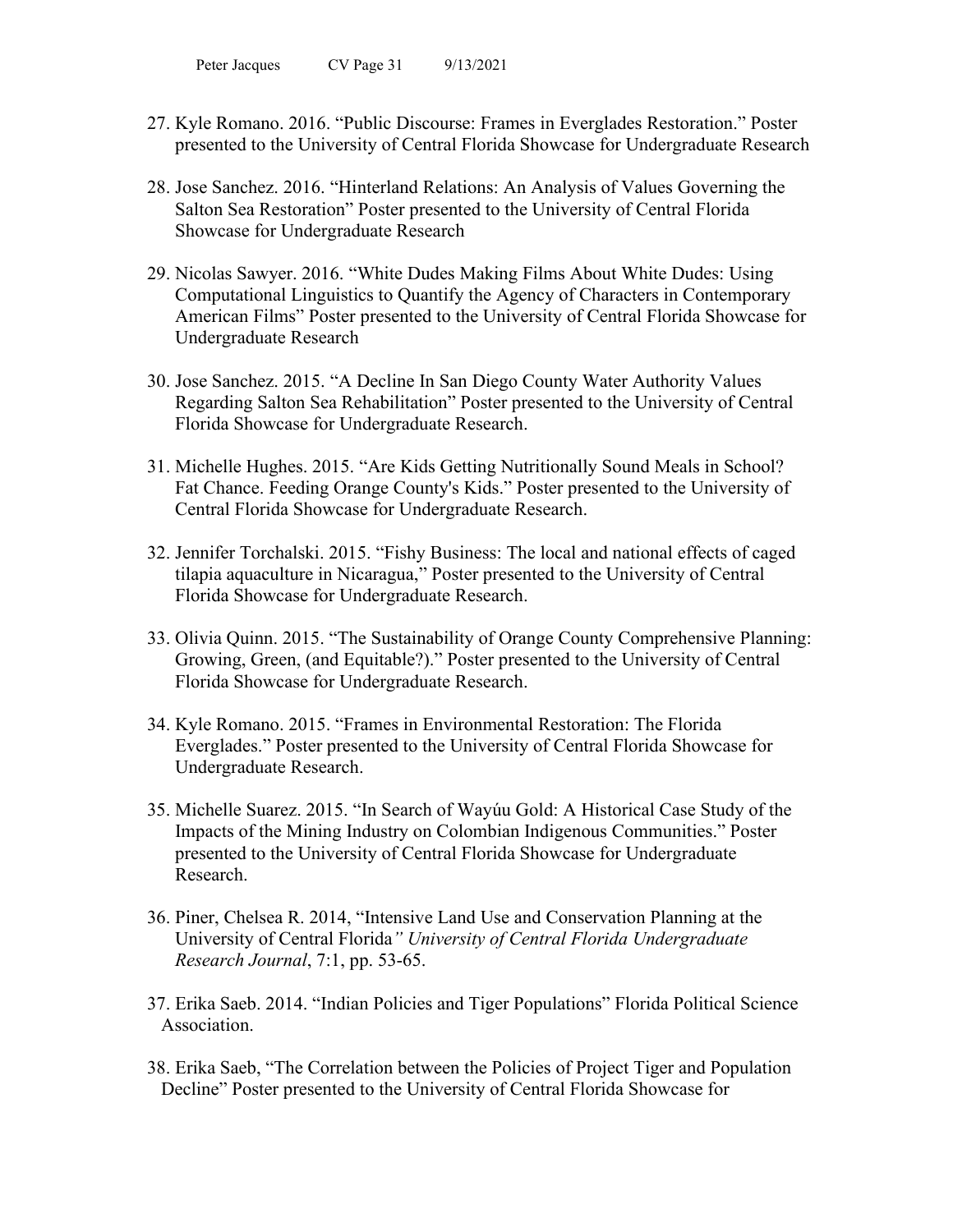Undergraduate Research, Spring 2014.

- 39. Quavia Carter, "Food Insecurity and Political Instability" Poster presented to the University of Central Florida Showcase for Undergraduate Research, Spring 2014.
- 40. Paul-Henry Blanchet. 2014. "Influence of Neonicotinoid Policies on Ecological Modernization" Poster presented to the University of Central Florida Showcase for Undergraduate Research.
- 41. Amy Giroux. 2014. "Watt will it cost?: Long term cost comparisons of various energy infrastructures" Poster presented to the University of Central Florida Showcase for Undergraduate Research.
- 42. Michelle Pena-Ortiz. 2014. "Beyond the Reefs: An Analysis of the Institutions Behind a Declining Keystone Species" Poster presented to the University of Central Florida Showcase for Undergraduate Research.
- 43. Charlene Kormondy. 2014. "Water Vulnerability in the Caribbean Island Nation of St. Kitts-Nevis" Poster presented to the University of Central Florida Showcase for Undergraduate Research.
- **44.** Amber Szalanski. 2014. "The relationship between hydraulic fracturing disclosure regulations and the revenue generated by state in the United States" Poster presented to the University of Central Florida Showcase for Undergraduate Research, **Second Place in Social Science.**
- 45. Chelsea Piner (undergraduate), 2013."Corridors to Conservation and Environmental Policy at UCF: How to Save a Keystone Species," Poster presented to the University of Central Florida Showcase for Undergraduate Research.
- 46. Hornung, Nicole (graduate student). Becoming a Food Citizen: Can Eco-Citizens Realize Their Obligations to Sustainable Consumption Given the Confines of the Globalized Fish Market? *UCF Graduate Research Forum*. **Winner: Social Sciences Award**
- 47. Sarria, Sebastian (undergraduate), 2013. "The Effectiveness of New Urbanism in alleviating the lives of Slum Dwellers," The University of Central Florida Showcase for Undergraduate Research.
- *48.* Blanchet, Paul-Henry (undergraduate). 2013. "Sinking Under: An Analysis of the Collapse of Oyster Fisheries," The University of Central Florida Showcase for Undergraduate Research.
- *49.* Kormondy, Charlene and Cheyenne Canon. 2013. "International Value of Sea Turtles," The University of Central Florida Showcase for Undergraduate Research.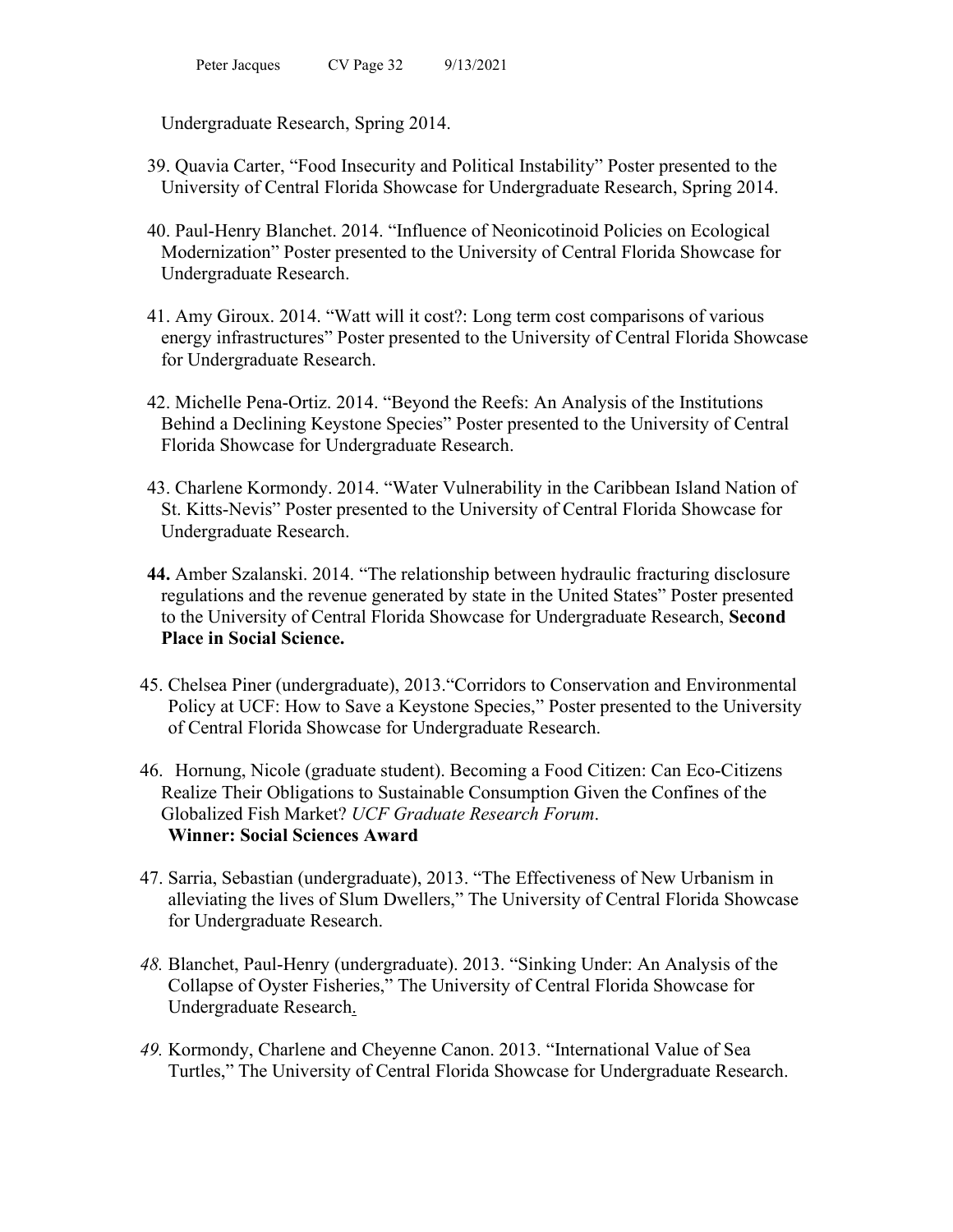- *50.* Norris, Greg. 2013. "The Correlation of Food Demand and Food Stocks to the Acceptance of Genetically Modified Organisms: An International Regional Comparison," The University of Central Florida Showcase for Undergraduate Research*.*
- *51.* Kelci Block (undergraduate), 2009. "The Gray Wolf and Native American Self-Determination*"* The University of Central Florida Showcase for Undergraduate Research*.*
- 52. Sarah Berner (undergraduate), 2008 "Disaster in Cote D'Ivoire" accepted to the *University of Central Florida Undergraduate Research Journal* (she declined).
- 53. Sarah Berner (undergraduate), 2007. "Disaster in Cote D'Ivoire: A Case Study on Hazardous Waste Agreements and their Weaknesses" The University of Central Florida Showcase for Undergraduate Research.

# **SERVICE**

## **Service to the Profession**

President of the Association of Environmental Studies and Sciences 2018-2020

President-elect of the Association of Environmental Studies and Sciences 2017-2018.

Co-coordinated the AESS Annual conference which my wife, Racine Jacques, Ph.D., and myself broght to UCF June 26-28, 2019

Managing Executive Editor, *Journal of Environmental Studies and Sciences*, June 2012- June 2018.

Editorial Boards: *Frontiers in Sustainable Food* Systems (Review Editor), *Journal of Environmental Studies and Sciences*, *The Trumpeter* (Athabasca University Press)-- this is one of the oldest environmental philosophy journals in the world, and Canada's oldest environmental humanities journal.

*Case Studies in the Environment* (University of California Press). *The Social Science Journal*, 2007-2010.

Executive Committee, Environmental Studies Section, International Studies Section, 2014-2016 term.

2018-present. International advisory network for the European Research Council project, MARIPOLDATA (centered in Austria). See [https://www.maripoldata.eu/.](https://www.maripoldata.eu/) Earth Systems Governance Oceans Task Force Cluster Leader- Theory Group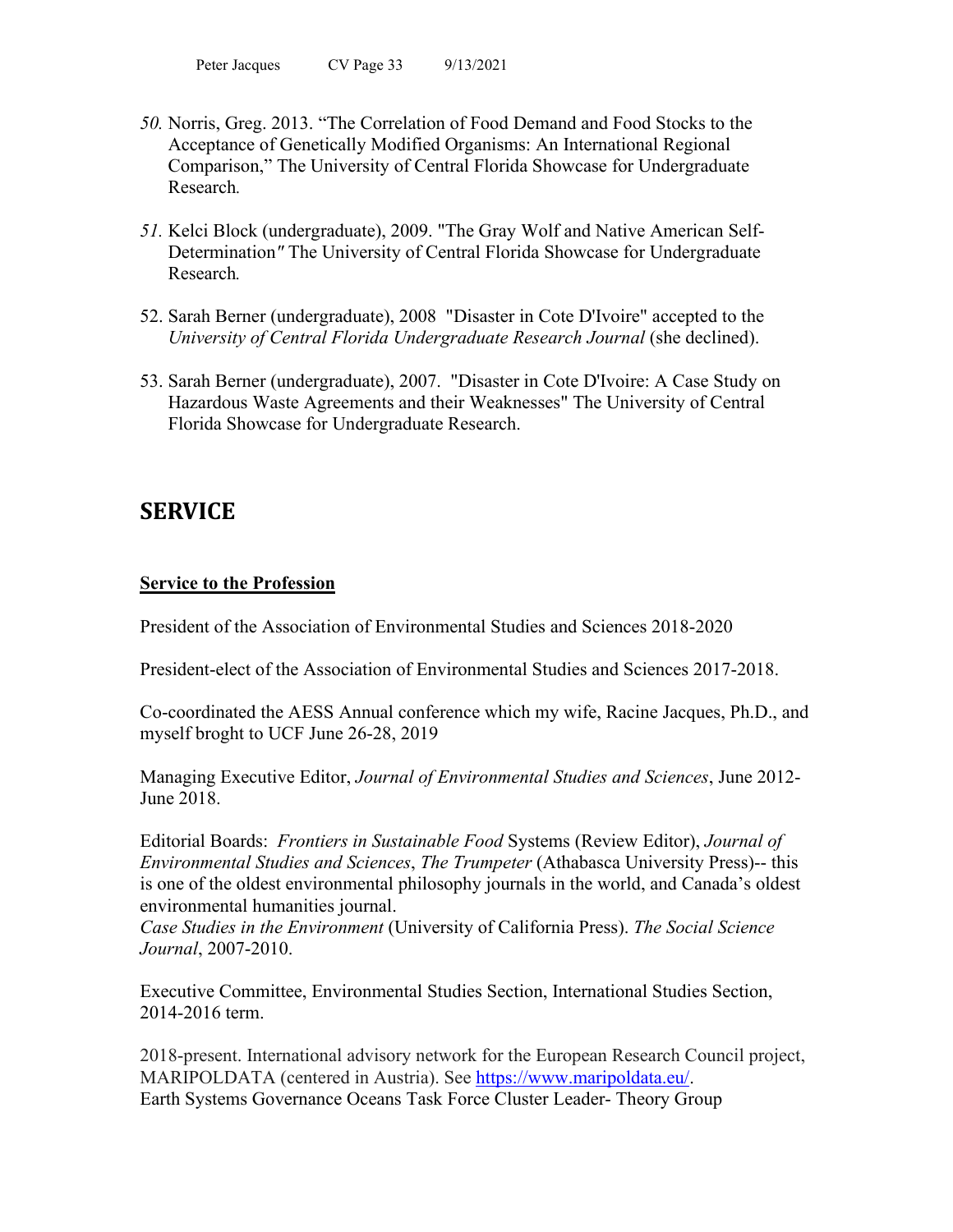Springer-Association for Environmental Studies and Sciences Branded Series Committee, 2014-2015 (successful in setting up a series administration).

Mentor, "Getting Published" Workshop for young authors Association for Environmental Studies and Sciences, June, San Diego.

Nominations Committee, Association of Environmental Studies and Science, elected to a two year term in 2012.

Symposium, "Water Security in the Middle East: A Multidisciplinary Dialogue" University of Central Florida, 3/31/2015. **Peter J. Jacques and Hassan Arafat**, Coordinators, Funded by the Hollings Center (DC/Istantbul) and the Prince Muhammed bin Fahd Program for Strategic Research and Studies.

Workshop Organizing Committee, GLOBEC-CLIOTOP conference: "The Challenge of Change: Managing for Sustainability of Oceanic Top Predator Species" April 12-14, 2007, University of California, Santa Barbara. Funded by NSF.

*Peace Review*, Special Issue Editor, 19:3 on the Environment and Power

Environmental Policy and Natural Resource Management Section Coordinator, Western Social Science Association, 2004-2006.

*Subsection: Review Work*

## REVIEW WORK

# **Reviews for Tenure and Promotion**

New College of Florida, for promotion to Full Professor. United Arab Emirates University, for tenure. University of North Florida, for tenure

Fulbright Reviewer, Council for International Exchange of Scholars (CIES), Political Science Discipline Peer Review Committee 2015-2018 (3 year term).

## **Journal Reviewer:**

*Global Environmental Politics* (many times), *Environmental Politics* (many times), *Political Behavior, Social Science Journal* (multiple), *Nature Climate Change Climactic Change* (multiple), *Conservation Biology, Journal of Political Science Education, Geoforum, Annals of the Association of American Geographers, Water International* (multiple), *Energy Research & Social Science*, *Journal of Corporate Citizenship and the Environment, Political Research Quarterly*, *Journal of Environmental Studies and Sciences* (many), *Corporate Social Responsibility and Environmental Management, Policy Sciences, Policy and Politics, Journal of Legislative Studies, Journal of Industrial Ecology, Environmental Research Letters* (multiple), *The*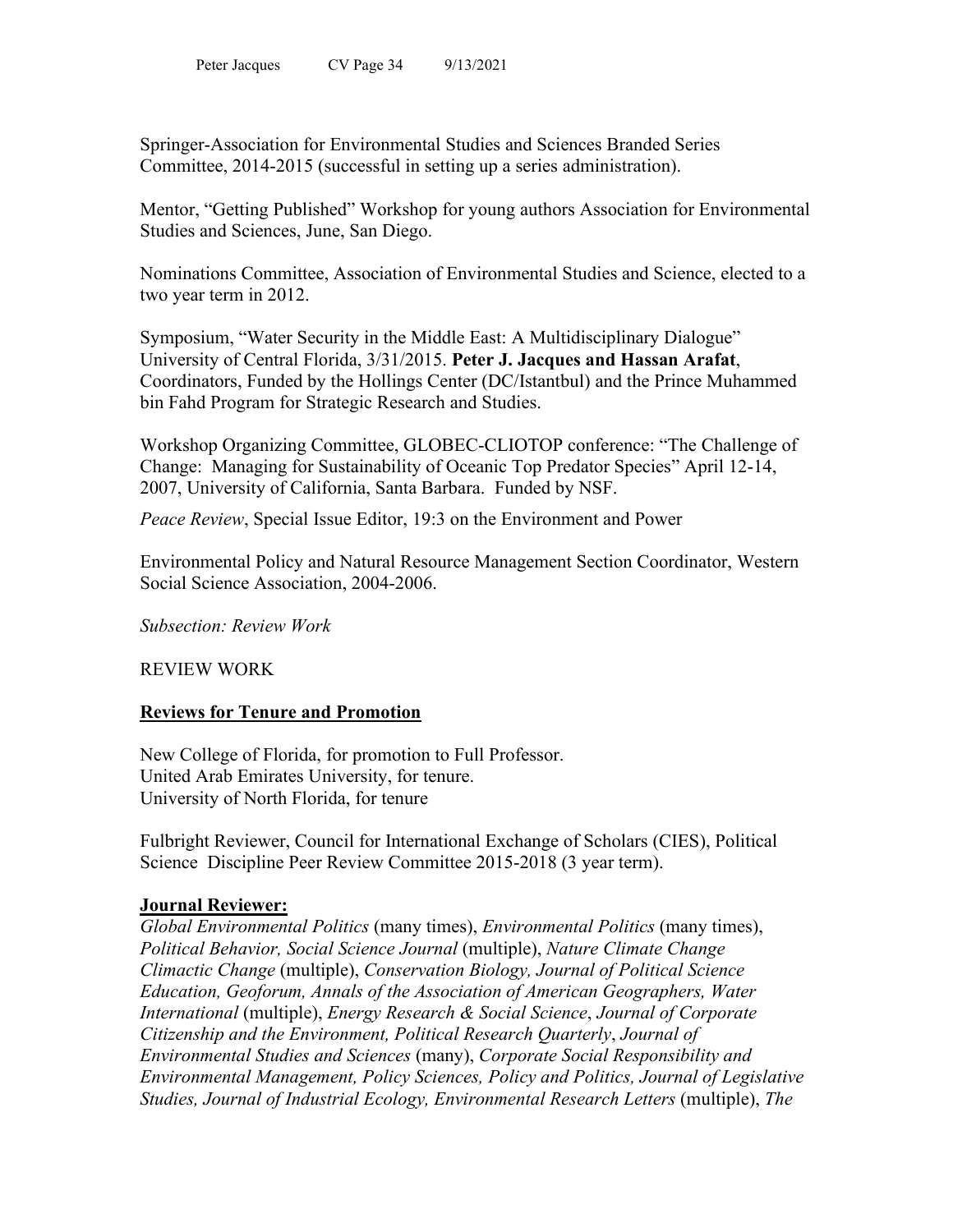*Sociological Quarterly, British Journal of Environment and Climate Change, Topics in Cognitive Science, Elementa, PLOS One, Nature + Culture, International Politics, Case Studies in the Environment*, *Sociological Forum, Pegasus Review: UCF Undergraduate Research Journal* (multiple).

## **Book Reviewer:**

Oxford UP (multiple), Elsevier, MIT Press, SUNY Press, Routledge, Palgrave Macmillan, Longman, Polity, Prentice Hall, Pearson.

## **Grant Reviewer:**

Hollings Center for International Dialogue

National Oceanic and Atmospheric Administration-National Marine Fisheries Marine Fisheries Initiative (MARFIN)

National Science Foundation

- Individual Reviews (many times)
- Panel Reviews in Arlington, VA

2015 New Generation of Polar Researchers Symposium application reviewer (10 social science applications).

## *Subsection: Book Reviews*

**Jacques, Peter J.** 2021. Review of Beeson, M. (2019). *Environmental Populism: The Politics of Survival in the Anthropocene* (Springer) for *Critical Policy Studies*.

**Jacques, Peter J.** 2008. Review of Paul Robbins, *Lawn People: How Grasses, Weeds, and Chemicals Make Us Who We Are,* for *The Social Science Journal*, 45:4.

**Jacques, Peter J.** 2007. Review of Kirsten Dow and Thomas E. Downing. *The Atlas of Climate Change: Mapping the World's Greatest Challenge.* for *The Social Science Journal*, 44:2.

**Jacques, Peter J.** 2006. Review of Shiela Jasonoff and Marybeth Martello, *Earthly Politics*, for *Social Science Journal,* 43:2, 332-334*.*

**Jacques, Peter J.** 2003. Joseph Cotter, 2003, *Troubled Harvest: Agronomy and Revolution in Mexico, 1880-2002*. Westport, CT: Praeger, for *South Eastern Latin Americanist*, in press*.*

**Jacques, Peter J.** 2003. Review of Peter Ehlers, et al., *Marine Issues: From a Scientific, Political, and Legal Perspective* for *Review of European Community and International Environmental Law*, 2003, 12:3.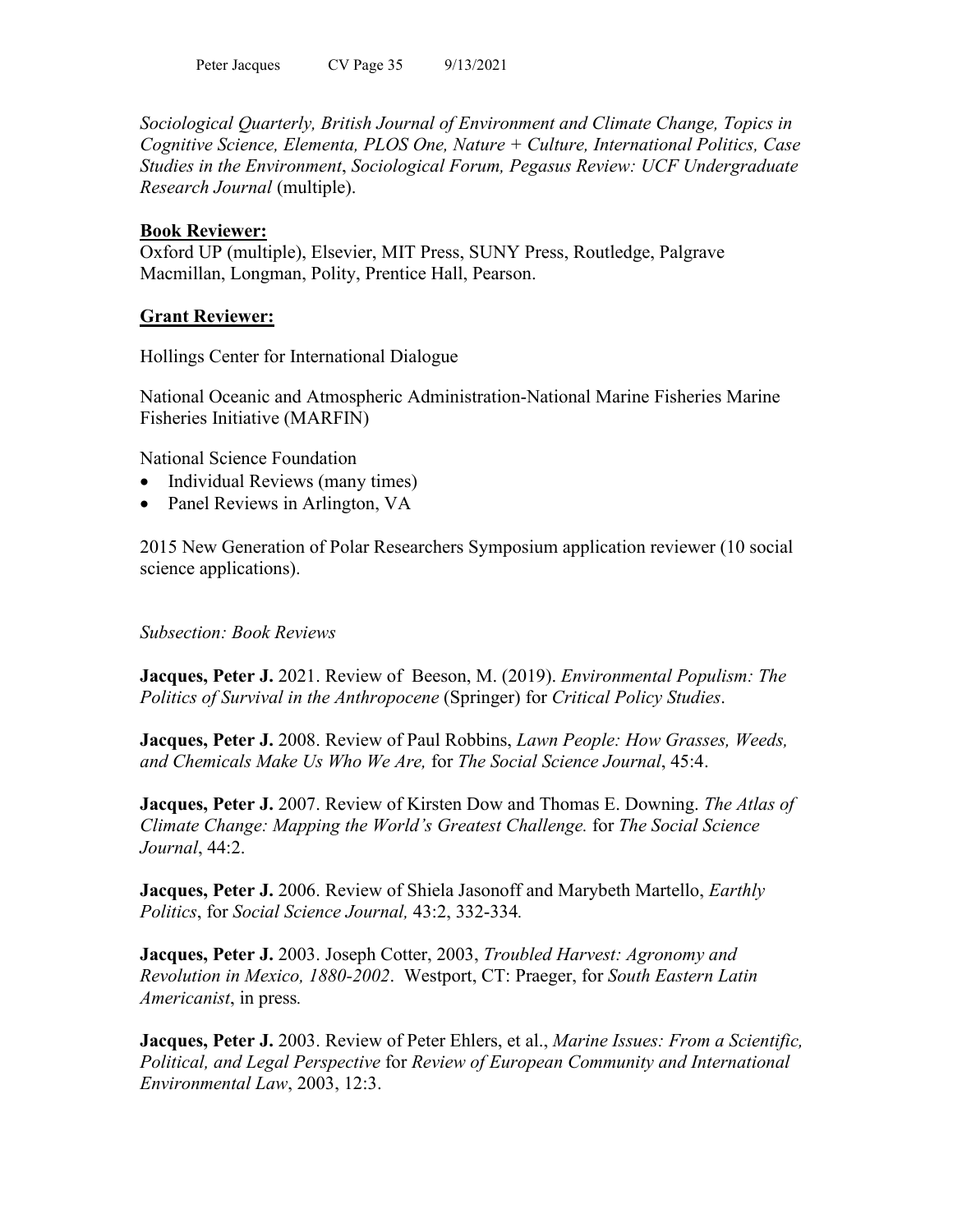**Jacques, Peter J.** 2003. Review of Thomas Beamish, *Silent Spill: The Organization of Industrial Crisis*, for *The Social Science Journal, 40*:3.

**Jacques, Peter J.** 2002. "The State of Ocean Security: A Book Review Essay" for *Global Environmental Policy,* 2:2, Spring.

**Jacques, Peter J**. 2001. Olav Schram Stokke (ed.), "Governing High Seas Fisheries: The Interplay of Global and Regional Regime,*" Journal of International Wildlife Law and Policy*, 4, 2001 (December).

## **Service to the Community**

Multiple talks about climate change, sustainability, and the oceans to the public, see Invited Talks.

2020-present City of Oviedo Sustainability Task Force

2018 Organizing Committee for a Sustainability debate for Orange County, Fl Mayoral race.

Preserving the World's Ocean, Carillon Elementary School 5th Grade Science, May 23, 2014.

"Conserving our Oceans" talk to Shark City Surf Camp, New Smyrna Beach 7/11/13 (to 5-12 year olds).

Guest lecture at Jackson Heights Middle School, Oviedo Florida, "Sustainability: The Basics" 11/15/11

Hagerty High School in Seminole County, Florida,: "Global Environmental and Social Change" November, 2008. Two lectures

Haggerty High School Annual "Teach-In" November 13,2007. Two lectures on "Sustainability in World History."

Teach-in for Seminole County Public Schools, 2009-2011.

2004: Adult "Civics and Empowerment" class taught to the economically economically depressed community of Bithlo, Florida.

2001-2003: Member of the Northern Arizona Justice and Peace Coalition.

1999- 2001: Member of the Human Rights Committee of Coconino County, Az.

1994-1995: Street Outreach AIDS Worker, Bozeman, Montana. Developed and ran the first AIDS street outreach program in Montana, which was eventually funded by State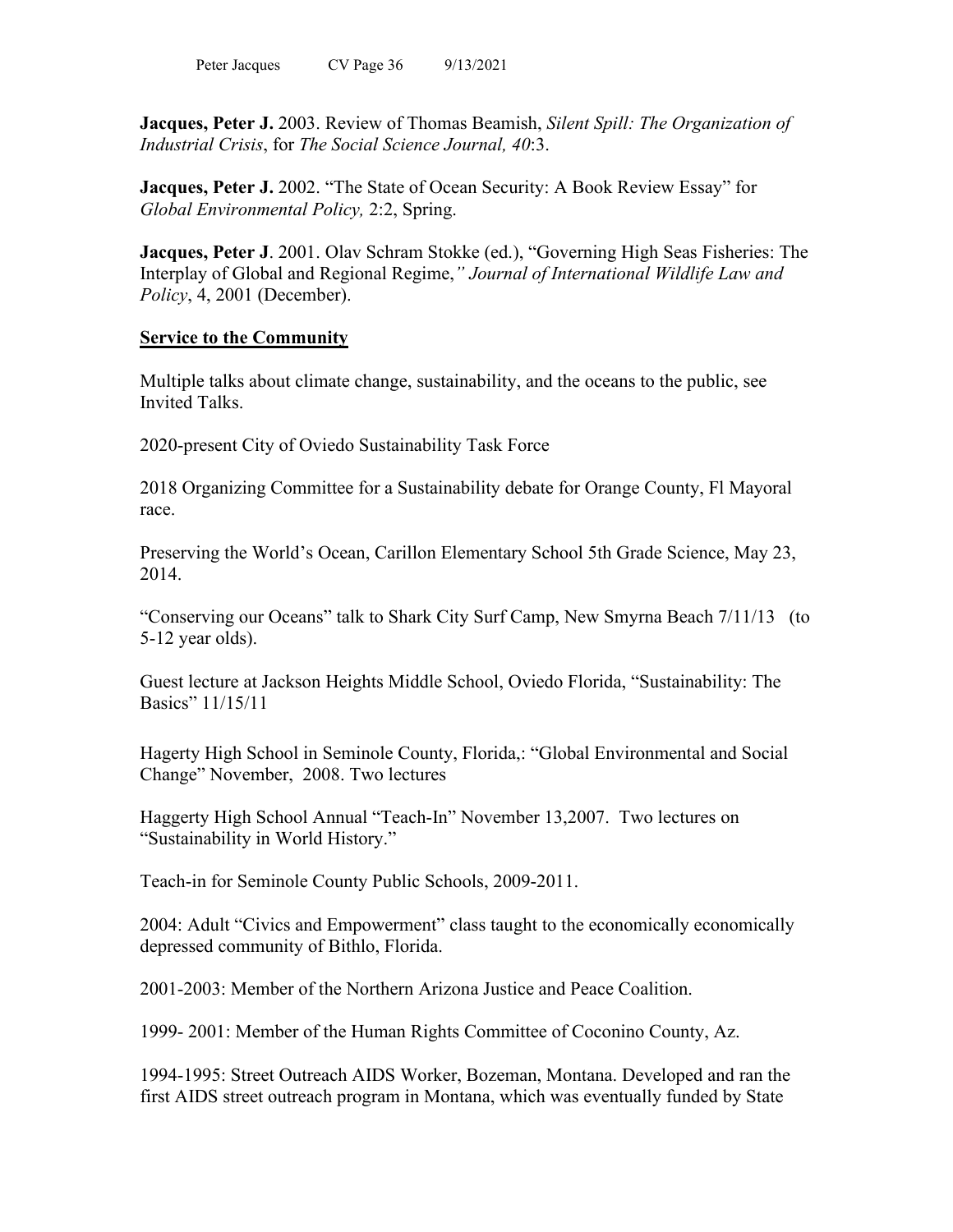Department of Health with funds from the Centers for Disease Control. Certified AIDS/HIV counselor, served hundreds of citizens on the street with counseling, prevention, and support.

1994: Street Outreach Volunteer, Lewiston, Maine. Provided support to youth in crisis through the YWCA. Worked with the Youth in Crisis Peer Group and assisted in opening a comprehensive community center for families and youth under a local coalition of human service agencies and the City of Lewiston.

1991: Co-founder of a student group that delivered 10,000 cans of food to homeless and hungry people in Salisbury, Maryland.

## *Subsection: Media Appearances*

2019. Inaugural Association of Environmental Studies and Sciences Podcast, "AESS and its Role" [http://associationenvironmentalstudiessciences.libsyn.com/aess-01-aess-and-its](http://associationenvironmentalstudiessciences.libsyn.com/aess-01-aess-and-its-role-with-dr-peter-jacques)[role-with-dr-peter-jacques](http://associationenvironmentalstudiessciences.libsyn.com/aess-01-aess-and-its-role-with-dr-peter-jacques)

2019. A public video of some of the work we did in Morocco. "An Experiential Conference: HAF as a model of community engagement for sustainable agriculture" <https://www.youtube.com/watch?v=CEpvVawFLxE>, photographed and edited by Ilas Dkhissi.

2017 "Irma spotlights deep divisions on climate" Benjamin Storrow and Jean Chemnick, E&E News *Climatewire*. Published: Friday, September 8, 2017. Paywall protected: <https://www.eenews.net/climatewire/2017/09/08/stories/1060060083>

2017 Podcast for Prince Muhammed Bin Fahd Program for Strategic Research and Studies, Food Security in the Middle East. October, 13, 2017. [https://soundcloud.com/user-159769958-674959753/pmbf-program-at-ucf-interview](https://soundcloud.com/user-159769958-674959753/pmbf-program-at-ucf-interview-podcast-series-peter-jacques)[podcast-series-peter-jacques](https://soundcloud.com/user-159769958-674959753/pmbf-program-at-ucf-interview-podcast-series-peter-jacques)

2017 Maria Eugenia Plano, Trump Pulls out of Paris article for *Clarin*—an Argentinian newspaper, but never was sent the link.

2015 Metro Center Outlook, WUCF, on climate change with Host Diane Trees. Scheduled air date 4/11/15. <https://www.youtube.com/watch?v=S9WoI7nXllA>

2015, "Why It's So Dangerous That Florida's Governor Banned the Term 'Climate Change'" Citylab Published by *The Atlantic*, by Laura Bliss. [http://www.citylab.com/weather/2015/03/why-its-so-dangerous-that-floridas-governor](http://www.citylab.com/weather/2015/03/why-its-so-dangerous-that-floridas-governor-banned-the-term-climate-change/387226/)[banned-the-term-climate-change/387226/](http://www.citylab.com/weather/2015/03/why-its-so-dangerous-that-floridas-governor-banned-the-term-climate-change/387226/)

2013 *American Behavioral Scientist* article was covered in the *Columbia Journalism Review* by Cristine Russell, "Attack of the climate-denial books: Conservative think tanks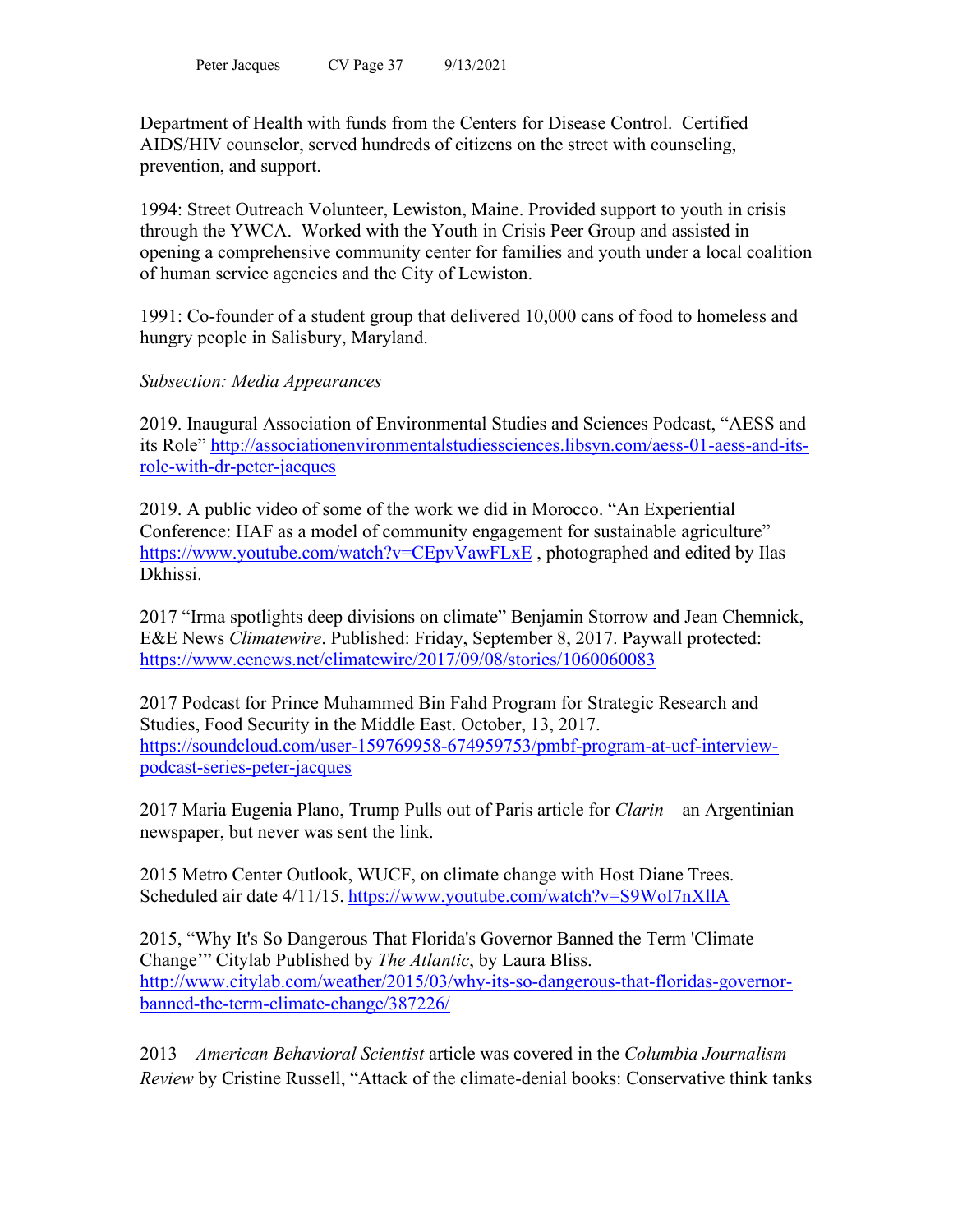fuel publishing boom that spreads misinformation," 3/12/13 [http://www.cjr.org/the\\_observatory/climate\\_change\\_denial\\_skeptic.php](http://www.cjr.org/the_observatory/climate_change_denial_skeptic.php)

Tim Wall, 7/10/2012, "OBAMA AND ROMNEY IGNORING CLIMATE CHANGE: Despite an increase in Americans supporting the scientific conclusions behind climate change, the partisan issue will not likely play a major role in the elections," Discovery **News** 

WMFE *Intersections* on Gulf oil spill, 2010

Orlando Channel 16: Oil Spill, 2010

*Christian Science Monitor* (2x), [http://www.csmonitor.com/USA/2010/0624/Gulf-oil](http://www.csmonitor.com/USA/2010/0624/Gulf-oil-spill-Judge-won-t-budge-on-deep-water-drilling-moratorium)[spill-Judge-won-t-budge-on-deep-water-drilling-moratorium](http://www.csmonitor.com/USA/2010/0624/Gulf-oil-spill-Judge-won-t-budge-on-deep-water-drilling-moratorium)

*BBC Radio,* Gulf Oil Spill, 2010

The 2008 article in *Environmental Politics* received international news coverage via Gannet News, Environmental News Network, *The New Statesmen*, and was immediately editorialized in Donald Strong in the journal *Frontiers in Ecology*. It was also featured on web logs like the *New Scientist, Grist, the Weather Channel* and others.

## **Service to the University**

2019-present Environmental Studies curriculum committee (Interdisciplinary Studies)

2019- present College of Undergraduate Studies Curriculum Committee

2020- present University Sustainable Development Master's Development Committee

2020 UCF SEED grant for Interdisciplinary Studies

2019. Ph.D. Committee to create a Sustainable Coastal Systems Ph.D. program to launch Fall 2021 through the National Center for Coastal Research.

2015-2018. Co-director of the Florida Climate Institute at UCF, and Florida Climate Institute Board at the State level.

2015-2018. Sustainable Coastal Cluster Core Hiring Committee.

Spring 2017. Substitute Faculty Senator for Political Science.

Spring 2017. Personnel Committee, Faculty Senate.

2016- present. Environmental Studies Curriculum Committee

2016- present. University Service Learning Committee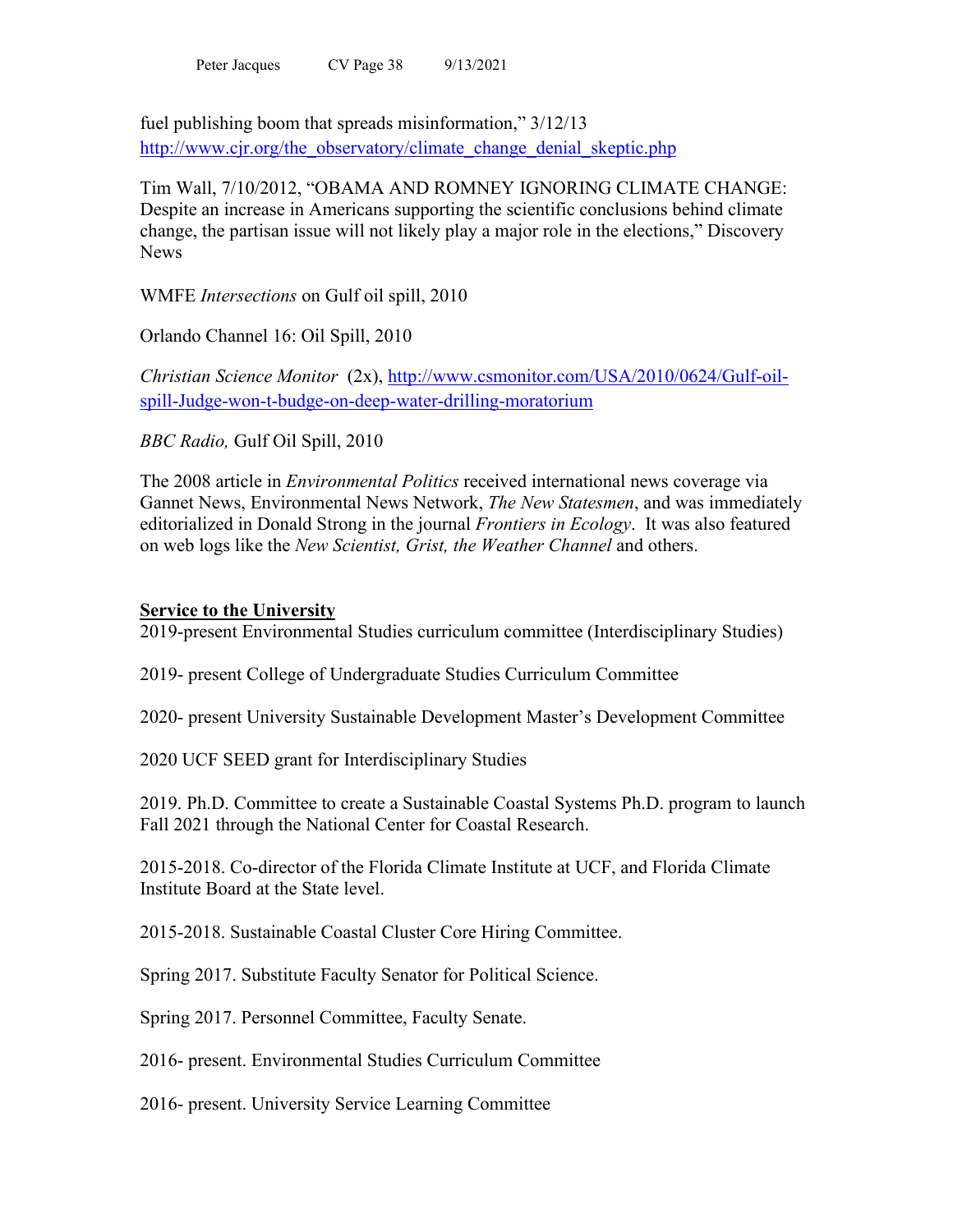2016? Interdisciplinary Studies-Environmental Studies Lecturer Hiring Committee

2015- present. University Sustainability Advisory Committee, appointed by the President of UCF.

2015-2016. Faculty Center for Teaching and Learning, Learning Spaces Committee.

2010-2015 Undergraduate Research Council

Invited Panelist: Nuclear Power and Water Summit, University Unifying Theme discussion 11/9/11, 3-6pm.

University Service Learning Committee to create the UCF Service Learning program 2004-2005

Instructor for Office of Interdisciplinary Studies, IDS3150 Foundations in Environmental Studies, 2010-Summer 2015.

Temporary faculty mentor for the UCF Student Chapter of Engineers without Borders, April 2009.

2009, University Ethics Task Force

2009, UCF Core Commitments Project for Academic Integrity

Faculty Mentor to student groups UCF Progressive Council, 2007-2009 Eco-Advocates, 2008-2012

2007, Common Theme for the General Education Program Advisory Committee

2007-2009, Editorial Board, *UCF Undergraduate Research Journal*

#### **Service to the College of Sciences**

- 2021 Department of Anthropology CPE Committee
- 2021 College of Science Dean Search Committee
- 2020 UCF SEED grant for College of Sciences
- 2019-present. COS Promotion & Tenure committee.
- 2012-present, College of Science Sabbatical Committee, Chair.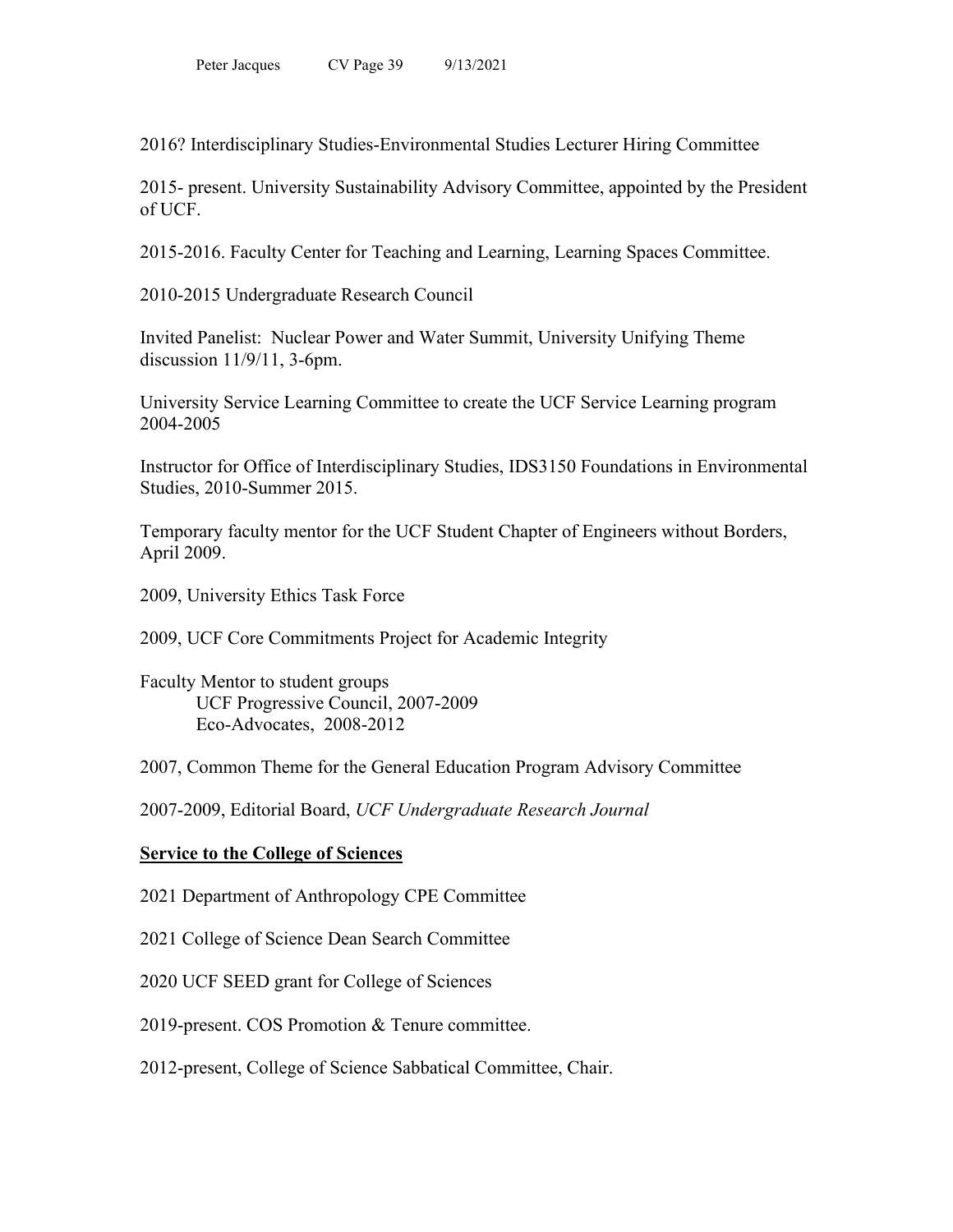2004, TIP (Teaching Award) Criteria and Procedures Committee (College of Arts and Sciences/UCF)

## **Service to the Department (The School of Politics, Security, and International Affairs as of Summer 2018)**

Internship Coordinator, 2011-present

SPSIA PHD Appeals Committee

SPSIA MA Program & Planning Committee

SPSIA Peer Evaluation Advisory Committee

SPSIA Diversity Committee

SPSIA Undergrad Scholarship and Awards committee

Hiring Committees

GAA Lecturer Hiring Committee (summer 2019) Assistant Professor (American Foreign Policy/Security) Hiring Committee (Fall/Spring 2019) Americanist Hiring Committee 2018 Department Coastal Cluster Hiring Committee Chair 2015-2018 Methodologist Hiring

2015? Lecturer Promotion Departmental Committee, Chair.

2014-present, Graduate and MA Committee

2003- 2013, Undergraduate Curriculum Committee (Political Science Department, UCF).

2004-2016, Bledsoe-Young Undergraduate Scholar Award Committee

2010-current Peer Evaluation Advisory Committee to the Chair of Political Science

2012 Seven Year Review Committee of the curriculum

2012 Study Abroad Committee

2012-2013, 2015, Journal List Committee (approved journals that counted for credit, that policy ended mercifully in 2016).

2004-05, Political Science Ph.D. Taskforce (that proposal failed)

# **Political Experience**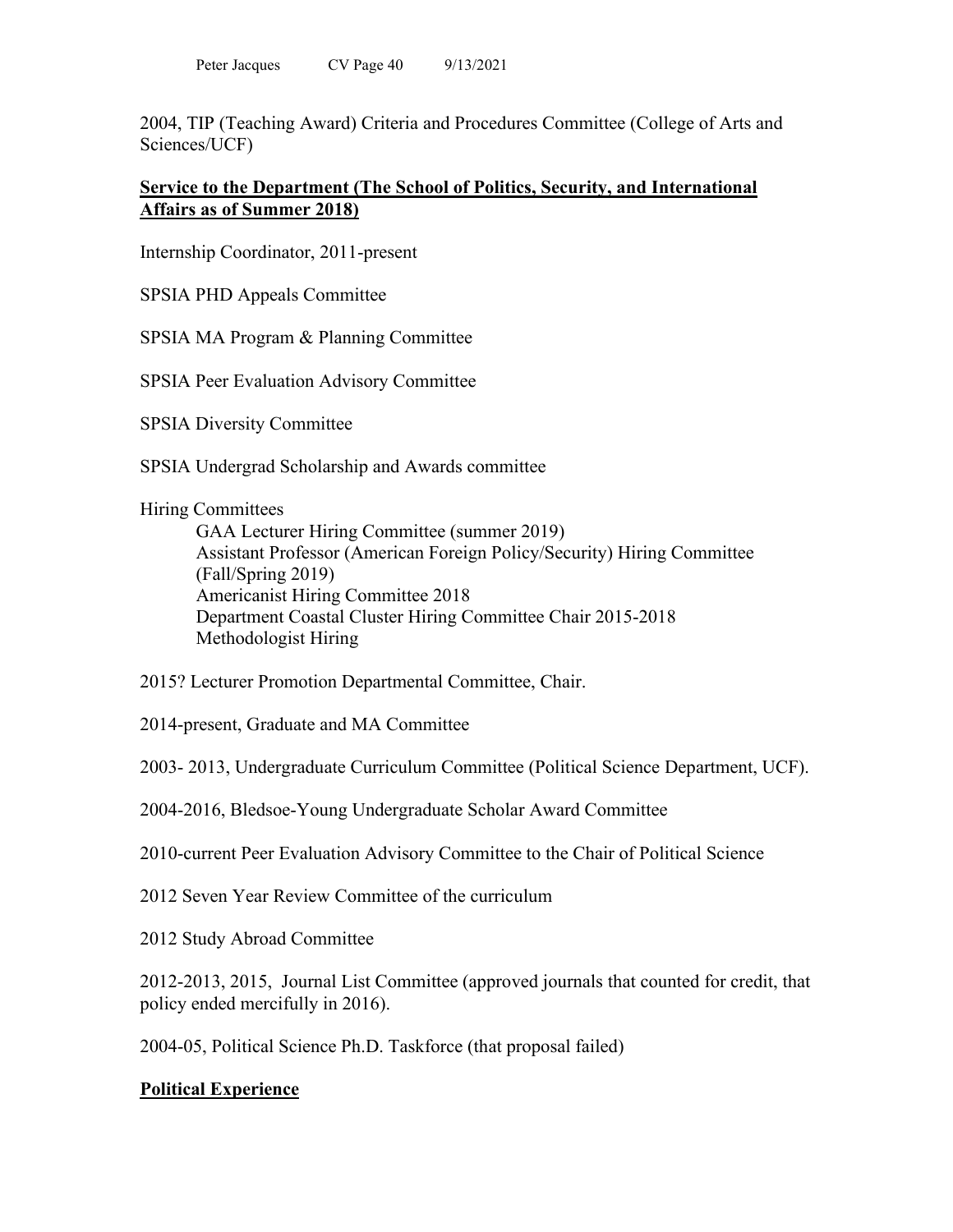2002. Member, Committee to Elect Bill Cherry, Clean Elections Candidate for Arizona House of Representatives.

2000 Campaign Coordinator for Bill Cherry, Clean Elections Candidate for Arizona House of Representatives.

## **Other Professional Experience**

Development assistant for The Grand Canyon Trust, research on protected area policy for the Colorado Plateau, Summer 2000 and 2001.

Summer 2000 Intern, Friends of Flagstaff's Future

Graduate Assistant for Department of Political Science, Northern Arizona University. Spring 2001.

Owner/consultant of Canyon State Consulting which engaged in research for the Glen Canyon Institute and a political candidate. Summer 2000

1997-2000: Program Monitor (social worker), investigated abuse and neglect for the State of Arizona, Department of Economic Security/Division of Developmental Disabilities.

## **Other Awards, Honors and Professional Organizations**

Member: International Studies Association, Charter member: Association for Environmental Studies and Science, Earth Systems Governance

United Nations Environmental Program's Global Environmental Outlook 4 Fellowship (declined).

Travel Grant: National Center for Atmospheric Research (NCAR), Boulder Colorado, Summer 2005, \$1,000.

"Professional of the Year" for State of Arizona, District III, DES/DDD by my peers in the Commitment to Excellence series of awards.1999.

Nominated for "Case Worker of the Year" two years running for State of Arizona, District III, DES/DDD.1997, 1998.

## **Internal Guest Lectures**

**Jacques, Peter J.** 2013. "Climate Denial" Guest lecture to Environmental Sociology, University of Central Florida, November.

**Jacques, Peter J.** 2013. "Environmental Security," Guest lecture to Security Studies Ph.D. seminar, November.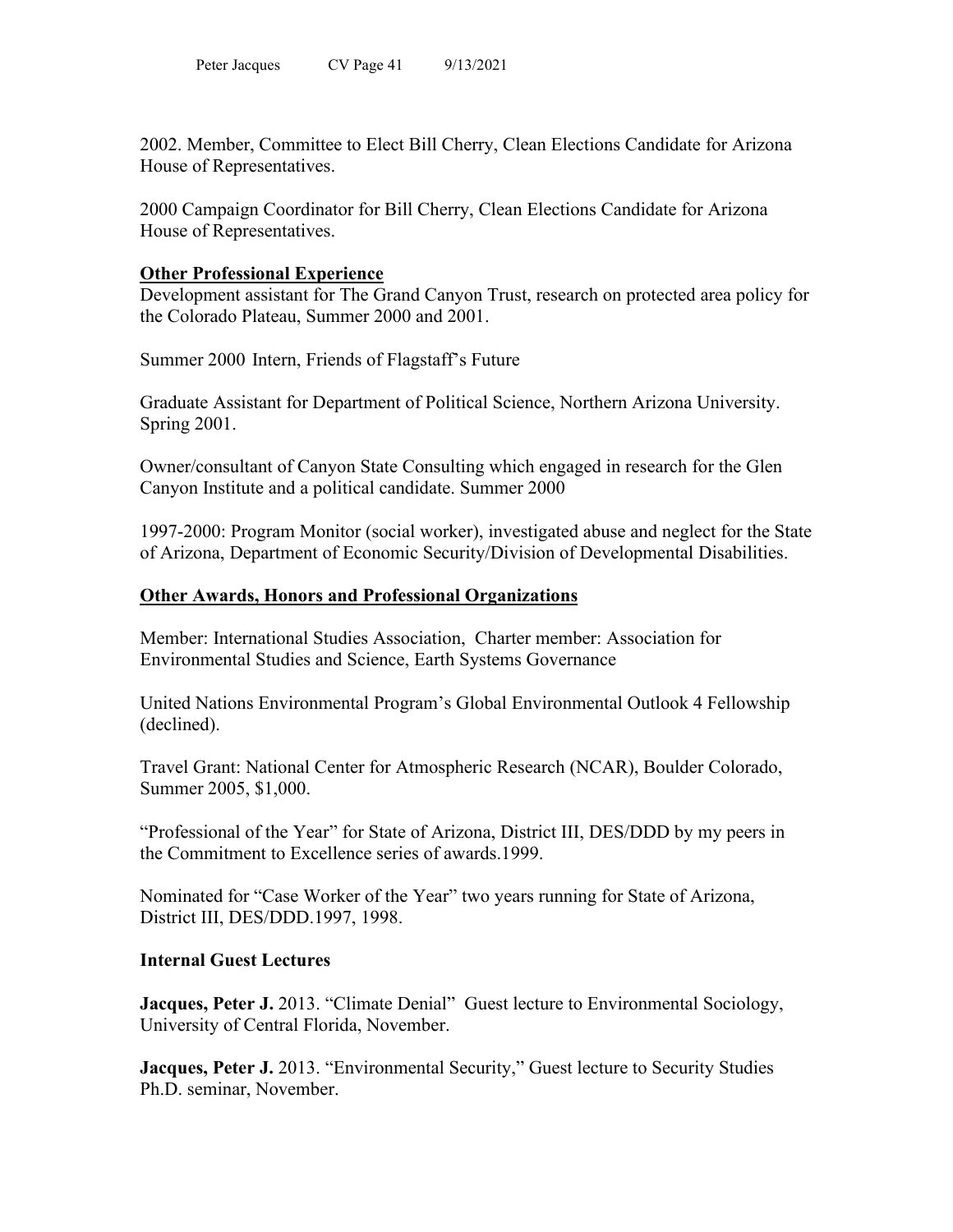**Jacques, Peter J.** 2013. "Ophuls and Plato's Revenge" Guest lecture to Environmental Ethics, October.

**Jacques, Peter J.** 2010. "Principles of Sustainability" Interdisciplinary Studies 3150 Environmental Studies Fundamentals class, January 29, University of Central Florida.

**Jacques, Peter J.** 2009. "Conservation of Top Ocean Predators" Interdisciplinary Studies 3150 Environmental Studies Fundamentals class, November 24, University of Central Florida.

**Jacques, Peter J.** 2009. "Climate Skepticism" Communication 1000, November 17, University of Central Florida.

**Jacques, Peter J.** 2008. "Organization of Denial" Environmental Sociology, October, University of Central Florida.

**Jacques, Peter J.** 2008. "Environmental Skepticism" Sociology, September 2008 at University of Central Florida.

**Jacques, Peter J.** 2008. "Environmental Skepticism" Interdisciplinary Studies 3150 Environmental Studies Fundamentals class, Spring, University of Central Florida.

**Jacques, Peter J.** 2008. "Social Oceanography—a new field of study?" Interdisciplinary Studies 3150 Environmental Studies Fundamentals class, Spring, University of Central Florida.

**Jacques, Peter J.** 2007. "Principles of Conservation" to Interdisciplinary Studies 3150 Environmental Studies Fundamentals class, February, University of Central Florida.

**Jacques, Peter J.** 2006. "Conceptualizing Vulnerability to Global Environmental Change" The UCF Political Science Department, September 27.

**Jacques, Peter J.** 2006. "Environmental Skepticism and the Denial of Global Environmental Change" Research presentation to the UCF Biology Department, September 21, University of Central Florida.

**Jacques, Peter J.** 2006. "Global Warming Politics" lecture, Lou Frey Institute of Politics and Government at the University of Central Florida Civic Education Conference: International Relations and Comparative Politics, June 6, University of Central Florida.

**Jacques, Peter J.** 2005. "U.S. Environmental Policy and Devolution" to "Environment" and Society" sociology class at UCF, February 24, University of Central Florida.

**Jacques, Peter J.** 2004. "Environmental Skepticism" to Conservation Biology Ph.D. Program "Communication Seminar", October, University of Central Florida.